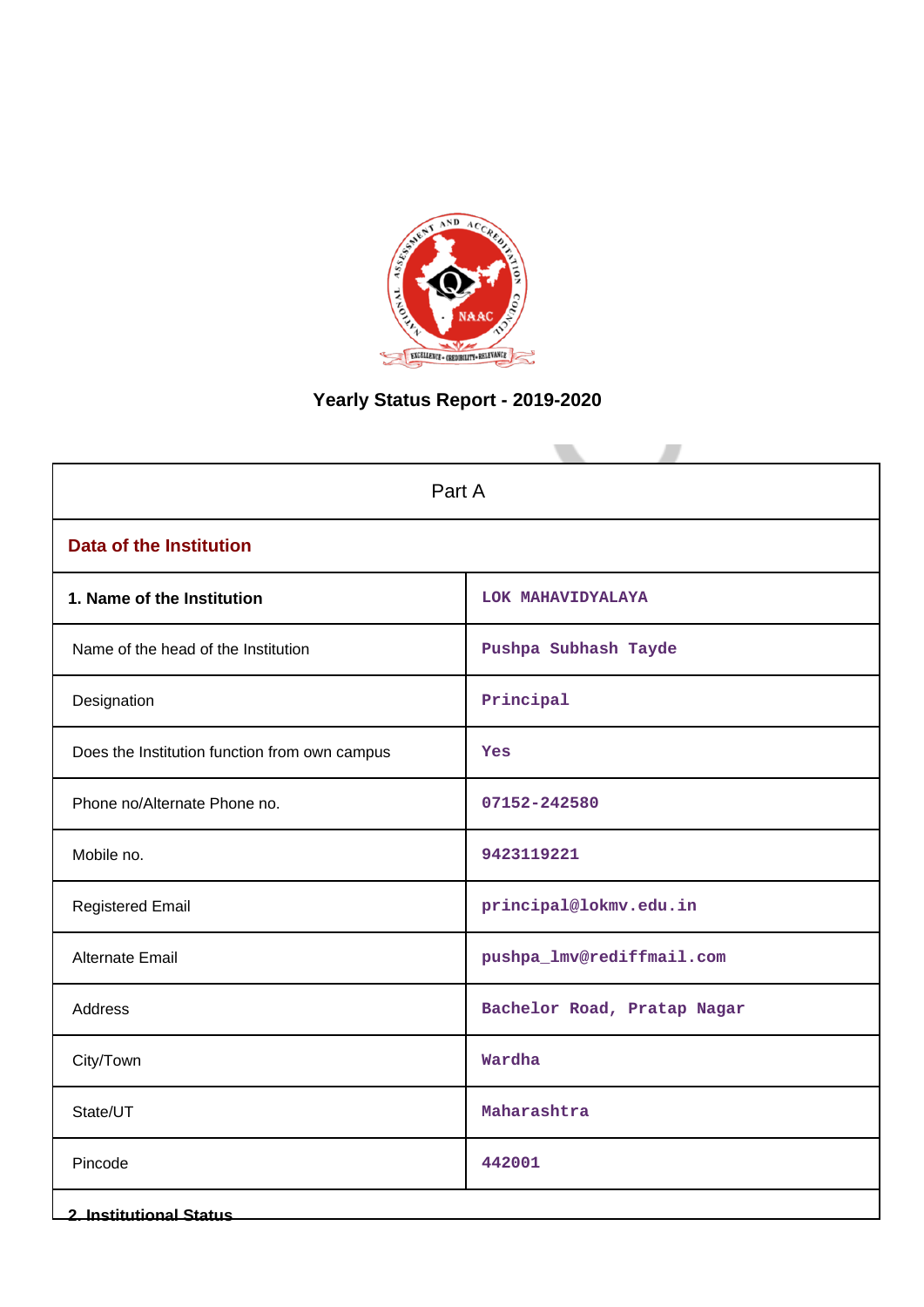| Affiliated / Constituent                       | Affiliated                                                                  |
|------------------------------------------------|-----------------------------------------------------------------------------|
| Type of Institution                            | Co-education                                                                |
| Location                                       | Urban                                                                       |
| <b>Financial Status</b>                        | Self financed and grant-in-aid                                              |
| Name of the IQAC co-ordinator/Director         | Dr. Mahendra Sahare                                                         |
| Phone no/Alternate Phone no.                   | 07152242580                                                                 |
| Mobile no.                                     | 8830057342                                                                  |
| <b>Registered Email</b>                        | iqaclmvwadha@gmail.com                                                      |
| <b>Alternate Email</b>                         | saharemg@gmail.com                                                          |
| 3. Website Address                             |                                                                             |
| Web-link of the AQAR: (Previous Academic Year) | http://www.lokmv.edu.in/uploads/igac<br>/1601912273AOAR%20LMV%202018-19.pdf |
| 4. Whether Academic Calendar prepared during   | Yes                                                                         |

**the year** if yes,whether it is uploaded in the institutional website:

[http://www.lokmv.edu.in/uploads/academi](http://www.lokmv.edu.in/uploads/academics/1375296677Academic%20Calendar%202019-20.pdf) [cs/1375296677Academic%20Calendar%202019](http://www.lokmv.edu.in/uploads/academics/1375296677Academic%20Calendar%202019-20.pdf) [-20.pdf](http://www.lokmv.edu.in/uploads/academics/1375296677Academic%20Calendar%202019-20.pdf)

## **5. Accrediation Details**

| Cycle | Grade | <b>CGPA</b> | Year of      | Validity    |                   |
|-------|-------|-------------|--------------|-------------|-------------------|
|       |       |             | Accrediation | Period From | Period To         |
|       |       | 2.04        | 2019         | 17-Oct-2019 | $16 - Oct - 2024$ |

**6. Date of Establishment of IQAC 11-Jul-2005**

## **7. Internal Quality Assurance System**

| Quality initiatives by IQAC during the year for promoting quality culture |                   |                                       |  |  |
|---------------------------------------------------------------------------|-------------------|---------------------------------------|--|--|
| Item /Title of the quality initiative by<br><b>IQAC</b>                   | Date & Duration   | Number of participants/ beneficiaries |  |  |
| ICT Training to Teaching<br>Staff                                         | $04 - Oct - 2019$ | 24                                    |  |  |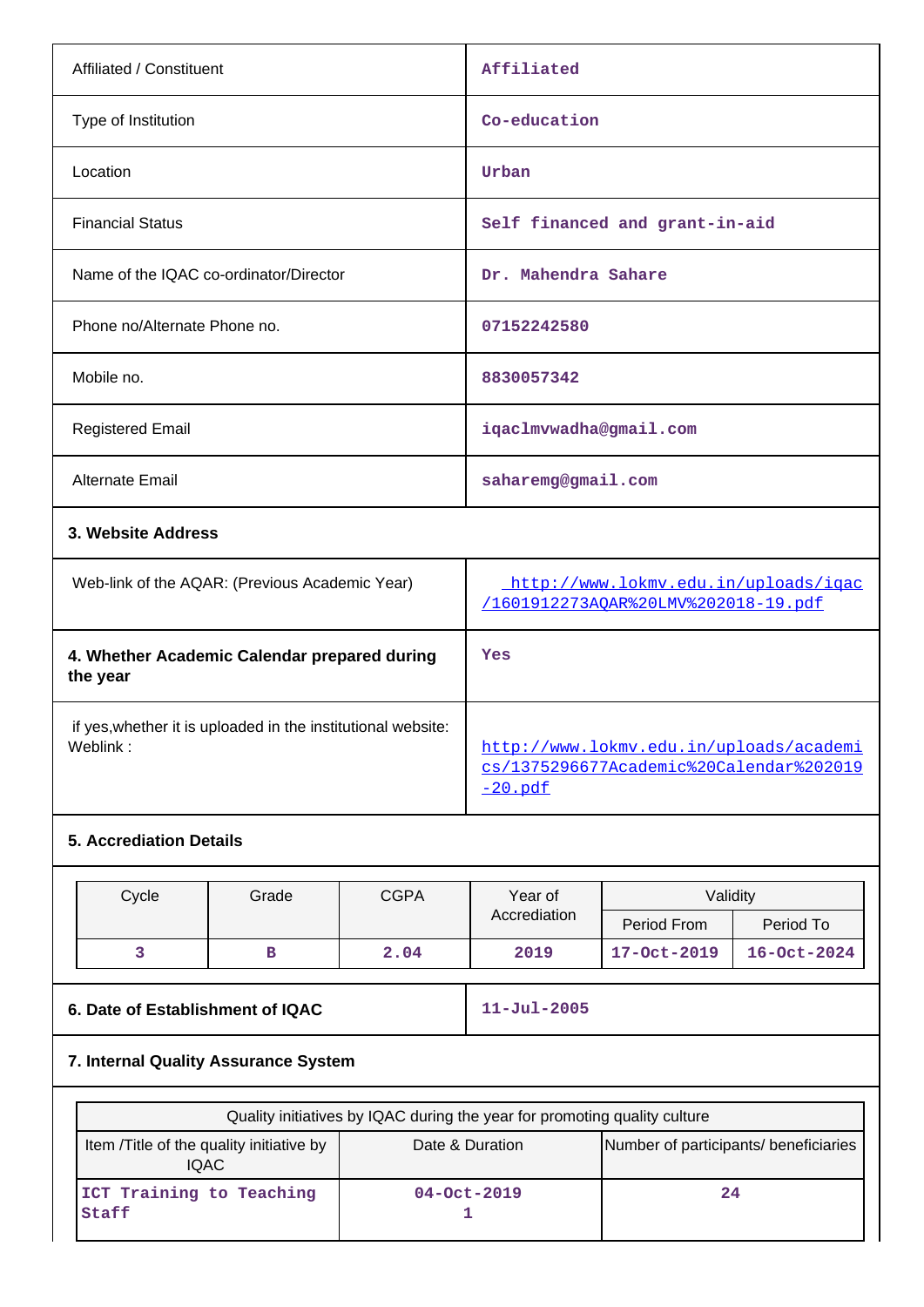| $24 - Aug - 2019$ | 19  |  |  |  |
|-------------------|-----|--|--|--|
| $03 - Aug - 2019$ | 240 |  |  |  |
| View File         |     |  |  |  |
|                   |     |  |  |  |

## **8. Provide the list of funds by Central/ State Government- UGC/CSIR/DST/DBT/ICMR/TEQIP/World Bank/CPE of UGC etc.**

| Institution/Departmen<br>t/Faculty                                                                                 | Scheme                                                                                                                    |  | <b>Funding Agency</b> | Year of award with<br>duration | Amount |
|--------------------------------------------------------------------------------------------------------------------|---------------------------------------------------------------------------------------------------------------------------|--|-----------------------|--------------------------------|--------|
| No Data Entered/Not Applicable!!!                                                                                  |                                                                                                                           |  |                       |                                |        |
| No Files Uploaded !!!                                                                                              |                                                                                                                           |  |                       |                                |        |
|                                                                                                                    |                                                                                                                           |  |                       |                                |        |
| 9. Whether composition of IQAC as per latest<br><b>NAAC</b> guidelines:                                            |                                                                                                                           |  | Yes                   |                                |        |
| Upload latest notification of formation of IQAC                                                                    |                                                                                                                           |  | View File             |                                |        |
| 10. Number of IQAC meetings held during the<br>year :                                                              |                                                                                                                           |  | $\mathbf{2}$          |                                |        |
| The minutes of IQAC meeting and compliances to the<br>decisions have been uploaded on the institutional<br>website |                                                                                                                           |  | Yes                   |                                |        |
| Upload the minutes of meeting and action taken report                                                              |                                                                                                                           |  | View File             |                                |        |
| 11. Whether IQAC received funding from any of<br>the funding agency to support its activities<br>during the year?  |                                                                                                                           |  | No                    |                                |        |
| 12. Significant contributions made by IQAC during the current year(maximum five bullets)                           |                                                                                                                           |  |                       |                                |        |
| Feedback from Stakeholders and monitoring students support activities                                              |                                                                                                                           |  |                       |                                |        |
|                                                                                                                    | Prepared Academic Calendar and planned Academic activities of all department in<br>consultation with heads of departments |  |                       |                                |        |
| Academic Infrastructure Augmentation:                                                                              |                                                                                                                           |  |                       |                                |        |
|                                                                                                                    | Guest Lectures and Field Visits                                                                                           |  |                       |                                |        |
| Two ICT Training Workshops for Teachers                                                                            |                                                                                                                           |  |                       |                                |        |
|                                                                                                                    | No Files Uploaded !!!                                                                                                     |  |                       |                                |        |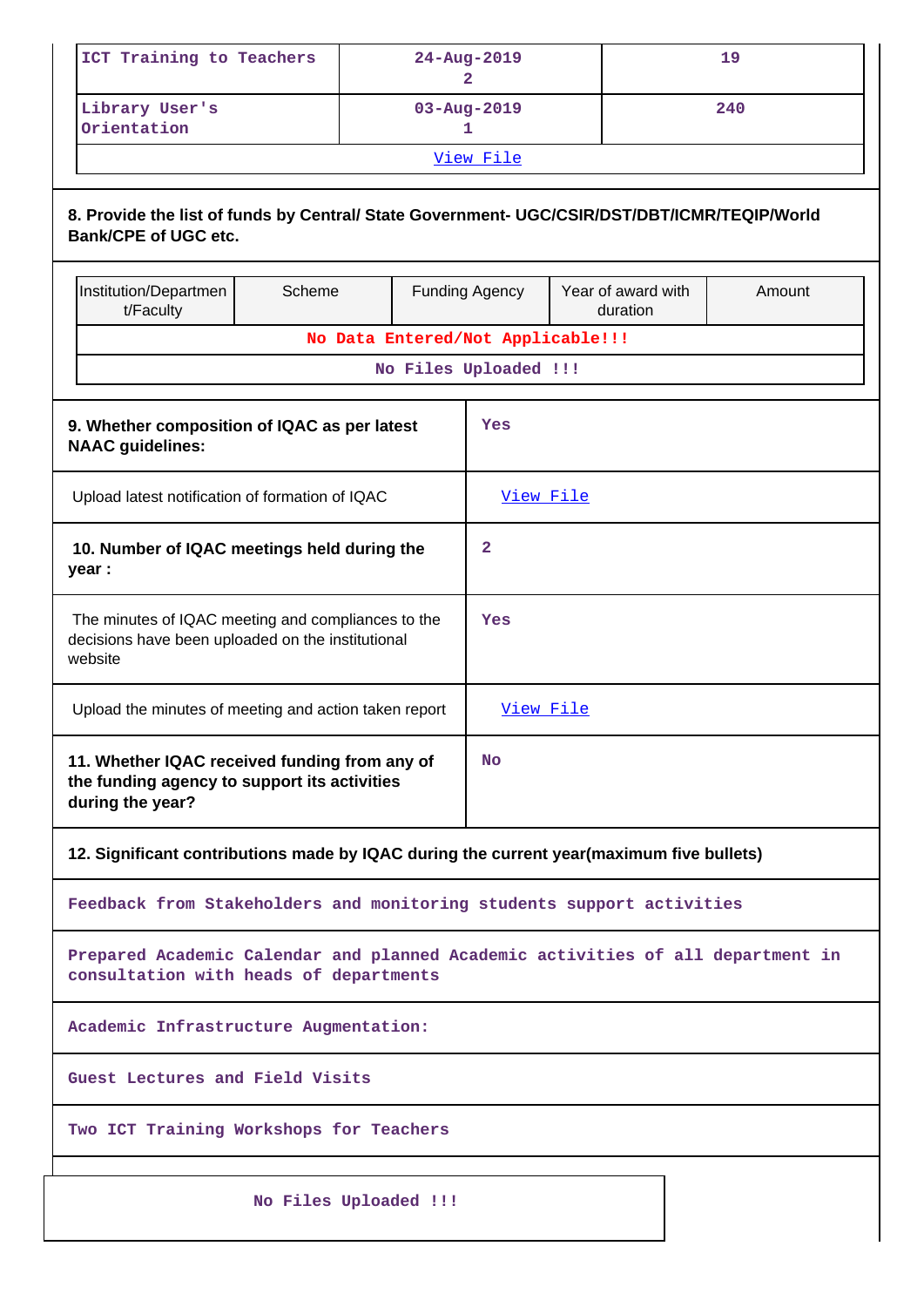**13. Plan of action chalked out by the IQAC in the beginning of the academic year towards Quality Enhancement and outcome achieved by the end of the academic year**

|                                                                                                                      | Plan of Action                                                                                      | Achivements/Outcomes                                                                                                                                                                                                                                                                                                                                                                                                                                                                                                                                                                                                                                                                                                                                                                                                                                                                                                                                                                            |  |  |  |
|----------------------------------------------------------------------------------------------------------------------|-----------------------------------------------------------------------------------------------------|-------------------------------------------------------------------------------------------------------------------------------------------------------------------------------------------------------------------------------------------------------------------------------------------------------------------------------------------------------------------------------------------------------------------------------------------------------------------------------------------------------------------------------------------------------------------------------------------------------------------------------------------------------------------------------------------------------------------------------------------------------------------------------------------------------------------------------------------------------------------------------------------------------------------------------------------------------------------------------------------------|--|--|--|
|                                                                                                                      | undefined                                                                                           | undefined                                                                                                                                                                                                                                                                                                                                                                                                                                                                                                                                                                                                                                                                                                                                                                                                                                                                                                                                                                                       |  |  |  |
| View File                                                                                                            |                                                                                                     |                                                                                                                                                                                                                                                                                                                                                                                                                                                                                                                                                                                                                                                                                                                                                                                                                                                                                                                                                                                                 |  |  |  |
|                                                                                                                      |                                                                                                     |                                                                                                                                                                                                                                                                                                                                                                                                                                                                                                                                                                                                                                                                                                                                                                                                                                                                                                                                                                                                 |  |  |  |
|                                                                                                                      | 14. Whether AQAR was placed before statutory<br>body?                                               | <b>No</b>                                                                                                                                                                                                                                                                                                                                                                                                                                                                                                                                                                                                                                                                                                                                                                                                                                                                                                                                                                                       |  |  |  |
| 15. Whether NAAC/or any other accredited<br>body(s) visited IQAC or interacted with it to<br>assess the functioning? |                                                                                                     | Yes                                                                                                                                                                                                                                                                                                                                                                                                                                                                                                                                                                                                                                                                                                                                                                                                                                                                                                                                                                                             |  |  |  |
|                                                                                                                      | Date of Visit                                                                                       | 13-Sep-2019                                                                                                                                                                                                                                                                                                                                                                                                                                                                                                                                                                                                                                                                                                                                                                                                                                                                                                                                                                                     |  |  |  |
|                                                                                                                      | 16. Whether institutional data submitted to<br><b>AISHE:</b>                                        | Yes                                                                                                                                                                                                                                                                                                                                                                                                                                                                                                                                                                                                                                                                                                                                                                                                                                                                                                                                                                                             |  |  |  |
|                                                                                                                      | Year of Submission                                                                                  | 2020                                                                                                                                                                                                                                                                                                                                                                                                                                                                                                                                                                                                                                                                                                                                                                                                                                                                                                                                                                                            |  |  |  |
|                                                                                                                      | Date of Submission                                                                                  | $29 - \text{Feb} - 2020$                                                                                                                                                                                                                                                                                                                                                                                                                                                                                                                                                                                                                                                                                                                                                                                                                                                                                                                                                                        |  |  |  |
|                                                                                                                      | 17. Does the Institution have Management<br><b>Information System?</b>                              | Yes                                                                                                                                                                                                                                                                                                                                                                                                                                                                                                                                                                                                                                                                                                                                                                                                                                                                                                                                                                                             |  |  |  |
|                                                                                                                      | If yes, give a brief descripiton and a list of modules<br>currently operational (maximum 500 words) | The institution has Management<br>Information System of Higher<br>Educational Institution. The portal is<br>administered by Directorate of Higher<br>Education, Govt of Maharashtra. The<br>data is uploaded and record is<br>maintained every year. The operational<br>modules and submodules of the MIS are<br>as follows: • Staffing Information ?<br>General Details of the Office/Institute<br>? Details of the Courses Conducted in<br>the Institution ? Total Approved Seats<br>? Details of the Approved Seats,<br>designation wise ? Details of Approved<br>Seats, Subjectwise ? Details of<br>Research activities in the<br>institutionPhD ? Details of M. Phil<br>Students ? Details of the Students<br>Enrolled in Different Course ? Details<br>of the Minority Students Enrollment ?<br>Details of the Physically Handicapped<br>Students ? Details of Hostel Facility ?<br>Details of Scholarship Availing<br>students ? Details of Physical<br>Education Facilities ? Dtails of |  |  |  |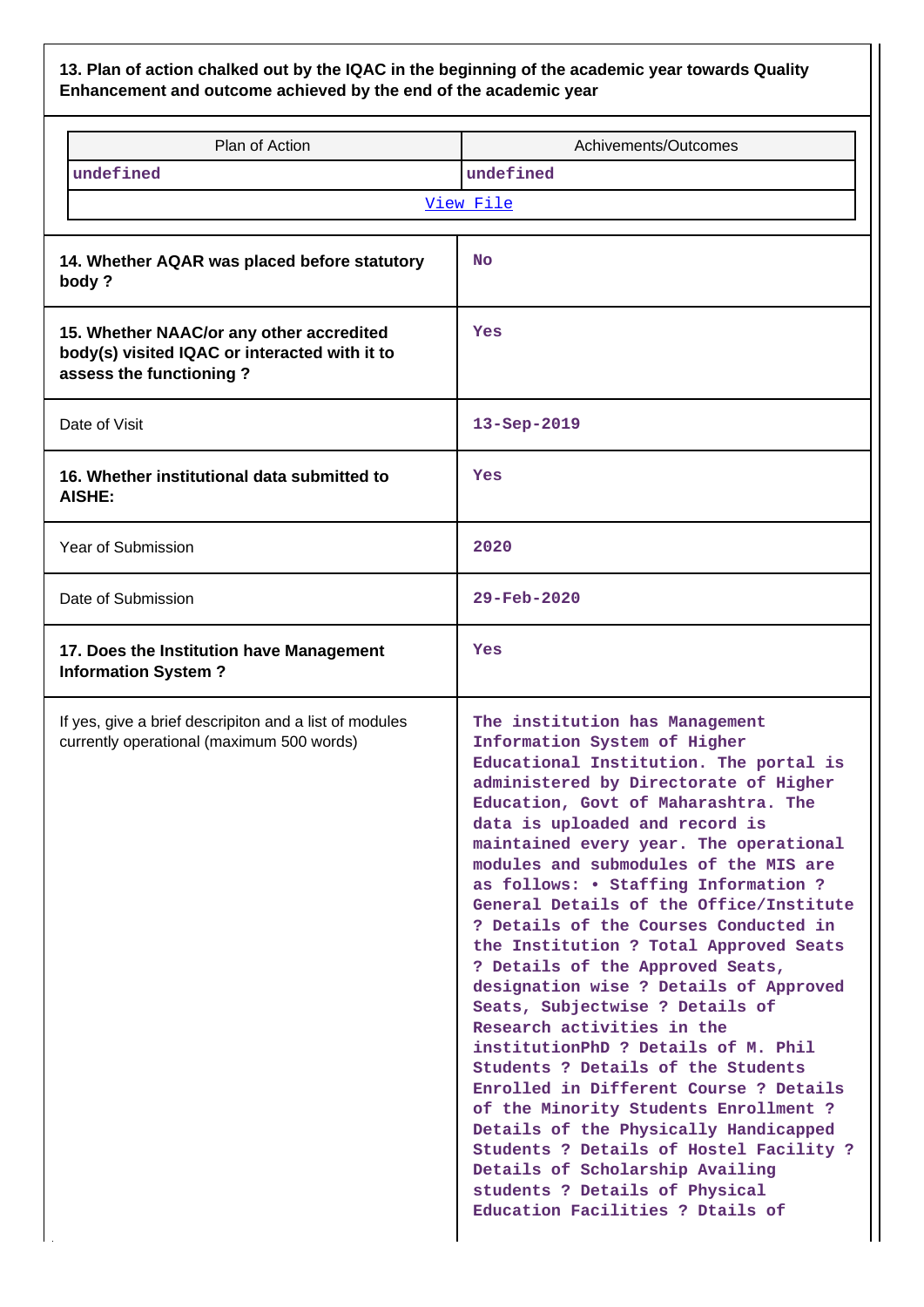**Physically Handicapped Students and Expenditure thereon ? Details of Examination Results ? Breakup of Fees Received ? Expenditure Status of Plans Scheme • Academic Information ? Details of Research activities in the institutionPhD ? Details of M. Phil Students ? Details of the Students Enrolled in Different Course ? Details of the Minority Students Enrollment ? Details of the Physically Handicapped Students ? Details of Hostel Facility ? Details of Scholarship Availing students ? Details of Physical Education Facilities ? Dtails of Physically Handicapped Students and Expenditure thereon ? Details of Examination Results ? Breakup of Fees Received ? Expenditure Status of Plans Scheme**

**Part B** 

## **CRITERION I – CURRICULAR ASPECTS**

#### **1.1 – Curriculum Planning and Implementation**

 1.1.1 – Institution has the mechanism for well planned curriculum delivery and documentation. Explain in 500 words

 **The college meticulously takes care to plan and deliver the curriculum effectively. The curriculum designed by the affiliating university is implemented and the evaluation and assessment norms set by the university and Govt of Maharashtra are followed. The university constantly updates and revises the syllabus. The college delivers the curriculum by enriching its operationalization by adopting diverse methods. Academic Planning and Implementation: • The academic calendar is prepared by functional IQAC which consists of curricular, co-curricular and extracurricular activities for effective implementation and delivery of curriculum in each academic year. • Regular meetings with staff have been conducted to ensure curricular planning, discussing course contents, difficulties in delivering course content, discussing the objectives and outcomes and assessment methods. During each academic year feedback on teaching-learning is conducted and committees are formed to deliver the curricular, co-curricular and extra-curricular activities. • Subject-Paper wise Teaching plans are prepared to ensure the planned curriculum delivery for UG as well as PG programmes. To ensure effective curricular implementation, meticulous planning and implementation are being done. • In some cases, if the course is not covered in the stipulated time, the teachers conduct extra classes on Sundays and Holidays. • Based on the workload and discussions held in the staff club meetings, the syllabus is distributed as per classes and papers for teaching. On account of experience and area of interest, the syllabus is allotted to the teachers intermittently. • The timetable committee designs the timetable for arts and commerce for UG programmes. The Heads of the respective departments finalize the departmental timetable in consultation with their colleagues for PG programmes. • The Teaching Plan implementation is supervised and the heads of departments guide the faculty members regarding the difficulties. • The principal reviews the teaching-learning process at the end of every month. She encourages using innovative methods in teaching and evaluation. • IQAC monitors the process**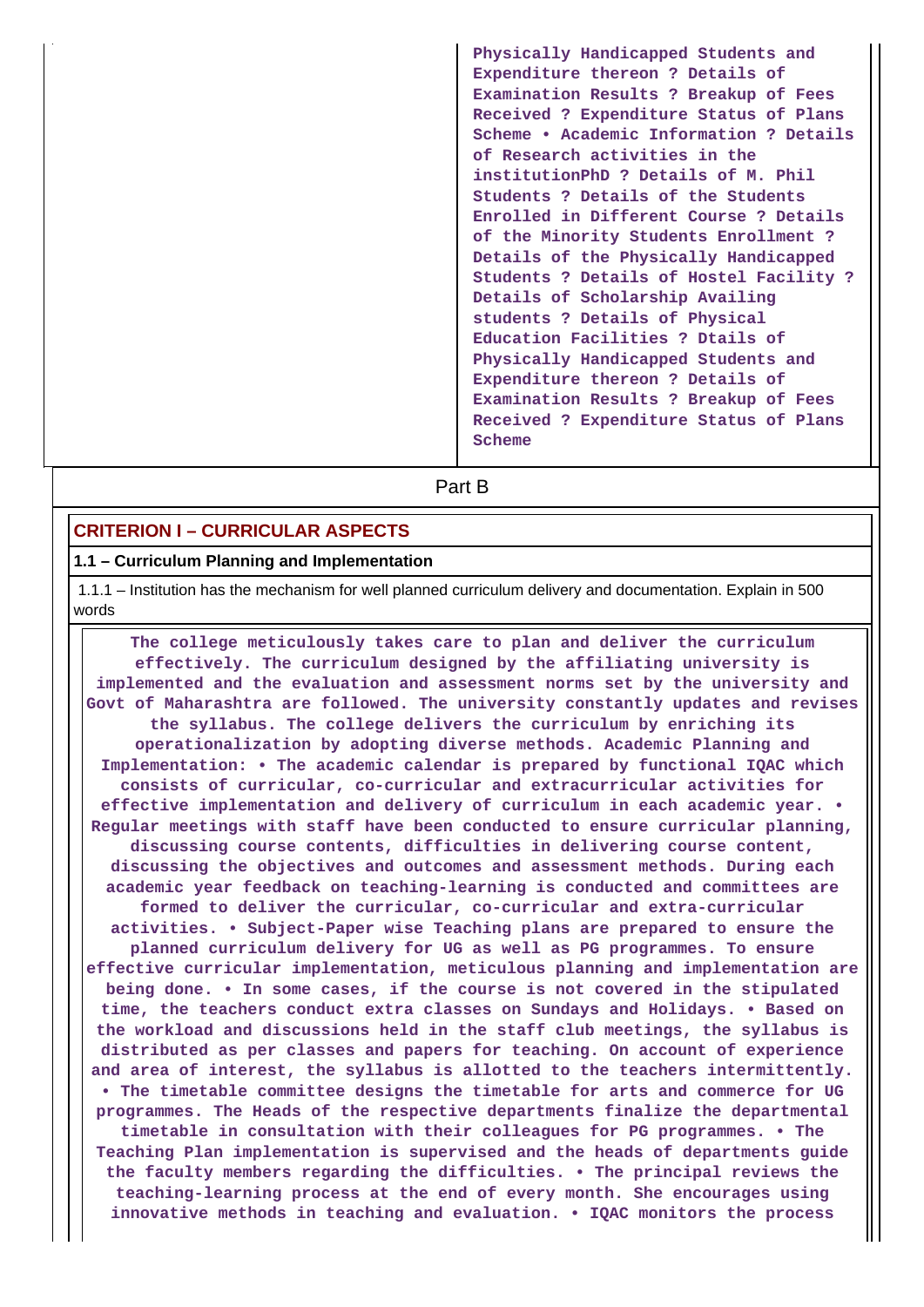**through students' feedback on teaching-learning. The difficulties in curriculum plan and implementation are rectified in due time. • Academic Audits are carried out regularly through external peers and IQAC. • The teaching staff is deputed to the workshops and seminars on curriculum planning and implementation when the syllabi are updated and revised by the university. Curriculum Enrichment Activities: • Group discussions, students seminar, surveys, field visits, study tours, use of English language lab etc methods are implemented to encourage direct participation of students which help to profound infiltration of curriculum amongst the students. • Guest Lectures, workshops, video clips on course contents, Power Point Presentations, e-notes on websites, internet sources are availed to the students to diversify and enrich the learning experience. Evaluation and Assessment: • To ensure the effective and timely delivery of curriculum, regular class tests, oral questions, test examinations, quiz etc activities are conducted. • Assignments, Classroom Seminars, Projects, Viva etc are conducted to develop the presentation, interaction, data collection and analysis skills of the students. The extent of successful articulation of curriculum content by the students is evaluated.** 1.1.2 – Certificate/ Diploma Courses introduced during the academic year Certificate Diploma Courses Dates of Introduction Duration Focus on employ ability/entreprene urship Skill Development **No Data Entered/Not Applicable !!! 1.2 – Academic Flexibility** 1.2.1 – New programmes/courses introduced during the academic year Programme/Course **Programme Specialization** | Dates of Introduction **No Data Entered/Not Applicable !!! No file uploaded.** 1.2.2 – Programmes in which Choice Based Credit System (CBCS)/Elective course system implemented at the affiliated Colleges (if applicable) during the academic year. Name of programmes adopting CBCS Programme Specialization From Programme of implementation of CBCS/Elective Course System **MA History** 15/06/2019 **MA** Sociology 15/06/2019  **MA Economics 15/06/2019 MA Marathi 15/06/2019 MLibISc Library and Information Science 15/06/2019 BA Marathi** 15/06/2019 **BA History** 15/06/2019 BA Political Science **15/06/2019 BA** Sociology 15/06/2019 **BA Geography** 15/06/2019  **BA Economics 15/06/2019** BA **Home-economics** 15/06/2019 **BCom Commerece 15/06/2019 MA** 15/06/2019 **Psychology** 15/06/2019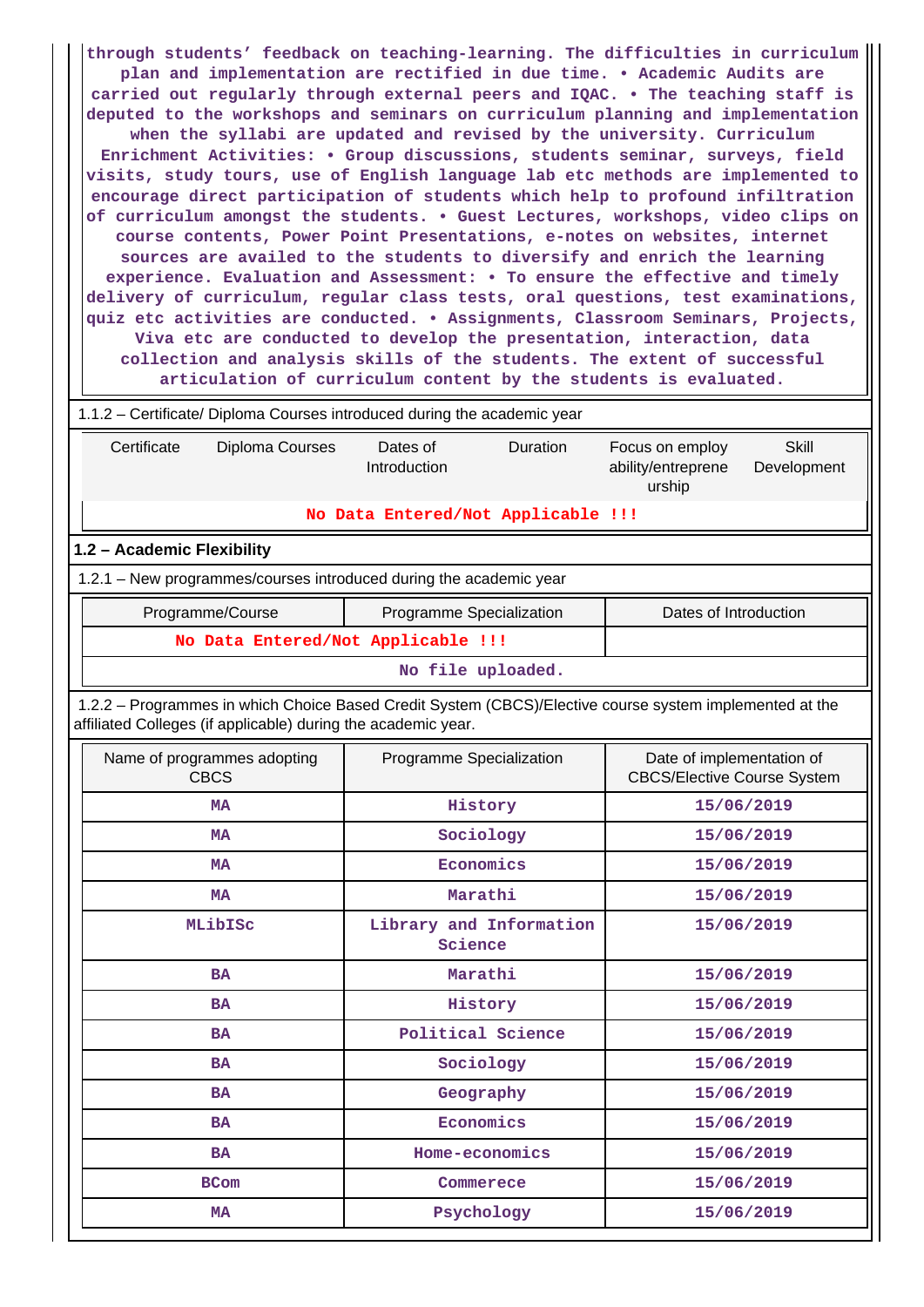| 1.2.3 - Students enrolled in Certificate/ Diploma Courses introduced during the year                                                |                                                                                                                                                                                                                                                                                                                                                                                                        |                                                              |  |  |  |
|-------------------------------------------------------------------------------------------------------------------------------------|--------------------------------------------------------------------------------------------------------------------------------------------------------------------------------------------------------------------------------------------------------------------------------------------------------------------------------------------------------------------------------------------------------|--------------------------------------------------------------|--|--|--|
|                                                                                                                                     | Certificate<br>Diploma Course                                                                                                                                                                                                                                                                                                                                                                          |                                                              |  |  |  |
| No Data Entered/Not Applicable !!!                                                                                                  |                                                                                                                                                                                                                                                                                                                                                                                                        |                                                              |  |  |  |
| 1.3 - Curriculum Enrichment                                                                                                         |                                                                                                                                                                                                                                                                                                                                                                                                        |                                                              |  |  |  |
| 1.3.1 - Value-added courses imparting transferable and life skills offered during the year                                          |                                                                                                                                                                                                                                                                                                                                                                                                        |                                                              |  |  |  |
| <b>Value Added Courses</b>                                                                                                          | Date of Introduction                                                                                                                                                                                                                                                                                                                                                                                   | Number of Students Enrolled                                  |  |  |  |
| Population Education<br>Programme                                                                                                   | 05/08/2019                                                                                                                                                                                                                                                                                                                                                                                             | 48                                                           |  |  |  |
| Certificate Course in<br>Computer Skills and<br>Internet Surfing                                                                    | 05/08/2019                                                                                                                                                                                                                                                                                                                                                                                             | 31                                                           |  |  |  |
| Online Banking Digital<br>Marketing                                                                                                 | 06/01/2020                                                                                                                                                                                                                                                                                                                                                                                             | 26                                                           |  |  |  |
| Women Rights                                                                                                                        | 06/01/2020                                                                                                                                                                                                                                                                                                                                                                                             | 21                                                           |  |  |  |
| Embroidery and<br>Stitching                                                                                                         | 09/12/2019                                                                                                                                                                                                                                                                                                                                                                                             | 22                                                           |  |  |  |
|                                                                                                                                     | No file uploaded.                                                                                                                                                                                                                                                                                                                                                                                      |                                                              |  |  |  |
| 1.3.2 - Field Projects / Internships under taken during the year                                                                    |                                                                                                                                                                                                                                                                                                                                                                                                        |                                                              |  |  |  |
| Project/Programme Title                                                                                                             | Programme Specialization                                                                                                                                                                                                                                                                                                                                                                               | No. of students enrolled for Field<br>Projects / Internships |  |  |  |
| MLibISc                                                                                                                             | Library and Information<br>Science                                                                                                                                                                                                                                                                                                                                                                     | 15                                                           |  |  |  |
| МA                                                                                                                                  | Psychology                                                                                                                                                                                                                                                                                                                                                                                             | 9                                                            |  |  |  |
| <b>BA</b>                                                                                                                           | <b>B. A. II (Environment</b><br>Science)                                                                                                                                                                                                                                                                                                                                                               | 116                                                          |  |  |  |
|                                                                                                                                     | No file uploaded.                                                                                                                                                                                                                                                                                                                                                                                      |                                                              |  |  |  |
| 1.4 - Feedback System                                                                                                               |                                                                                                                                                                                                                                                                                                                                                                                                        |                                                              |  |  |  |
| 1.4.1 – Whether structured feedback received from all the stakeholders.                                                             |                                                                                                                                                                                                                                                                                                                                                                                                        |                                                              |  |  |  |
| <b>Students</b>                                                                                                                     |                                                                                                                                                                                                                                                                                                                                                                                                        | Yes                                                          |  |  |  |
| <b>Teachers</b>                                                                                                                     |                                                                                                                                                                                                                                                                                                                                                                                                        | Yes                                                          |  |  |  |
| <b>Employers</b>                                                                                                                    |                                                                                                                                                                                                                                                                                                                                                                                                        | Yes                                                          |  |  |  |
| Alumni                                                                                                                              |                                                                                                                                                                                                                                                                                                                                                                                                        | Yes                                                          |  |  |  |
| Parents                                                                                                                             |                                                                                                                                                                                                                                                                                                                                                                                                        | Yes                                                          |  |  |  |
| 1.4.2 - How the feedback obtained is being analyzed and utilized for overall development of the institution?<br>(maximum 500 words) |                                                                                                                                                                                                                                                                                                                                                                                                        |                                                              |  |  |  |
| <b>Feedback Obtained</b>                                                                                                            |                                                                                                                                                                                                                                                                                                                                                                                                        |                                                              |  |  |  |
|                                                                                                                                     | Online Feedback is also sought from the stakeholders. IQAC monitors the process<br>through students' feedback on teaching learning. The feedbacks from the<br>students are also taken into consideration regarding the changes in the<br>curriculum, new teaching methods, and ICT use. This setup has evolved into<br>successful review methodology for improvement in teaching and learning process. |                                                              |  |  |  |

**The difficulties in curriculum plan and implementation are rectified in due time. During each academic year, feedback on teaching –learning is conducted and committees are formed to deliver the curricular, co-curricular and extra-**

 $\parallel$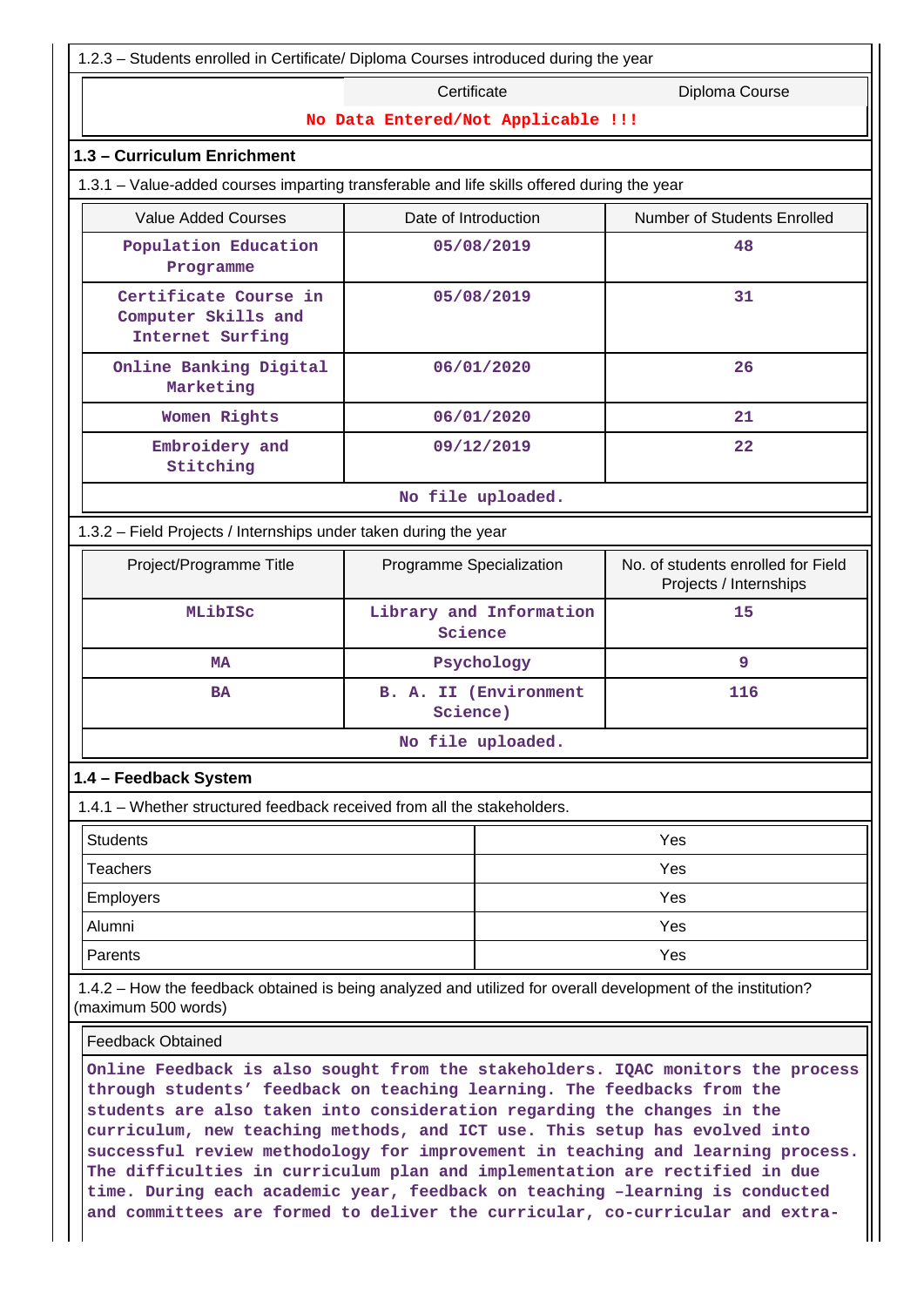**curricular activities. The alumni meet is organized every year in the institute. During these meets, the progression, achievements and plans are shared and their feedback is sought to implement future plans. In order to promote the reliable delivery of the teaching-learning the feedback on curriculum and teaching-learning is conducted and reviewed in the meetings. To make curriculum more relevant and employment oriented, the college collects the feedback on curriculum from students, teachers, parents, employers and alumni. The responses and suggestions are analysed and communicated to the affiliating university and members of BoS for consultation.**

## **CRITERION II – TEACHING- LEARNING AND EVALUATION**

## **2.1 – Student Enrolment and Profile**

## 2.1.1 – Demand Ratio during the year

| Name of the<br>Programme | Programme<br>Specialization         | Number of seats<br>available | Number of<br>Application received | <b>Students Enrolled</b> |
|--------------------------|-------------------------------------|------------------------------|-----------------------------------|--------------------------|
| MLibISc                  | Library &<br>Information<br>Science | 30                           | 42                                | 30                       |
| МA                       | Psychology                          | 80                           | 35                                | 27                       |
| <b>MA</b>                | Sociology                           | 80                           | 30                                | 27                       |
| <b>MA</b>                | Economics                           | 80                           | 30                                | 28                       |
| <b>MA</b>                | History                             | 80                           | 20                                | 16                       |
| <b>MA</b>                | Marathi                             | 80                           | 13                                | 12                       |
| <b>BA</b>                | Arts                                | 320                          | 354                               | 320                      |
| <b>BCom</b>              | Commerce                            | 120                          | 124                               | 107                      |
|                          |                                     | View File                    |                                   |                          |

## **2.2 – Catering to Student Diversity**

2.2.1 – Student - Full time teacher ratio (current year data)

| Year | Number of<br>students enrolled<br>in the institution<br>(UG) | Number of<br>students enrolled<br>in the institution<br>(PG) | Number of<br>fulltime teachers<br>available in the<br>institution<br>teaching only UG Iteaching only PG<br>courses | Number of<br>fulltime teachers<br>available in the<br>institution<br>courses | Number of<br>teachers<br>teaching both UG<br>and PG courses |
|------|--------------------------------------------------------------|--------------------------------------------------------------|--------------------------------------------------------------------------------------------------------------------|------------------------------------------------------------------------------|-------------------------------------------------------------|
| 2019 | 757                                                          | 214                                                          | 14                                                                                                                 |                                                                              | 17                                                          |

## **2.3 – Teaching - Learning Process**

 2.3.1 – Percentage of teachers using ICT for effective teaching with Learning Management Systems (LMS), Elearning resources etc. (current year data)

| Number of<br>Teachers on Roll                                                                     | Number of<br>teachers using<br>ICT (LMS, e-<br>Resources) | <b>ICT Tools and</b><br>resources<br>available | Number of ICT<br>enabled<br>Classrooms | Numberof smart<br>classrooms | E-resources and<br>techniques used |
|---------------------------------------------------------------------------------------------------|-----------------------------------------------------------|------------------------------------------------|----------------------------------------|------------------------------|------------------------------------|
| 17                                                                                                | 16                                                        | Nill                                           |                                        |                              | Nill                               |
| View File of ICT Tools and resources                                                              |                                                           |                                                |                                        |                              |                                    |
| View File of E-resources and techniques used                                                      |                                                           |                                                |                                        |                              |                                    |
| 2.3.2 – Students mentoring system available in the institution? Give details. (maximum 500 words) |                                                           |                                                |                                        |                              |                                    |

The college has proactive mentor-mentee scheme conducted by Student Support and Mentoring Cell which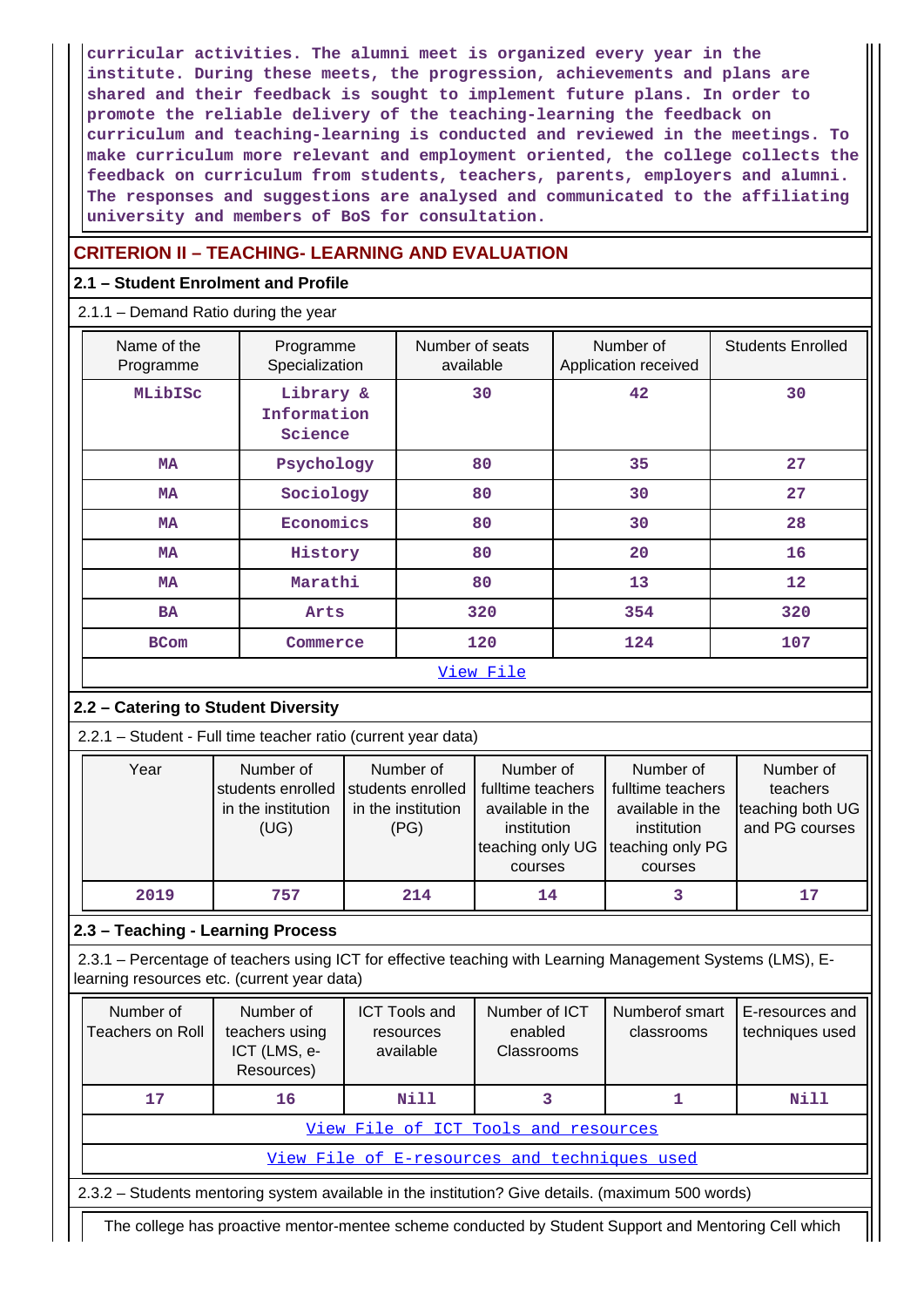helps to address the academic as well as psycho-social needs of the students. Through this scheme the cordial rapport between the mentor and mentee has been established. The lady teacher is provided for each class for mentoring the students. The girl students share their issues with the lady mentor teacher. The teacher tries to satisfy their curiosity.

| Number of students enrolled in the<br>institution | Number of fulltime teachers | Mentor: Mentee Ratio |
|---------------------------------------------------|-----------------------------|----------------------|
|                                                   |                             | 1:57                 |

## **2.4 – Teacher Profile and Quality**

2.4.1 – Number of full time teachers appointed during the year

| No. of sanctioned<br>positions | No. of filled positions | Vacant positions | Positions filled during<br>the current year | No. of faculty with<br>Ph.D |
|--------------------------------|-------------------------|------------------|---------------------------------------------|-----------------------------|
| 22                             |                         |                  |                                             |                             |

 2.4.2 – Honours and recognition received by teachers (received awards, recognition, fellowships at State, National, International level from Government, recognised bodies during the year )

| Year of Award                      | Name of full time teachers<br>receiving awards from<br>state level, national level,<br>international level | Designation | Name of the award,<br>fellowship, received from<br>Government or recognized<br>bodies |  |  |  |
|------------------------------------|------------------------------------------------------------------------------------------------------------|-------------|---------------------------------------------------------------------------------------|--|--|--|
| No Data Entered/Not Applicable !!! |                                                                                                            |             |                                                                                       |  |  |  |

**No file uploaded.**

## **2.5 – Evaluation Process and Reforms**

 2.5.1 – Number of days from the date of semester-end/ year- end examination till the declaration of results during the year

| Programme Name | Programme Code | Semester/year     | semester-end/year-<br>end examination | Last date of the last IDate of declaration of<br>results of semester-<br>end/year-end<br>examination |  |  |
|----------------|----------------|-------------------|---------------------------------------|------------------------------------------------------------------------------------------------------|--|--|
| <b>BA</b>      | B. A.          | Sixth<br>Semester | 20/10/2020                            | 23/11/2020                                                                                           |  |  |
| View File      |                |                   |                                       |                                                                                                      |  |  |

### 2.5.2 – Reforms initiated on Continuous Internal Evaluation(CIE) system at the institutional level (250 words)

 **Institutional Reforms in continuous evaluation: The College, to a large extent, follows the internal evaluation mechanism as guided by the affiliating university. The continuous Internal Evaluation system has been a part of the evaluation mechanism since 2013-14 for PG Programmes and since 2016-17 for UG Programmes. In addition to the reforms initiated by the university, the college has implemented the following strategies to evaluate the performance of the students. Conducting Class Tests: After the completion of the admission process, the departments conduct the Bridge Course for the entry-level students. Based on the course content prescribed by the university, a class test is conducted to identify the slow and advanced learners. However, after completion of Remedial Classes, the slow learners' progression is checked through the test exam. This practice has proved itself as a reliable source of the evaluation of the students' progression in learning. To check the learning outcomes of the courses periodically, the departments conduct the tests in which the students demonstrate the level of their knowledge acquisition. Besides traditional methods such as Home Assignment and tutorials, new methods such as open book tests, oral tests, classroom seminars, multiple-choice question series, quiz, group discussions were introduced at the departmental**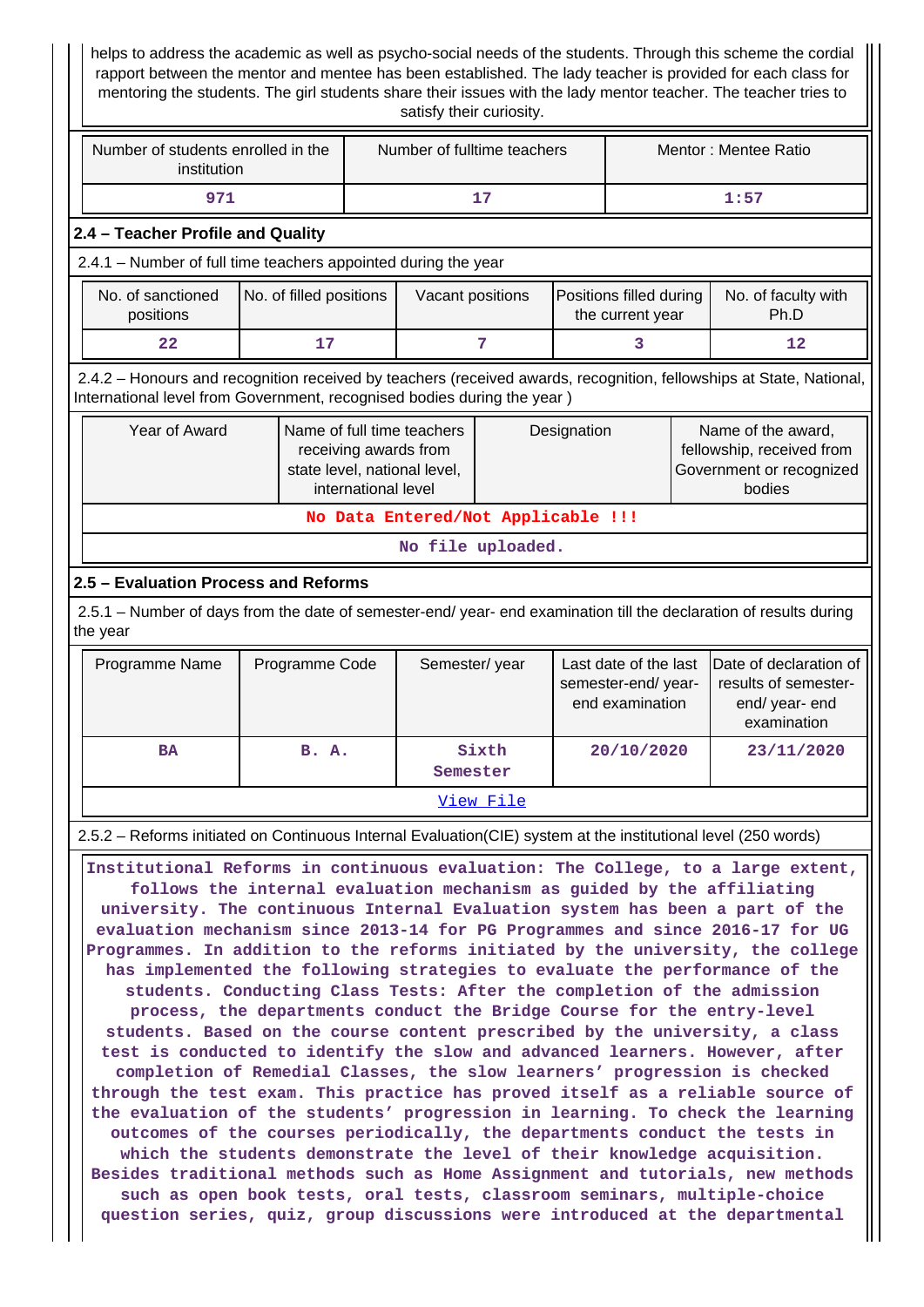**level. The details and reports are collected for the discussion and crosschecking of the heads and principal. This reform helped to track the progress of knowledge acquisition and to measure the course outcomes. Introduction of Test Examination: The examination committee prepares the schedule of the term examination and displays its notification on the notice board and the website. The teachers set the question papers as per the patterns of the university examination. The answer-books are assessed by the teachers in the college itself and results are prepared and displayed on the notice- board. The results are also communicated in the classroom and the students are counselled as per the requirement to improve the performance in the university examination. Providing the Answer-books to the students: To make the internal evaluation more reliable and transparent, the class-test papers, assignments and terminal exam papers are given to the students to verify their presentation. Their shortcomings and progressions in the tests and assignments are discussed and proper suggestions are given to each student to improve his/her presentation in future. E-Tests: The departments are encouraged to conduct e-test by using Google Classroom and Google Forms. A Few Depts conducted the online tests and submitted the reports.**

 2.5.3 – Academic calendar prepared and adhered for conduct of Examination and other related matters (250 words)

 **At the end of each academic session, IQAC along with the heads of the departments prepare the institutional Academic Calendar in conformity with the Academic Calendar published by the affiliating University. The academic activities and college examinations schedules are planned as per the schedules of the University Academic Calendar. After publishing the Institutional Academic Calendar, the departments and committees prepare their teaching and activity plans and are displayed on the notice board. The academic calendar of the college is displayed on the notice boards and the college website. Besides academic, co-curricular and extra-curricular activities, it incorporates the details on the conduct of the continuous internal evaluation mechanism and planning. College Examination Committee and Teachers ensure the conduct of the timely and efficient CIE as per the Academic Calendar. The time-tables of class tests and pre-semester examinations, dates of question paper submission and statement of marks preparations, assignments and presentations, practical tests, visits, project submission dates are decided as per the schedules given in the Academic Calendar during the meeting of Staff Council. As far as the undergraduate courses are concerned, the internal exams are held according to a time table announced in advance through notices circulated in the classrooms and on the display board. The internal tests, practical, presentations, seminars, viva etc are planned separately for PG Programmes so that the students of UG programmes can be benefitted by attending the seminar and presentation sessions by PG students. Interested UG students attend the same. This helps them develop an interest and in-depth understanding of the subjects. They also acquire the idea of the presentation and seminar skills. RTM, Nagpur University publishes the overall framework and timetable for the examination. The college departments conduct all their continuous internal evaluations within their framework for the respective programmes and courses.**

### **2.6 – Student Performance and Learning Outcomes**

 2.6.1 – Program outcomes, program specific outcomes and course outcomes for all programs offered by the institution are stated and displayed in website of the institution (to provide the weblink)

<http://www.lokmv.edu.in/uploads/iqac/1574190624POs,%20PSOs%20&%20COs.pdf>

2.6.2 – Pass percentage of students

 Programme Code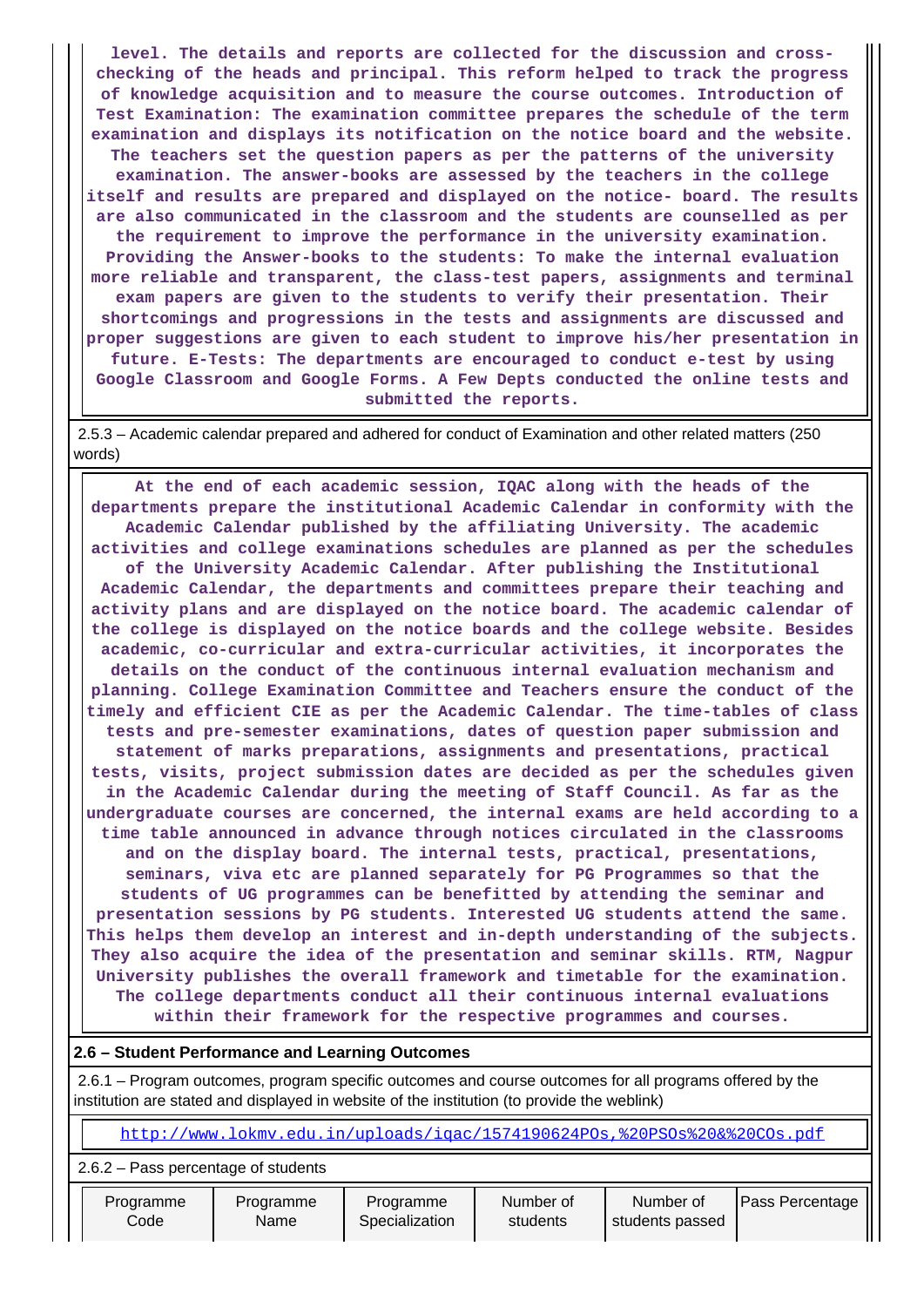|                                                                                                                                                                                                                             |                        |                                    | appeared in the<br>final year<br>examination | in final year<br>examination |                                    |  |  |
|-----------------------------------------------------------------------------------------------------------------------------------------------------------------------------------------------------------------------------|------------------------|------------------------------------|----------------------------------------------|------------------------------|------------------------------------|--|--|
| B. A                                                                                                                                                                                                                        | <b>BA</b>              | Arts                               | 61                                           | 58                           | 95.08                              |  |  |
| B. Com                                                                                                                                                                                                                      | <b>BCom</b>            | Commerce                           | 52                                           | 51                           | 98.08                              |  |  |
|                                                                                                                                                                                                                             |                        |                                    | View File                                    |                              |                                    |  |  |
| 2.7 - Student Satisfaction Survey                                                                                                                                                                                           |                        |                                    |                                              |                              |                                    |  |  |
| 2.7.1 - Student Satisfaction Survey (SSS) on overall institutional performance (Institution may design the<br>questionnaire) (results and details be provided as weblink)                                                   |                        |                                    |                                              |                              |                                    |  |  |
| https://docs.google.com/forms/d/e/1FAIpQLSfpWLmr_EHEHc_UMSgG1Mlmg0HjfH41n92m<br>s8vH88OClLx7NA/viewform Response: https://docs.google.com/spreadsheets/d/1t80ar<br>tYhlJo46Jf3eTPIsS1zKT8wejx-1F4zcGeq7Bk/edit#gid=89423591 |                        |                                    |                                              |                              |                                    |  |  |
| <b>CRITERION III - RESEARCH, INNOVATIONS AND EXTENSION</b>                                                                                                                                                                  |                        |                                    |                                              |                              |                                    |  |  |
| 3.1 - Resource Mobilization for Research                                                                                                                                                                                    |                        |                                    |                                              |                              |                                    |  |  |
| 3.1.1 – Research funds sanctioned and received from various agencies, industry and other organisations                                                                                                                      |                        |                                    |                                              |                              |                                    |  |  |
| Nature of the Project                                                                                                                                                                                                       | Duration               | Name of the funding<br>agency      |                                              | Total grant<br>sanctioned    | Amount received<br>during the year |  |  |
| No Data Entered/Not Applicable !!!                                                                                                                                                                                          |                        |                                    |                                              |                              |                                    |  |  |
| No file uploaded.                                                                                                                                                                                                           |                        |                                    |                                              |                              |                                    |  |  |
| 3.2 - Innovation Ecosystem                                                                                                                                                                                                  |                        |                                    |                                              |                              |                                    |  |  |
| 3.2.1 - Workshops/Seminars Conducted on Intellectual Property Rights (IPR) and Industry-Academia Innovative<br>practices during the year                                                                                    |                        |                                    |                                              |                              |                                    |  |  |
| Title of workshop/seminar<br>Name of the Dept.<br>Date                                                                                                                                                                      |                        |                                    |                                              |                              |                                    |  |  |
|                                                                                                                                                                                                                             |                        |                                    |                                              |                              |                                    |  |  |
| Workshop on Art and<br>Employment through the<br><b>Waste Material</b>                                                                                                                                                      |                        | Dept of Home-Economics             |                                              |                              | 23/08/2019                         |  |  |
| 3.2.2 - Awards for Innovation won by Institution/Teachers/Research scholars/Students during the year                                                                                                                        |                        |                                    |                                              |                              |                                    |  |  |
| Title of the innovation                                                                                                                                                                                                     | Name of Awardee        | Awarding Agency                    |                                              | Date of award                | Category                           |  |  |
|                                                                                                                                                                                                                             |                        | No Data Entered/Not Applicable !!! |                                              |                              |                                    |  |  |
|                                                                                                                                                                                                                             |                        |                                    | No file uploaded.                            |                              |                                    |  |  |
| 3.2.3 – No. of Incubation centre created, start-ups incubated on campus during the year                                                                                                                                     |                        |                                    |                                              |                              |                                    |  |  |
| Incubation<br>Center                                                                                                                                                                                                        | Name                   | Sponsered By                       | Name of the<br>Start-up                      | Nature of Start-<br>up       | Date of<br>Commencement            |  |  |
|                                                                                                                                                                                                                             |                        | No Data Entered/Not Applicable !!! |                                              |                              |                                    |  |  |
|                                                                                                                                                                                                                             |                        |                                    | No file uploaded.                            |                              |                                    |  |  |
| 3.3 - Research Publications and Awards                                                                                                                                                                                      |                        |                                    |                                              |                              |                                    |  |  |
| 3.3.1 - Incentive to the teachers who receive recognition/awards                                                                                                                                                            |                        |                                    |                                              |                              |                                    |  |  |
| <b>State</b>                                                                                                                                                                                                                |                        | National                           |                                              |                              | International                      |  |  |
|                                                                                                                                                                                                                             |                        | No Data Entered/Not Applicable !!! |                                              |                              |                                    |  |  |
| 3.3.2 - Ph. Ds awarded during the year (applicable for PG College, Research Center)                                                                                                                                         |                        |                                    |                                              |                              |                                    |  |  |
|                                                                                                                                                                                                                             | Name of the Department |                                    |                                              | Number of PhD's Awarded      |                                    |  |  |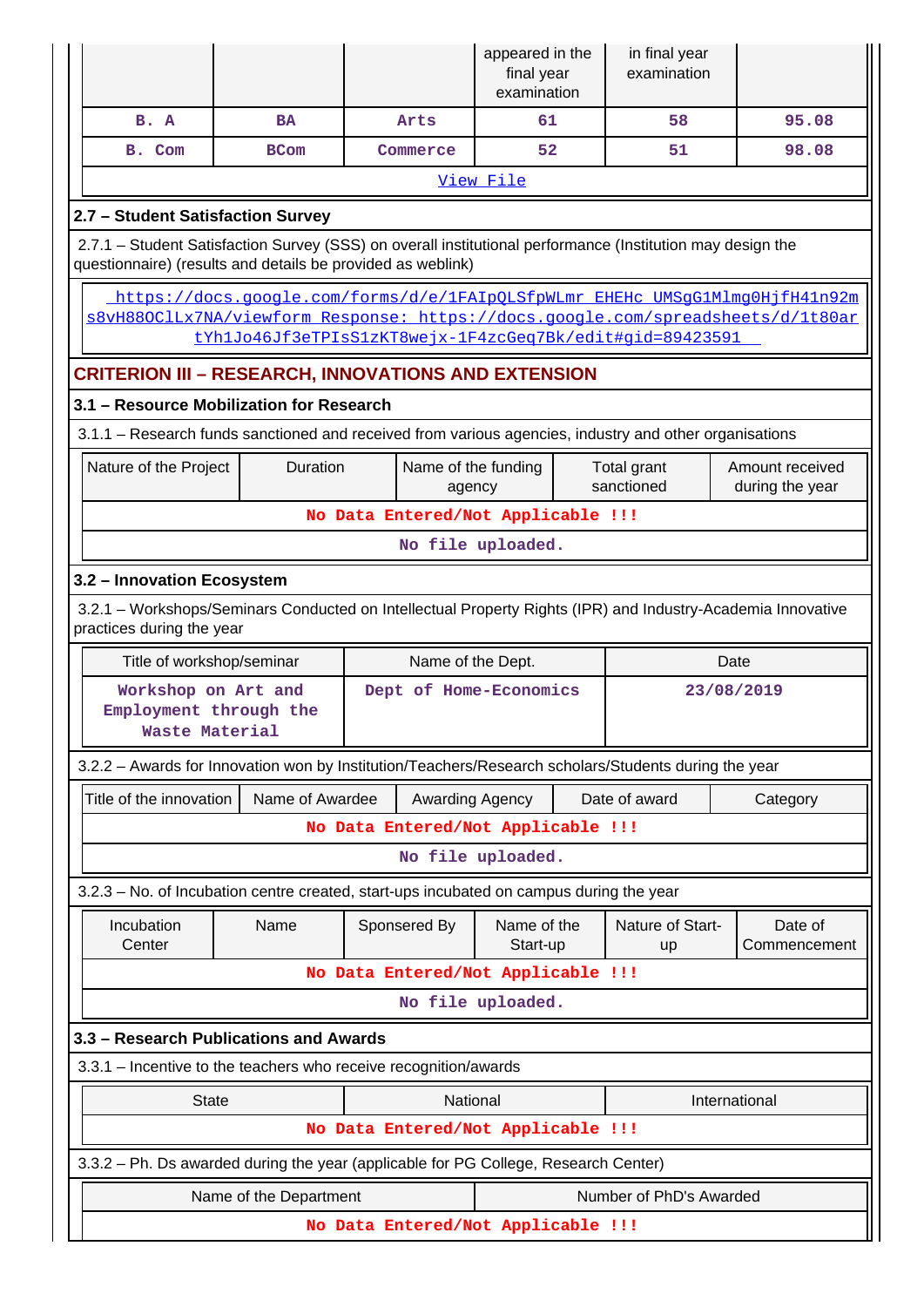| 3.3.3 – Research Publications in the Journals notified on UGC website during the year                                                                                                                              |                   |                                                 |                        |                                                          |                                                                 |                                                                    |                                                          |                                                                    |
|--------------------------------------------------------------------------------------------------------------------------------------------------------------------------------------------------------------------|-------------------|-------------------------------------------------|------------------------|----------------------------------------------------------|-----------------------------------------------------------------|--------------------------------------------------------------------|----------------------------------------------------------|--------------------------------------------------------------------|
| <b>Type</b>                                                                                                                                                                                                        |                   | Department                                      |                        |                                                          | Number of Publication                                           |                                                                    | Average Impact Factor (if<br>any)                        |                                                                    |
| International                                                                                                                                                                                                      |                   | Commerce                                        |                        |                                                          | $\overline{a}$                                                  |                                                                    | <b>Nill</b>                                              |                                                                    |
| National                                                                                                                                                                                                           |                   | Home-Economics                                  |                        | 1                                                        |                                                                 |                                                                    | <b>Nill</b>                                              |                                                                    |
| International                                                                                                                                                                                                      |                   | Home-Economics                                  |                        |                                                          | 1                                                               |                                                                    | Nill                                                     |                                                                    |
| International                                                                                                                                                                                                      |                   | English                                         |                        |                                                          | $\mathbf{1}$                                                    |                                                                    |                                                          | 5.61                                                               |
|                                                                                                                                                                                                                    |                   |                                                 |                        | View File                                                |                                                                 |                                                                    |                                                          |                                                                    |
| 3.3.4 - Books and Chapters in edited Volumes / Books published, and papers in National/International Conference<br>Proceedings per Teacher during the year                                                         |                   |                                                 |                        |                                                          |                                                                 |                                                                    |                                                          |                                                                    |
|                                                                                                                                                                                                                    |                   | Department                                      |                        |                                                          |                                                                 | Number of Publication                                              |                                                          |                                                                    |
|                                                                                                                                                                                                                    |                   | Commerce                                        |                        |                                                          |                                                                 | 4                                                                  |                                                          |                                                                    |
|                                                                                                                                                                                                                    |                   |                                                 |                        | View File                                                |                                                                 |                                                                    |                                                          |                                                                    |
| 3.3.5 – Bibliometrics of the publications during the last Academic year based on average citation index in Scopus/<br>Web of Science or PubMed/ Indian Citation Index                                              |                   |                                                 |                        |                                                          |                                                                 |                                                                    |                                                          |                                                                    |
| Title of the<br>Paper                                                                                                                                                                                              | Name of<br>Author | Title of journal                                | publication            | Year of                                                  | <b>Citation Index</b>                                           | Institutional<br>affiliation as<br>mentioned in<br>the publication |                                                          | Number of<br>citations<br>excluding self<br>citation               |
|                                                                                                                                                                                                                    |                   |                                                 |                        |                                                          | No Data Entered/Not Applicable !!!                              |                                                                    |                                                          |                                                                    |
| No file uploaded.                                                                                                                                                                                                  |                   |                                                 |                        |                                                          |                                                                 |                                                                    |                                                          |                                                                    |
| 3.3.6 - h-Index of the Institutional Publications during the year. (based on Scopus/ Web of science)                                                                                                               |                   |                                                 |                        |                                                          |                                                                 |                                                                    |                                                          |                                                                    |
| Title of the<br>Paper                                                                                                                                                                                              | Name of<br>Author | Title of journal                                | Year of<br>publication |                                                          | h-index<br>Number of<br>citations<br>excluding self<br>citation |                                                                    |                                                          | Institutional<br>affiliation as<br>mentioned in<br>the publication |
|                                                                                                                                                                                                                    |                   |                                                 |                        |                                                          | No Data Entered/Not Applicable !!!                              |                                                                    |                                                          |                                                                    |
|                                                                                                                                                                                                                    |                   |                                                 | No file uploaded.      |                                                          |                                                                 |                                                                    |                                                          |                                                                    |
| 3.3.7 - Faculty participation in Seminars/Conferences and Symposia during the year:                                                                                                                                |                   |                                                 |                        |                                                          |                                                                 |                                                                    |                                                          |                                                                    |
| Number of Faculty                                                                                                                                                                                                  |                   | International                                   |                        | National                                                 | <b>State</b>                                                    |                                                                    |                                                          | Local                                                              |
| Attended/Semi<br>nars/Workshops                                                                                                                                                                                    |                   | 16                                              |                        | 54                                                       | 84                                                              |                                                                    |                                                          | 39                                                                 |
| Presented<br>papers                                                                                                                                                                                                |                   | N11                                             |                        | <b>Nill</b>                                              | $\mathbf{1}$                                                    |                                                                    |                                                          | Nill                                                               |
| Resource<br>persons                                                                                                                                                                                                |                   | <b>Nill</b>                                     |                        | <b>Nill</b>                                              | 1                                                               |                                                                    |                                                          | <b>Nill</b>                                                        |
|                                                                                                                                                                                                                    |                   |                                                 | No file uploaded.      |                                                          |                                                                 |                                                                    |                                                          |                                                                    |
| 3.4 - Extension Activities                                                                                                                                                                                         |                   |                                                 |                        |                                                          |                                                                 |                                                                    |                                                          |                                                                    |
| 3.4.1 – Number of extension and outreach programmes conducted in collaboration with industry, community and<br>Non- Government Organisations through NSS/NCC/Red cross/Youth Red Cross (YRC) etc., during the year |                   |                                                 |                        |                                                          |                                                                 |                                                                    |                                                          |                                                                    |
| Title of the activities                                                                                                                                                                                            |                   | Organising unit/agency/<br>collaborating agency |                        | Number of teachers<br>participated in such<br>activities |                                                                 |                                                                    | Number of students<br>participated in such<br>activities |                                                                    |
| Awarenss Campaign                                                                                                                                                                                                  |                   | Dattapur Gram                                   |                        |                                                          | 5                                                               |                                                                    |                                                          | 75                                                                 |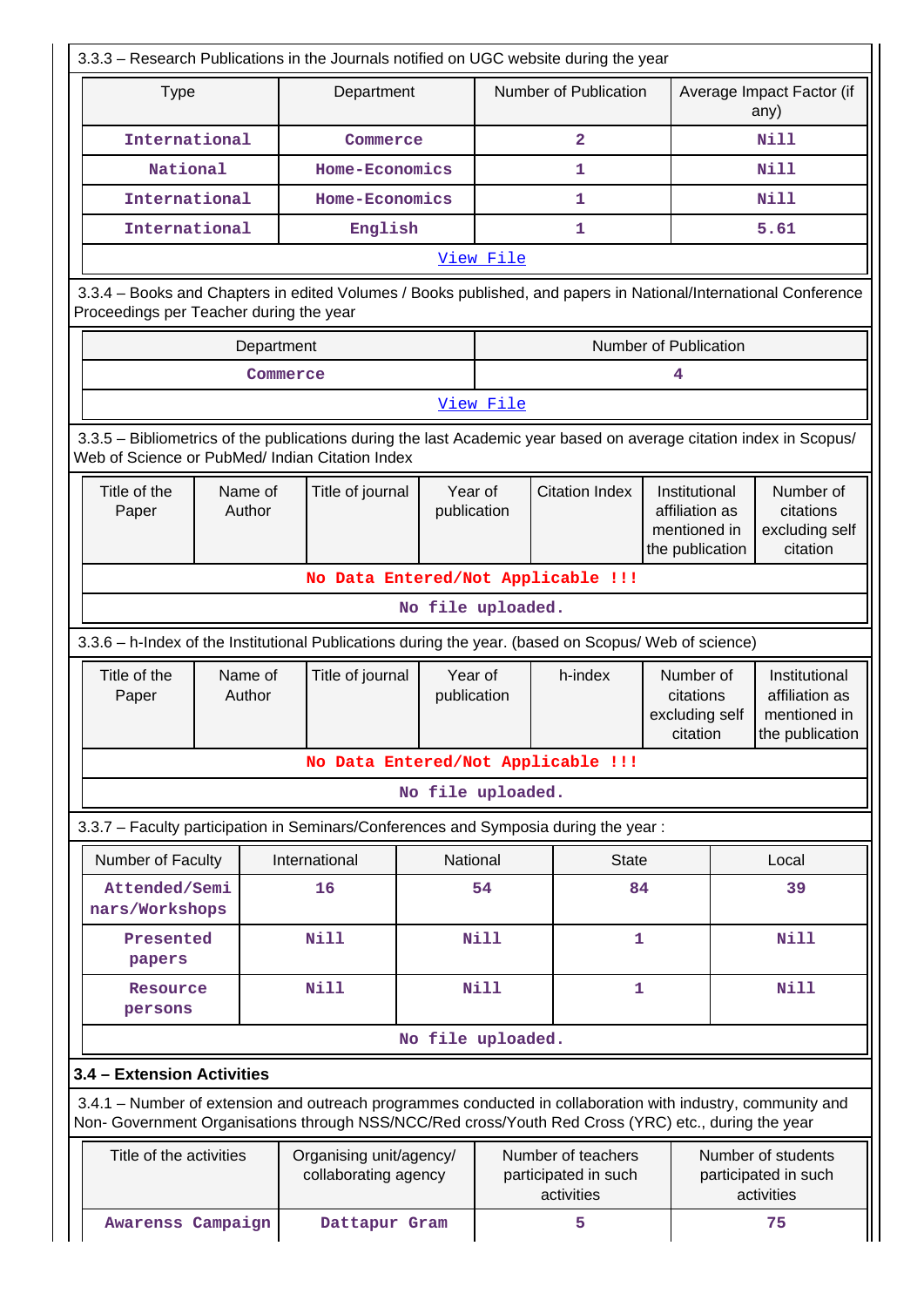| on Hygiene, Health<br>and Cleanliness                                                                                                                                                                          |                         |                            |                               | Panchayat, Dattapur                                                                               |                                                                                                                            |                |                                        |                                                         |  |             |
|----------------------------------------------------------------------------------------------------------------------------------------------------------------------------------------------------------------|-------------------------|----------------------------|-------------------------------|---------------------------------------------------------------------------------------------------|----------------------------------------------------------------------------------------------------------------------------|----------------|----------------------------------------|---------------------------------------------------------|--|-------------|
| Voters' Awareness<br>Rally was organized<br>on 14th Oct 2019.                                                                                                                                                  |                         |                            | NSS Unit CEO<br>Office Wardha |                                                                                                   |                                                                                                                            | 3              |                                        |                                                         |  | 158         |
| Campus Cleaning<br>on 14th August 2019<br>and 2nd Oct. 2019<br>on the occasion of<br>Mahatma Gandhi<br>Birth Anniversary.                                                                                      |                         |                            | NSS, Lok<br>Mahavidyalaya     |                                                                                                   |                                                                                                                            | 15             |                                        |                                                         |  | 100         |
| Tree Plantation<br>on 7th Sept 2019 on<br>Oxygen Park, Nisarg<br>Hill, near Govt<br>ITI, Wardha.                                                                                                               |                         |                            | Seva Samitee                  | NSS Unit Nisarg                                                                                   |                                                                                                                            | 3              |                                        | 50                                                      |  |             |
| Workshop on Trial<br>of EVM with VVPAT                                                                                                                                                                         |                         |                            |                               | Dept of Political<br>Science Collector                                                            |                                                                                                                            | $\overline{2}$ |                                        |                                                         |  | 356         |
| on 4th Sept 2019                                                                                                                                                                                               |                         |                            | Office, Wardha                |                                                                                                   |                                                                                                                            |                |                                        |                                                         |  |             |
|                                                                                                                                                                                                                |                         |                            |                               |                                                                                                   | View File                                                                                                                  |                |                                        |                                                         |  |             |
| 3.4.2 - Awards and recognition received for extension activities from Government and other recognized bodies<br>during the year                                                                                |                         |                            |                               |                                                                                                   |                                                                                                                            |                |                                        |                                                         |  |             |
| Name of the activity                                                                                                                                                                                           |                         | Award/Recognition          |                               |                                                                                                   | <b>Awarding Bodies</b>                                                                                                     |                | Number of students<br><b>Benefited</b> |                                                         |  |             |
|                                                                                                                                                                                                                |                         |                            |                               |                                                                                                   | No Data Entered/Not Applicable !!!                                                                                         |                |                                        |                                                         |  |             |
|                                                                                                                                                                                                                |                         |                            |                               |                                                                                                   | No file uploaded.                                                                                                          |                |                                        |                                                         |  |             |
| 3.4.3 - Students participating in extension activities with Government Organisations, Non-Government<br>Organisations and programmes such as Swachh Bharat, Aids Awareness, Gender Issue, etc. during the year |                         |                            |                               |                                                                                                   |                                                                                                                            |                |                                        |                                                         |  |             |
|                                                                                                                                                                                                                |                         | cy/collaborating<br>agency |                               |                                                                                                   | Name of the scheme Organising unit/Agen   Name of the activity   Number of teachers  <br>participated in such<br>activites |                |                                        | Number of students<br>participated in such<br>activites |  |             |
|                                                                                                                                                                                                                |                         |                            |                               |                                                                                                   | No Data Entered/Not Applicable !!!                                                                                         |                |                                        |                                                         |  |             |
|                                                                                                                                                                                                                |                         |                            |                               |                                                                                                   | View File                                                                                                                  |                |                                        |                                                         |  |             |
| 3.5 - Collaborations                                                                                                                                                                                           |                         |                            |                               |                                                                                                   |                                                                                                                            |                |                                        |                                                         |  |             |
| 3.5.1 – Number of Collaborative activities for research, faculty exchange, student exchange during the year                                                                                                    |                         |                            |                               |                                                                                                   |                                                                                                                            |                |                                        |                                                         |  |             |
| Nature of activity                                                                                                                                                                                             |                         |                            | Participant                   |                                                                                                   | Source of financial support                                                                                                |                |                                        |                                                         |  | Duration    |
|                                                                                                                                                                                                                |                         |                            |                               |                                                                                                   | No Data Entered/Not Applicable !!!                                                                                         |                |                                        |                                                         |  |             |
|                                                                                                                                                                                                                |                         |                            |                               |                                                                                                   | View File                                                                                                                  |                |                                        |                                                         |  |             |
| 3.5.2 - Linkages with institutions/industries for internship, on-the- job training, project work, sharing of research<br>facilities etc. during the year                                                       |                         |                            |                               |                                                                                                   |                                                                                                                            |                |                                        |                                                         |  |             |
| Nature of linkage                                                                                                                                                                                              | Title of the<br>linkage |                            |                               | Name of the<br>partnering<br>institution/<br>industry<br>/research lab<br>with contact<br>details | <b>Duration From</b>                                                                                                       |                | <b>Duration To</b>                     |                                                         |  | Participant |
|                                                                                                                                                                                                                |                         |                            |                               |                                                                                                   | No Data Entered/Not Applicable !!!                                                                                         |                |                                        |                                                         |  |             |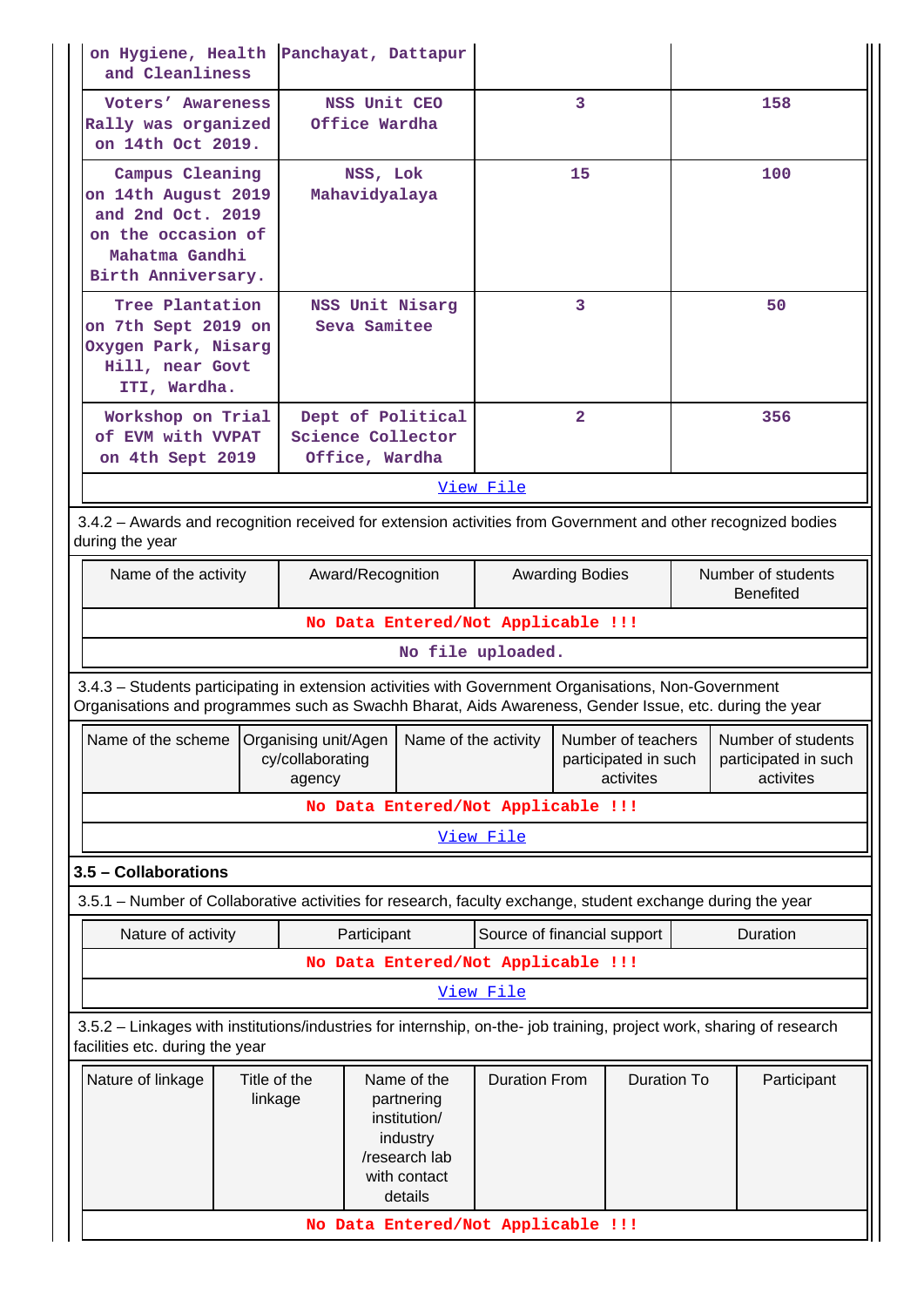| View File                                                                                                                                             |                                                                    |                                                                                                                                                                                                                |                   |                                |                                                |             |                                |                                                           |  |
|-------------------------------------------------------------------------------------------------------------------------------------------------------|--------------------------------------------------------------------|----------------------------------------------------------------------------------------------------------------------------------------------------------------------------------------------------------------|-------------------|--------------------------------|------------------------------------------------|-------------|--------------------------------|-----------------------------------------------------------|--|
| 3.5.3 – MoUs signed with institutions of national, international importance, other universities, industries, corporate<br>houses etc. during the year |                                                                    |                                                                                                                                                                                                                |                   |                                |                                                |             |                                |                                                           |  |
| Organisation                                                                                                                                          |                                                                    | Date of MoU signed                                                                                                                                                                                             |                   | Purpose/Activities             |                                                |             |                                | Number of<br>students/teachers<br>participated under MoUs |  |
|                                                                                                                                                       |                                                                    | No Data Entered/Not Applicable !!!                                                                                                                                                                             |                   |                                |                                                |             |                                |                                                           |  |
|                                                                                                                                                       |                                                                    |                                                                                                                                                                                                                |                   | View File                      |                                                |             |                                |                                                           |  |
| <b>CRITERION IV - INFRASTRUCTURE AND LEARNING RESOURCES</b>                                                                                           |                                                                    |                                                                                                                                                                                                                |                   |                                |                                                |             |                                |                                                           |  |
| 4.1 - Physical Facilities                                                                                                                             |                                                                    |                                                                                                                                                                                                                |                   |                                |                                                |             |                                |                                                           |  |
| 4.1.1 – Budget allocation, excluding salary for infrastructure augmentation during the year                                                           |                                                                    |                                                                                                                                                                                                                |                   |                                |                                                |             |                                |                                                           |  |
|                                                                                                                                                       |                                                                    | Budget allocated for infrastructure augmentation                                                                                                                                                               |                   |                                | Budget utilized for infrastructure development |             |                                |                                                           |  |
|                                                                                                                                                       |                                                                    | 397055                                                                                                                                                                                                         |                   |                                |                                                | 254521      |                                |                                                           |  |
|                                                                                                                                                       |                                                                    | 4.1.2 – Details of augmentation in infrastructure facilities during the year                                                                                                                                   |                   |                                |                                                |             |                                |                                                           |  |
|                                                                                                                                                       | <b>Facilities</b>                                                  |                                                                                                                                                                                                                |                   |                                |                                                |             | <b>Existing or Newly Added</b> |                                                           |  |
| Number of important equipments<br>purchased (Greater than 1-0 lakh)<br>during the current year                                                        |                                                                    |                                                                                                                                                                                                                |                   |                                |                                                |             | Newly Added                    |                                                           |  |
|                                                                                                                                                       | Value of the equipment purchased<br>during the year (rs. in lakhs) |                                                                                                                                                                                                                |                   |                                |                                                | Newly Added |                                |                                                           |  |
|                                                                                                                                                       |                                                                    | Classrooms with LCD facilities                                                                                                                                                                                 |                   |                                |                                                | Existing    |                                |                                                           |  |
|                                                                                                                                                       |                                                                    | Laboratories                                                                                                                                                                                                   |                   |                                |                                                | Existing    |                                |                                                           |  |
|                                                                                                                                                       |                                                                    | Campus Area                                                                                                                                                                                                    |                   | Existing                       |                                                |             |                                |                                                           |  |
|                                                                                                                                                       |                                                                    |                                                                                                                                                                                                                | No file uploaded. |                                |                                                |             |                                |                                                           |  |
| 4.2 - Library as a Learning Resource                                                                                                                  |                                                                    |                                                                                                                                                                                                                |                   |                                |                                                |             |                                |                                                           |  |
|                                                                                                                                                       |                                                                    | 4.2.1 - Library is automated {Integrated Library Management System (ILMS)}                                                                                                                                     |                   |                                |                                                |             |                                |                                                           |  |
| Name of the ILMS<br>software                                                                                                                          |                                                                    | Nature of automation (fully<br>or patially)                                                                                                                                                                    |                   |                                | Version                                        |             | Year of automation             |                                                           |  |
| <b>LIBMAN</b>                                                                                                                                         |                                                                    | Partially                                                                                                                                                                                                      |                   |                                | 1.0                                            |             |                                | 2011                                                      |  |
| 4.2.2 - Library Services                                                                                                                              |                                                                    |                                                                                                                                                                                                                |                   |                                |                                                |             |                                |                                                           |  |
| Library<br>Service Type                                                                                                                               |                                                                    | Existing                                                                                                                                                                                                       |                   |                                | Newly Added                                    |             | Total                          |                                                           |  |
| Text<br><b>Books</b>                                                                                                                                  | Nill                                                               | <b>Nill</b>                                                                                                                                                                                                    |                   | 394                            | 136800                                         |             | 394                            | 136800                                                    |  |
|                                                                                                                                                       |                                                                    |                                                                                                                                                                                                                |                   | <u>View File</u>               |                                                |             |                                |                                                           |  |
| (Learning Management System (LMS) etc                                                                                                                 |                                                                    | 4.2.3 - E-content developed by teachers such as: e-PG- Pathshala, CEC (under e-PG- Pathshala CEC (Under<br>Graduate) SWAYAM other MOOCs platform NPTEL/NMEICT/any other Government initiatives & institutional |                   |                                |                                                |             |                                |                                                           |  |
| Name of the Teacher                                                                                                                                   |                                                                    | Name of the Module                                                                                                                                                                                             |                   |                                | Platform on which module<br>is developed       |             |                                | Date of launching e-<br>content                           |  |
| Mahendra Sahare                                                                                                                                       |                                                                    | B. A. English<br>Syllabus                                                                                                                                                                                      |                   | Google Classroom<br>01/11/2019 |                                                |             |                                |                                                           |  |
|                                                                                                                                                       | No file uploaded.                                                  |                                                                                                                                                                                                                |                   |                                |                                                |             |                                |                                                           |  |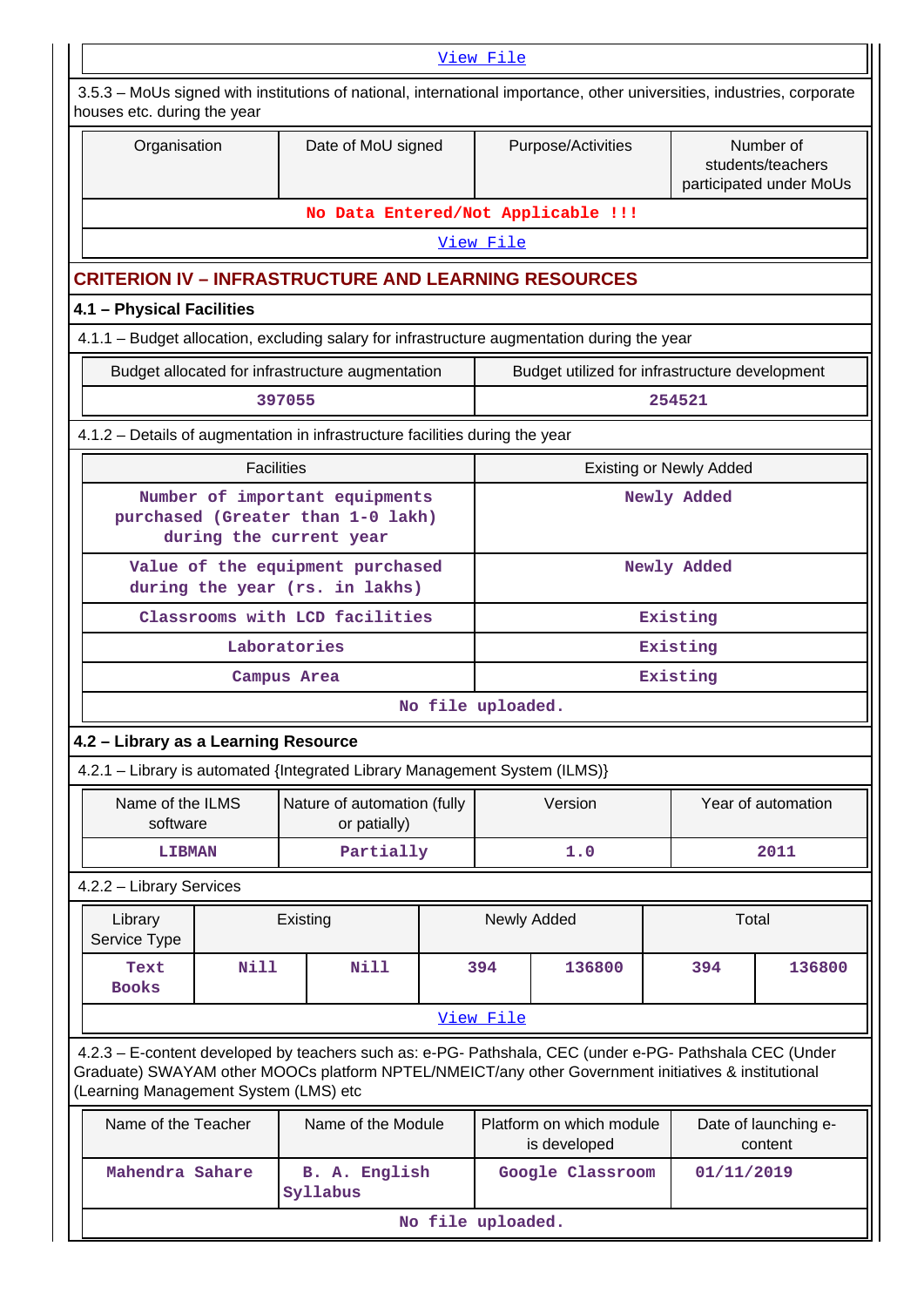|                                                                                                                                                                                                                                                                                                                                                                                                                                                                                                                                                                                                                                                                                                                                                                                                                                                                                                                                                                                                                                                                                                                                                                                                                                                                                                                                                                                                                                                                                                                                                                                                                                                                                                                                                                                                                                                                                                                                                                                                                         |                                            |                 |                         | 4.3 - IT Infrastructure<br>4.3.1 - Technology Upgradation (overall) |                                                                                                                      |             |                    |                                                     |               |  |  |  |
|-------------------------------------------------------------------------------------------------------------------------------------------------------------------------------------------------------------------------------------------------------------------------------------------------------------------------------------------------------------------------------------------------------------------------------------------------------------------------------------------------------------------------------------------------------------------------------------------------------------------------------------------------------------------------------------------------------------------------------------------------------------------------------------------------------------------------------------------------------------------------------------------------------------------------------------------------------------------------------------------------------------------------------------------------------------------------------------------------------------------------------------------------------------------------------------------------------------------------------------------------------------------------------------------------------------------------------------------------------------------------------------------------------------------------------------------------------------------------------------------------------------------------------------------------------------------------------------------------------------------------------------------------------------------------------------------------------------------------------------------------------------------------------------------------------------------------------------------------------------------------------------------------------------------------------------------------------------------------------------------------------------------------|--------------------------------------------|-----------------|-------------------------|---------------------------------------------------------------------|----------------------------------------------------------------------------------------------------------------------|-------------|--------------------|-----------------------------------------------------|---------------|--|--|--|
| <b>Type</b>                                                                                                                                                                                                                                                                                                                                                                                                                                                                                                                                                                                                                                                                                                                                                                                                                                                                                                                                                                                                                                                                                                                                                                                                                                                                                                                                                                                                                                                                                                                                                                                                                                                                                                                                                                                                                                                                                                                                                                                                             | <b>Total Co</b><br>mputers                 | Computer<br>Lab | Internet                | <b>Browsing</b><br>centers                                          | Computer<br>Centers                                                                                                  | Office      | Departme<br>nts    | Available<br><b>Bandwidt</b><br>h (MBPS/<br>GBPS)   | <b>Others</b> |  |  |  |
| Existin<br>g                                                                                                                                                                                                                                                                                                                                                                                                                                                                                                                                                                                                                                                                                                                                                                                                                                                                                                                                                                                                                                                                                                                                                                                                                                                                                                                                                                                                                                                                                                                                                                                                                                                                                                                                                                                                                                                                                                                                                                                                            | 42                                         | 12              | $\overline{2}$          | $\overline{\mathbf{2}}$                                             | $\mathbf{1}$                                                                                                         | 6           | 12                 | 40                                                  | 7             |  |  |  |
| Added                                                                                                                                                                                                                                                                                                                                                                                                                                                                                                                                                                                                                                                                                                                                                                                                                                                                                                                                                                                                                                                                                                                                                                                                                                                                                                                                                                                                                                                                                                                                                                                                                                                                                                                                                                                                                                                                                                                                                                                                                   | $\mathbf 0$                                | $\mathbf 0$     | 0                       | $\mathbf 0$                                                         | $\mathbf 0$                                                                                                          | $\mathbf 0$ | $\mathbf{O}$       | $\mathbf 0$                                         | 0             |  |  |  |
| Total                                                                                                                                                                                                                                                                                                                                                                                                                                                                                                                                                                                                                                                                                                                                                                                                                                                                                                                                                                                                                                                                                                                                                                                                                                                                                                                                                                                                                                                                                                                                                                                                                                                                                                                                                                                                                                                                                                                                                                                                                   | 42                                         | 12              | $\overline{\mathbf{2}}$ | $\mathbf{2}$                                                        | 1                                                                                                                    | 6           | 12                 | 40                                                  | 7             |  |  |  |
|                                                                                                                                                                                                                                                                                                                                                                                                                                                                                                                                                                                                                                                                                                                                                                                                                                                                                                                                                                                                                                                                                                                                                                                                                                                                                                                                                                                                                                                                                                                                                                                                                                                                                                                                                                                                                                                                                                                                                                                                                         |                                            |                 |                         |                                                                     | 4.3.2 - Bandwidth available of internet connection in the Institution (Leased line)                                  |             |                    |                                                     |               |  |  |  |
|                                                                                                                                                                                                                                                                                                                                                                                                                                                                                                                                                                                                                                                                                                                                                                                                                                                                                                                                                                                                                                                                                                                                                                                                                                                                                                                                                                                                                                                                                                                                                                                                                                                                                                                                                                                                                                                                                                                                                                                                                         |                                            |                 |                         |                                                                     | 40 MBPS/ GBPS                                                                                                        |             |                    |                                                     |               |  |  |  |
|                                                                                                                                                                                                                                                                                                                                                                                                                                                                                                                                                                                                                                                                                                                                                                                                                                                                                                                                                                                                                                                                                                                                                                                                                                                                                                                                                                                                                                                                                                                                                                                                                                                                                                                                                                                                                                                                                                                                                                                                                         | 4.3.3 - Facility for e-content             |                 |                         |                                                                     |                                                                                                                      |             |                    |                                                     |               |  |  |  |
|                                                                                                                                                                                                                                                                                                                                                                                                                                                                                                                                                                                                                                                                                                                                                                                                                                                                                                                                                                                                                                                                                                                                                                                                                                                                                                                                                                                                                                                                                                                                                                                                                                                                                                                                                                                                                                                                                                                                                                                                                         | Name of the e-content development facility |                 |                         |                                                                     |                                                                                                                      |             | recording facility | Provide the link of the videos and media centre and |               |  |  |  |
|                                                                                                                                                                                                                                                                                                                                                                                                                                                                                                                                                                                                                                                                                                                                                                                                                                                                                                                                                                                                                                                                                                                                                                                                                                                                                                                                                                                                                                                                                                                                                                                                                                                                                                                                                                                                                                                                                                                                                                                                                         |                                            | Nil             |                         |                                                                     |                                                                                                                      |             | Nill               |                                                     |               |  |  |  |
|                                                                                                                                                                                                                                                                                                                                                                                                                                                                                                                                                                                                                                                                                                                                                                                                                                                                                                                                                                                                                                                                                                                                                                                                                                                                                                                                                                                                                                                                                                                                                                                                                                                                                                                                                                                                                                                                                                                                                                                                                         | 4.4 - Maintenance of Campus Infrastructure |                 |                         |                                                                     |                                                                                                                      |             |                    |                                                     |               |  |  |  |
|                                                                                                                                                                                                                                                                                                                                                                                                                                                                                                                                                                                                                                                                                                                                                                                                                                                                                                                                                                                                                                                                                                                                                                                                                                                                                                                                                                                                                                                                                                                                                                                                                                                                                                                                                                                                                                                                                                                                                                                                                         | component, during the year                 |                 |                         |                                                                     | 4.4.1 – Expenditure incurred on maintenance of physical facilities and academic support facilities, excluding salary |             |                    |                                                     |               |  |  |  |
| Expenditure incurred on<br>Assigned Budget on<br>academic facilities<br>maintenance of academic<br>facilities                                                                                                                                                                                                                                                                                                                                                                                                                                                                                                                                                                                                                                                                                                                                                                                                                                                                                                                                                                                                                                                                                                                                                                                                                                                                                                                                                                                                                                                                                                                                                                                                                                                                                                                                                                                                                                                                                                           |                                            |                 |                         |                                                                     | Expenditure incurredon<br>Assigned budget on<br>physical facilities<br>maintenance of physical<br>facilites          |             |                    |                                                     |               |  |  |  |
|                                                                                                                                                                                                                                                                                                                                                                                                                                                                                                                                                                                                                                                                                                                                                                                                                                                                                                                                                                                                                                                                                                                                                                                                                                                                                                                                                                                                                                                                                                                                                                                                                                                                                                                                                                                                                                                                                                                                                                                                                         | 78405                                      |                 |                         |                                                                     |                                                                                                                      |             |                    |                                                     |               |  |  |  |
|                                                                                                                                                                                                                                                                                                                                                                                                                                                                                                                                                                                                                                                                                                                                                                                                                                                                                                                                                                                                                                                                                                                                                                                                                                                                                                                                                                                                                                                                                                                                                                                                                                                                                                                                                                                                                                                                                                                                                                                                                         |                                            |                 |                         |                                                                     |                                                                                                                      |             |                    |                                                     |               |  |  |  |
| 73956<br>489810<br>304767<br>4.4.2 - Procedures and policies for maintaining and utilizing physical, academic and support facilities - laboratory,<br>library, sports complex, computers, classrooms etc. (maximum 500 words) (information to be available in<br>institutional Website, provide link)<br>The institution has a standard procedure for maintenance and optimal use of<br>infrastructure. The budget is allocated for the maintenance of physical,<br>academic and support facilities. The Planning Committee and Purchase Committee<br>of college prepare plan and accordingly budget is allocated for various<br>purposes such as Internet fees, laboratory expenses, organizing various college-<br>related programs and seminars, college magazine, repairs and maintenance of the<br>garden, buildings, electricity, water supplying system, furniture, sanitation<br>etc. The college has a Building Garden Maintenance Committee that oversees the<br>maintenance of buildings, classrooms and laboratories. The College<br>Superintendent regularly monitors and supervises the available infrastructure<br>and ensures its upkeep, repair and other maintenance of the infrastructure<br>Adequate in-house staff is employed to meticulously maintain hygiene,<br>cleanliness and infrastructure on the campus Classrooms, Staffrooms, Auditorium<br>and Laboratories, etc are cleaned and maintained regularly by non - teaching<br>staff assigned for each floor. Washrooms and restrooms are well maintained.<br>Dustbins are placed on every floor. The college has appointed a regular<br>electrician, carpenter and plumber to oversee and maintain the repairs on the<br>campus. The verification of stock is done at the end of every year. The sports<br>teacher looks after the maintenance of playgrounds and sports equipment.<br>Library:- Library is partially computerized. It is equipped with Libman<br>Software. AMC has been made available with Masters Software, Nagpur for |                                            |                 |                         |                                                                     |                                                                                                                      |             |                    |                                                     |               |  |  |  |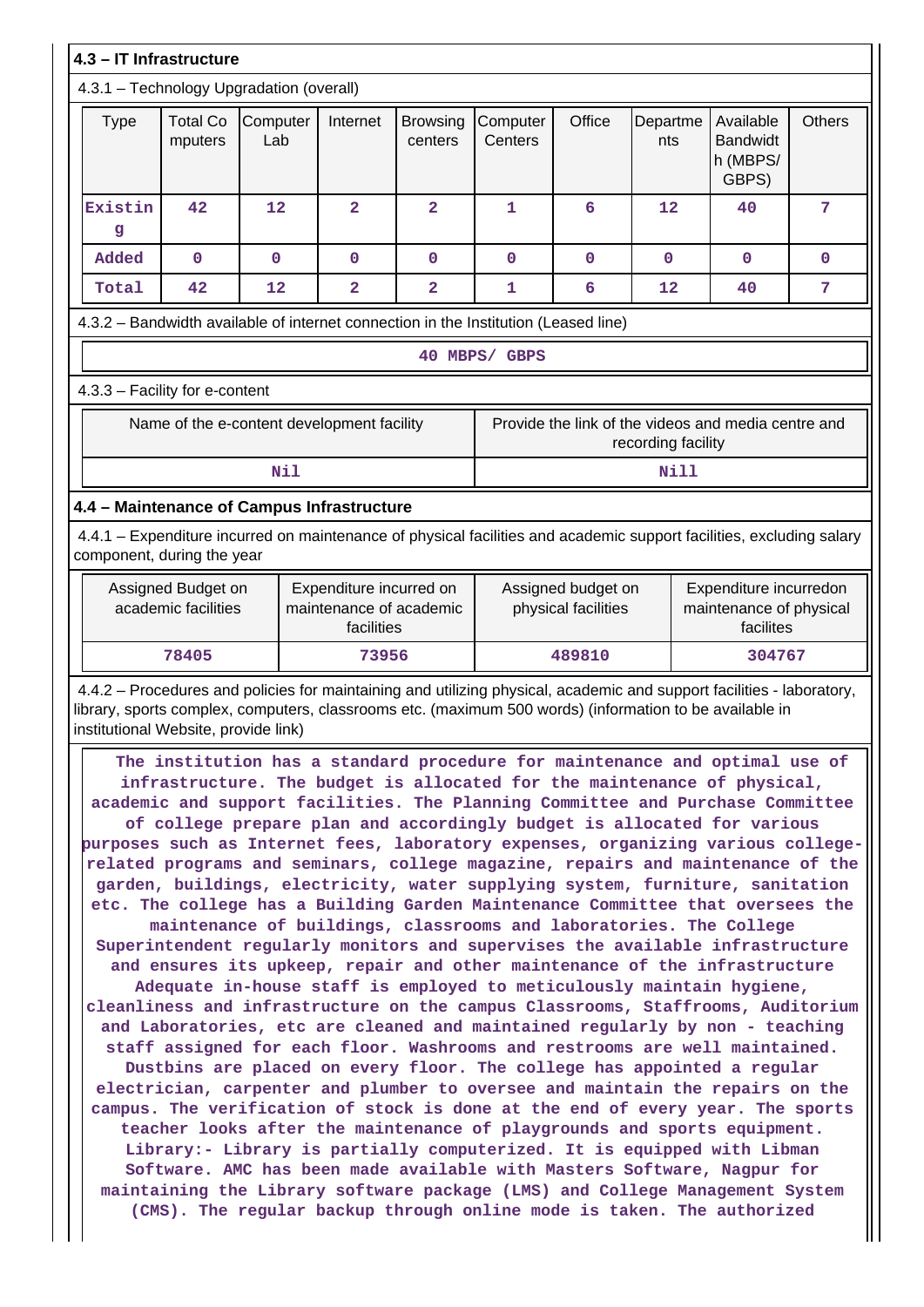**technicians of the Master Software provide services for any issue in the functioning of the software. Online or physical quick service is provided by them. Pest control is done regularly to maintain the books. Fire Extinguishers are kept in the library for fire safety. The reading room is kept open from 8.00 am to 7.30 p.m. including holidays. Regular cleaning is carried out by the library staff. Additional staff is appointed to monitor the services. Academic and Support Facilities: The college has a well-established system procedure for maintenance and utilization of available supporting facilities. The responsibility to maintain the ICT classrooms is assigned to the teacher-incharge. The teacher conveys the issue to the principal and quick action is taken to redress the issue. HoD of the concerning department looks after the upkeep and maintenance of the laboratory. Computer lab-English language lab is looked after by the appointed staff for the purpose. The timetable of the English language lab is available in the computer lab also. The technician in the lab conveys the schedule to users in advance. The optimum working condition of computer, printers and other ICT equipment is ensured through annual maintenance contracts (AMC). The technicians are called upon regularly to oversee the working and servicing of Generator, Water-purifiers and CCTV cameras.**

[http://www.lokmv.edu.in/uploads/iqac/670579274Procedure%20and%20policies%20for%20maintenance%20and](http://www.lokmv.edu.in/uploads/iqac/670579274Procedure%20and%20policies%20for%20maintenance%20and%20utilization%20of%20facilities.pdf) [%20utilization%20of%20facilities.pdf](http://www.lokmv.edu.in/uploads/iqac/670579274Procedure%20and%20policies%20for%20maintenance%20and%20utilization%20of%20facilities.pdf)

## **CRITERION V – STUDENT SUPPORT AND PROGRESSION**

## **5.1 – Student Support**

5.1.1 – Scholarships and Financial Support

|                                         | Name/Title of the scheme                  | Number of students | Amount in Rupees |  |
|-----------------------------------------|-------------------------------------------|--------------------|------------------|--|
| Financial Support<br>from institution   | <b>GOI</b>                                |                    | 1873785          |  |
| Financial Support<br>from Other Sources |                                           |                    |                  |  |
| a) National                             | Fee Concession<br>from the<br>Institution | 64                 | 384000           |  |
| b) International<br>Nill                |                                           | Nill               | Nill             |  |
|                                         |                                           | ステミ ココン・サロミ コーエー   |                  |  |

#### [View File](https://assessmentonline.naac.gov.in/public/Postacc/Scholarships/5760_Scholarships_1642591903.xlsx)

 5.1.2 – Number of capability enhancement and development schemes such as Soft skill development, Remedial coaching, Language lab, Bridge courses, Yoga, Meditation, Personal Counselling and Mentoring etc.,

| Name of the capability<br>enhancement scheme                                                                                             |             | Number of students<br>Date of implemetation<br>enrolled |           |           | Agencies involved                                                         |           |  |
|------------------------------------------------------------------------------------------------------------------------------------------|-------------|---------------------------------------------------------|-----------|-----------|---------------------------------------------------------------------------|-----------|--|
| Bridge Course                                                                                                                            |             | 16/07/2019                                              | 317       |           | Institutional<br>Practice : Dept of<br>Eng, Eco, Commerce<br>are involved |           |  |
| Remedial Coaching                                                                                                                        |             | 01/08/2019                                              | 59        |           | Institutional<br>Practice : Dept of<br>Eng, Eco, Commerce<br>are involved |           |  |
| View File                                                                                                                                |             |                                                         |           |           |                                                                           |           |  |
| 5.1.3 – Students benefited by guidance for competitive examinations and career counselling offered by the<br>institution during the year |             |                                                         |           |           |                                                                           |           |  |
| Year                                                                                                                                     | Name of the | Number of                                               | Number of | Number of |                                                                           | Number of |  |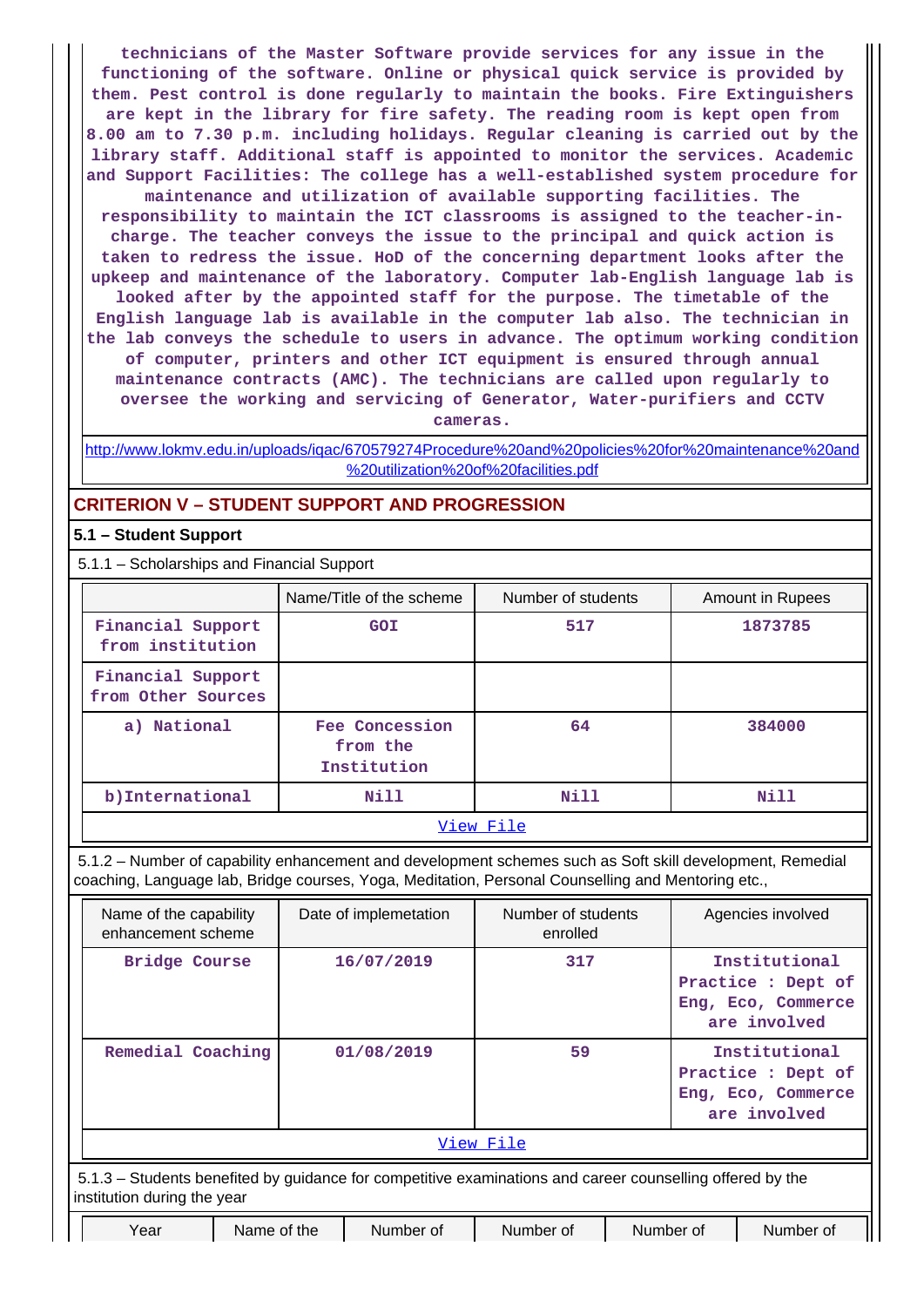|                                                                                                                                                                                        | scheme                                                      | benefited<br>students for<br>competitive<br>examination | benefited<br>students by<br>career<br>counseling<br>activities                                   |             | students who<br>have passedin<br>the comp. exam | studentsp placed                    |  |
|----------------------------------------------------------------------------------------------------------------------------------------------------------------------------------------|-------------------------------------------------------------|---------------------------------------------------------|--------------------------------------------------------------------------------------------------|-------------|-------------------------------------------------|-------------------------------------|--|
|                                                                                                                                                                                        |                                                             | No Data Entered/Not Applicable !!!                      |                                                                                                  |             |                                                 |                                     |  |
| No file uploaded.                                                                                                                                                                      |                                                             |                                                         |                                                                                                  |             |                                                 |                                     |  |
| 5.1.4 – Institutional mechanism for transparency, timely redressal of student grievances, Prevention of sexual<br>harassment and ragging cases during the year                         |                                                             |                                                         |                                                                                                  |             |                                                 |                                     |  |
| Total grievances received                                                                                                                                                              |                                                             | Number of grievances redressed                          |                                                                                                  |             | Avg. number of days for grievance<br>redressal  |                                     |  |
|                                                                                                                                                                                        | $\mathbf{1}$                                                |                                                         | $\mathbf{1}$                                                                                     |             |                                                 | 7                                   |  |
| 5.2 - Student Progression                                                                                                                                                              |                                                             |                                                         |                                                                                                  |             |                                                 |                                     |  |
| 5.2.1 - Details of campus placement during the year                                                                                                                                    |                                                             |                                                         |                                                                                                  |             |                                                 |                                     |  |
|                                                                                                                                                                                        | On campus                                                   |                                                         |                                                                                                  |             | Off campus                                      |                                     |  |
| Nameof<br>organizations<br>visited                                                                                                                                                     | Number of<br>students<br>participated                       | Number of<br>stduents placed                            | Nameof<br>organizations<br>visited                                                               |             | Number of<br>students<br>participated           | Number of<br>stduents placed        |  |
| <b>NA</b>                                                                                                                                                                              | <b>Nill</b>                                                 | <b>Nill</b>                                             |                                                                                                  | Nill        | <b>Nill</b>                                     | <b>Nill</b>                         |  |
| No file uploaded.                                                                                                                                                                      |                                                             |                                                         |                                                                                                  |             |                                                 |                                     |  |
| 5.2.2 - Student progression to higher education in percentage during the year                                                                                                          |                                                             |                                                         |                                                                                                  |             |                                                 |                                     |  |
| Year                                                                                                                                                                                   | Number of<br>students<br>enrolling into<br>higher education | Programme<br>graduated from                             | graduated from                                                                                   | Depratment  | Name of<br>institution joined                   | Name of<br>programme<br>admitted to |  |
| 2020                                                                                                                                                                                   | Nill                                                        | Nill                                                    |                                                                                                  | <b>Nill</b> | <b>Nill</b>                                     | Nill                                |  |
|                                                                                                                                                                                        |                                                             |                                                         | View File                                                                                        |             |                                                 |                                     |  |
| 5.2.3 – Students qualifying in state/ national/ international level examinations during the year<br>(eg:NET/SET/SLET/GATE/GMAT/CAT/GRE/TOFEL/Civil Services/State Government Services) |                                                             |                                                         |                                                                                                  |             |                                                 |                                     |  |
|                                                                                                                                                                                        | Items                                                       |                                                         | Number of students selected/ qualifying                                                          |             |                                                 |                                     |  |
|                                                                                                                                                                                        |                                                             | No Data Entered/Not Applicable !!!                      |                                                                                                  |             |                                                 |                                     |  |
|                                                                                                                                                                                        |                                                             | No file uploaded.                                       |                                                                                                  |             |                                                 |                                     |  |
| 5.2.4 - Sports and cultural activities / competitions organised at the institution level during the year                                                                               |                                                             |                                                         |                                                                                                  |             |                                                 |                                     |  |
| Activity                                                                                                                                                                               |                                                             |                                                         | Level                                                                                            |             | Number of Participants                          |                                     |  |
|                                                                                                                                                                                        |                                                             | No Data Entered/Not Applicable !!!                      |                                                                                                  |             |                                                 |                                     |  |
|                                                                                                                                                                                        |                                                             |                                                         | View File                                                                                        |             |                                                 |                                     |  |
| 5.3 - Student Participation and Activities                                                                                                                                             |                                                             |                                                         |                                                                                                  |             |                                                 |                                     |  |
| 5.3.1 - Number of awards/medals for outstanding performance in sports/cultural activities at national/international<br>level (award for a team event should be counted as one)         |                                                             |                                                         |                                                                                                  |             |                                                 |                                     |  |
| Year                                                                                                                                                                                   | Name of the<br>award/medal                                  | National/<br>Internaional                               | Number of<br>Number of<br>Student ID<br>awards for<br>awards for<br>number<br>Cultural<br>Sports |             | Name of the<br>student                          |                                     |  |
|                                                                                                                                                                                        |                                                             | No Data Entered/Not Applicable !!!                      |                                                                                                  |             |                                                 |                                     |  |
|                                                                                                                                                                                        |                                                             | No file uploaded.                                       |                                                                                                  |             |                                                 |                                     |  |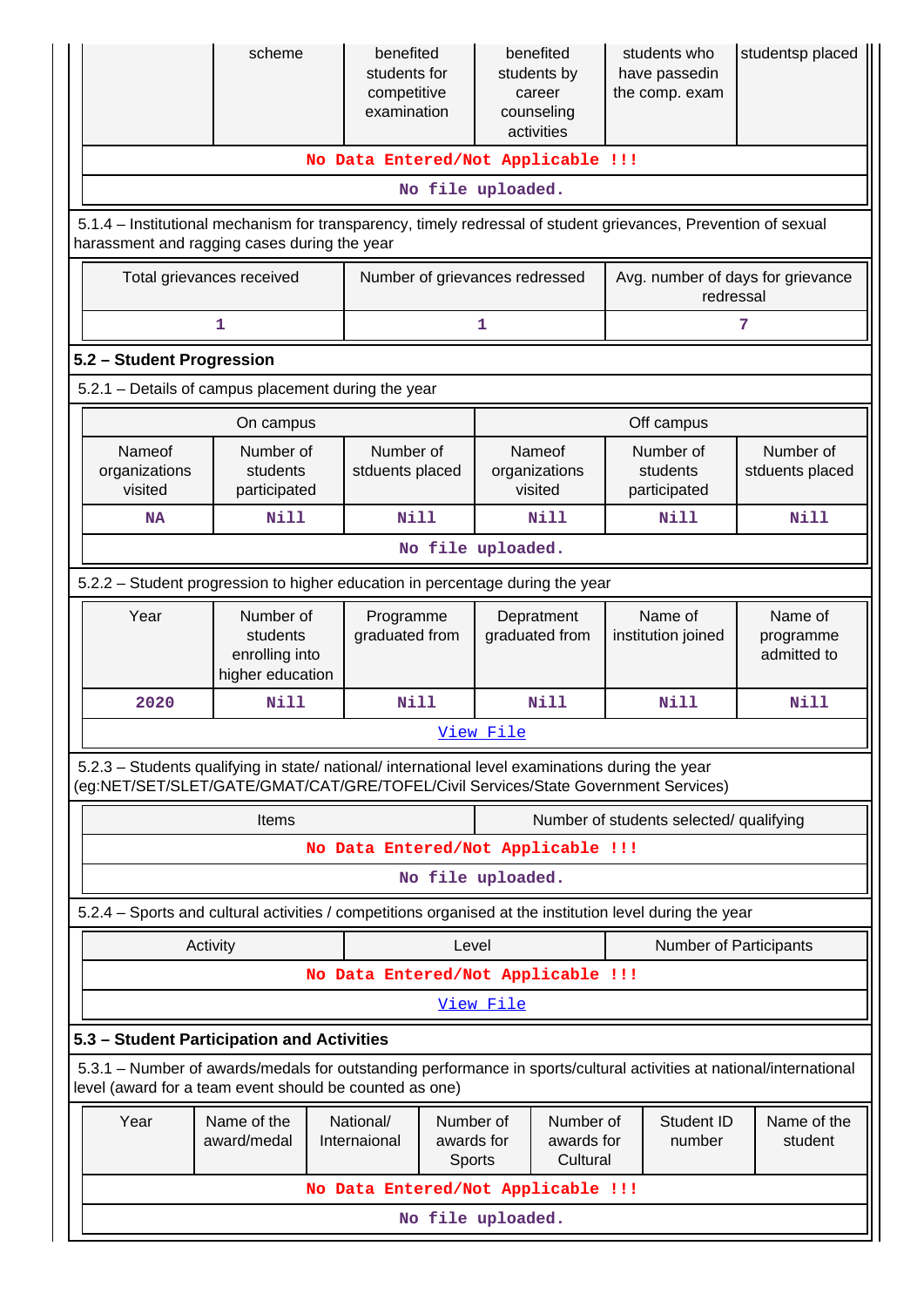5.3.2 – Activity of Student Council & representation of students on academic & administrative bodies/committees of the institution (maximum 500 words)

 **The college has a "Students' Council" for every academic year. The selection of the student as members of the students council is as per the provisions of sections 40 (2) (b) of the 'Maharashtra University Act 1994'. The composition of "Students' council" is as follows: Principal Chairman A Nominated Teacher by Principal Member NSS Programme Officer Member Director, Physical Education Member One student from each class with academic merit in the last examination held and engaged in full-time study in the college Members One student with outstanding performance in each activity of Sports, NSS, and Cultural Activities. Members Two female students nominated by the principal (SC/ST/NT/ OBC) Members The Secretary of the Council is elected by the students' members themselves. The activities and functions of the students' Council: • Organise and co-ordinate the academic and cultural events in the college • Mediate between the students and college • Coordinate all extracurricular activities and annual gathering of college • Volunteer in conference, workshops, sports events and NSS activities. • Representing on the working committees of the college Students' representation is on the following committees: College Development Committee Anti-ragging Committee Cultural Committee Library Committee Women Development Cell NSS Study Circles of All Departments The Students Council in the college was formed in 2013-14 and 2014-15. But after 2014-15, the Maharashtra University Act 1994 was supposed to be replaced by Maharashtra Public University Act. Therefore, the formal council was not formed in the college. However, the procedure to nominate the class representative amongst the academic merit students in the last university examination was carried out at the college level. These students selected the Secretary from them. The initiative has rendered the expected results. The student representatives played an active role in organizing the activities and in working committees. The participation of the students helped them develop leadership qualities and a sense of responsibility.**

### **5.4 – Alumni Engagement**

5.4.1 – Whether the institution has registered Alumni Association?

## **No**

5.4.2 – No. of enrolled Alumni:

#### **No Data Entered/Not Applicable !!!**

5.4.3 – Alumni contribution during the year (in Rupees) :

**No Data Entered/Not Applicable !!!**

5.4.4 – Meetings/activities organized by Alumni Association :

 **Though the Alumni Association of the college has not been registered, still it has been functional in shaping and guiding the progression of the institution. The diverse backgrounds of the alumni help the students to traverse the diverse arena for their job and entrepreneurship. The alumni meet is organized every year in the institute. During these meets, the progression, achievements and plans are shared and their feedback is sought to implement plans. Some of the Alumni are working as Visiting Professor and contributing to the academic development of the institution. The IQAC and LMC/CDC of the institute have the representation through which they contribute to policymaking. The expertise of the alumni in the respective fields is made available to the students by organizing guest lectures. Some of the alumni are advocates and judge they are invited to deliver lectures on awareness on different laws related to women,**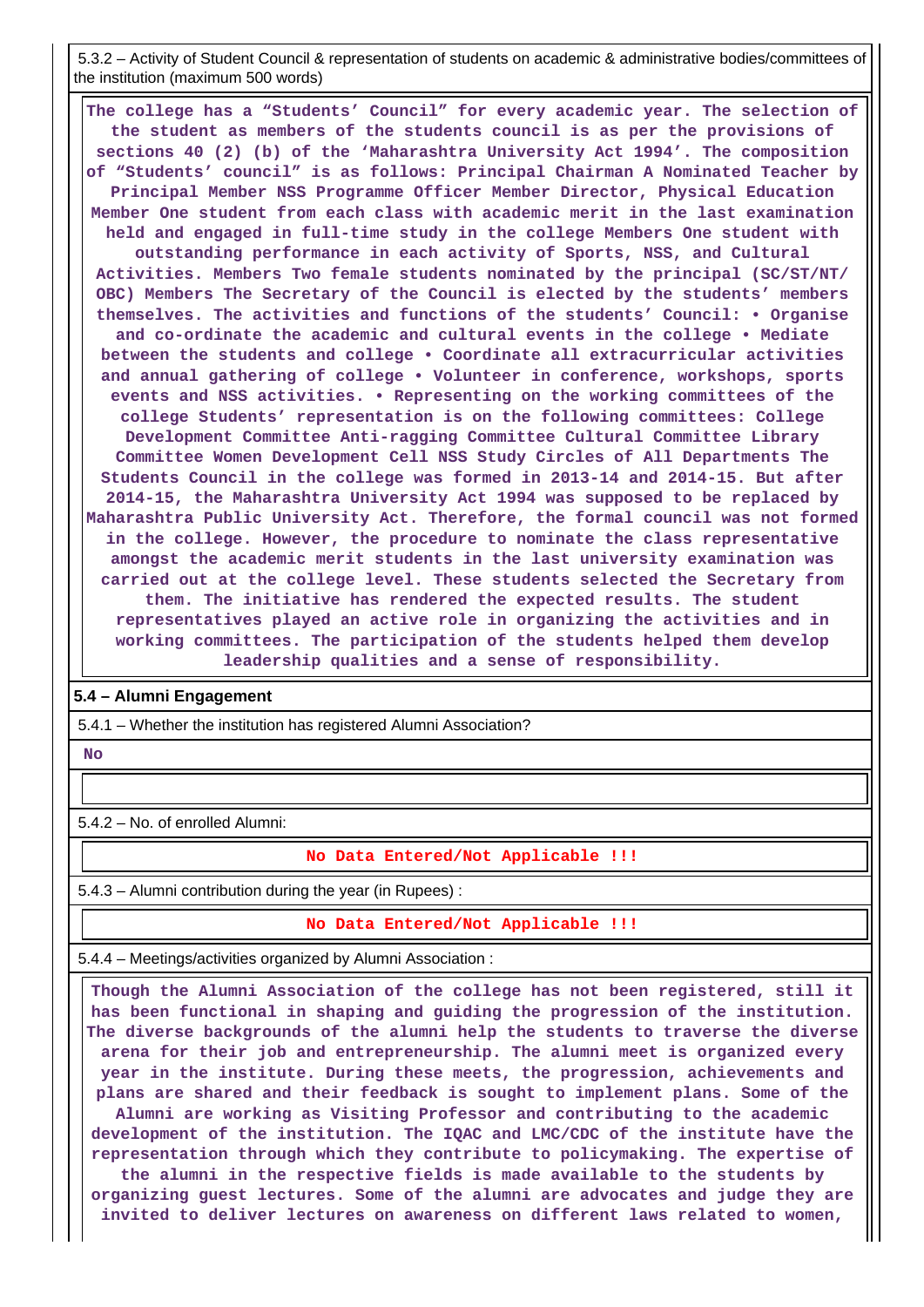**child, human rights and crimes. The alumni working in NGOs organise the activities to bring awareness to the abuses of addiction. The alumni who have qualified for competitive examination or preparing for competitive examinations are invited to guide the students. The alumni working in the media industry are helping the college to publish the news of activities to raise the academic and social image of the institution amongst the public.**

## **CRITERION VI – GOVERNANCE, LEADERSHIP AND MANAGEMENT**

## **6.1 – Institutional Vision and Leadership**

 6.1.1 – Mention two practices of decentralization and participative management during the last year (maximum 500 words)

 **The college practices decentralization and participative management in day to today governance. The vice-principal, superintendent and HoDs have the liberty to take decisions. Events and programmes in the college are organized with the involvement, cooperation and participation of all stakeholders. Case: International Human Rights Day Celebration Introduction: 10th December of each year is the birth anniversary of renowned philanthropist, Late Shri. D. S. Hemke alias Guruji who was the Founder the President of the institution. He is a devoted teacher who devoted his whole life to philanthropic work. So the institution internalized the practice of celebrating his birth anniversary every year to pay homage and to propagate high ideals of this great soul. The management along with the principal and all staff decided to celebrate this event. The students and all stakeholders are to introduce the life and message of Guruji. The many eminent guests who devoted their life for the social cause were invited and honoured them by the institution. On this occasion, the students who excelled in the academic, co-curricular and extra-curricular activities are also honoured by offering awards and prizes. The teachers and non-teaching staff are felicitated for their achievements in various fields. Challenges: The principal invited a meeting to plan and execute the programme. The planning was done to involve all the stakeholders. The duly designed plan is communicated to the management by the principal and get finalized with procedural suggestions. Strategies: A well-planned blueprint of the event is made by involving all the stakeholders. The responsibilities are assigned not only to teachers but to the students also. The practice of Decentralisation of Governance: The academic and administrative committees for the next session are formed at the end of each academic year. The committees plan the activities of the year in compliance with the academic calendar and plan of action of IQAC. They submit it for approval. The liberty to take decisions and execute is given to them. They are given the liberty of mobilization and utilization of resources. The students are given due representation on the committees. Planning Committee and Purchase Committee have the freedom to decide on their domain. The decisions taken at every level are approved by the College Development Committee and executed accordingly. Participative management: The management takes an active part in the planning and execution of the functions. The President and the Secretary of the Management Body are easily approachable. The functions are attended till the last event by the management representatives and other stakeholders. The President and Secretary honour the**

**eminent social activists and the students.**

| 6.1.2 – Does the institution have a Management Information System (MIS)?                                              |         |  |  |  |  |
|-----------------------------------------------------------------------------------------------------------------------|---------|--|--|--|--|
| Yes                                                                                                                   |         |  |  |  |  |
| 6.2 – Strategy Development and Deployment                                                                             |         |  |  |  |  |
| 6.2.1 – Quality improvement strategies adopted by the institution for each of the following (with in 100 words each): |         |  |  |  |  |
| <b>Strategy Type</b>                                                                                                  | Details |  |  |  |  |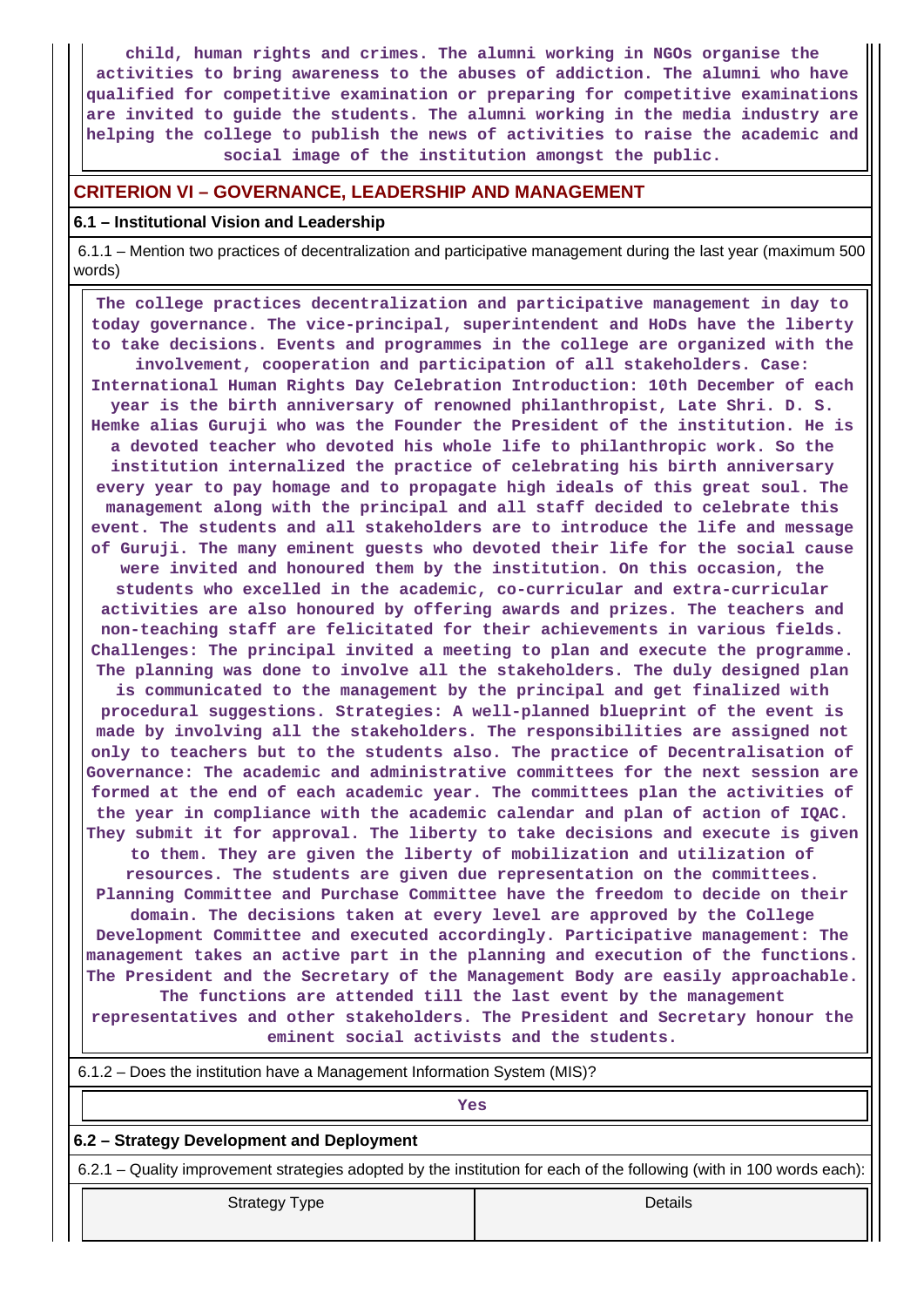| Industry Interaction / Collaboration | Formal MOUs are signed with the<br>institutions or industries to share the<br>knowledge and resources. The objective<br>behind these collaborations is mainly<br>to make the students employable. The<br>eminent speakers from industries are<br>invited to conduct seminars or<br>workshops for students. During the<br>academic year 2019-20 visits to<br>renowned industries were arranged. 1.<br>The students of Dept of History visited<br>the Picture Exhibition on Ancient Age<br>at Mahatma Gandhi International Hindi<br>University, Wardha on 4th Oct 2019. 2.<br>The students of Psychology Department<br>visited Mount Carmel School for<br>Mentally Challenged Students, Sawangi<br>Meghe, Chetna Vikas Samadhan Kendra,<br>Gopuri, Wardha, and Arambh Bahu-<br>uddeshiya Sanstha, Wardha. 3. The<br>students of Home Economics Dept.<br>visited the Mahalaxami Gruh Udhyog,<br>Pawnar run by Mrs. Ruchika Kumbhalwar.<br>4. Dept. of Economics organized the<br>field visit to Magan Sangrahalaya Khadi<br>Gramodyog Wardha and Nitya Parampara<br>Oil Processing Unit, Wardha.                                                                                                                                                                                        |
|--------------------------------------|--------------------------------------------------------------------------------------------------------------------------------------------------------------------------------------------------------------------------------------------------------------------------------------------------------------------------------------------------------------------------------------------------------------------------------------------------------------------------------------------------------------------------------------------------------------------------------------------------------------------------------------------------------------------------------------------------------------------------------------------------------------------------------------------------------------------------------------------------------------------------------------------------------------------------------------------------------------------------------------------------------------------------------------------------------------------------------------------------------------------------------------------------------------------------------------------------------------------------------------------------------------------------------------|
| Human Resource Management            | It is a very sensitive area where the<br>college adheres to the principle of<br>rigorous discipline but with warm human<br>touch. The administration keeps a watch<br>on each and every employee closely, at<br>the same time it takes care to keep all<br>its stakeholders comfortable, so that<br>they could work efficiently to the<br>maximum of their capacity. The measures<br>adopted are: Participative managements<br>exists as the institution understands<br>that substantial value can be created<br>by sharing ideas among employees and<br>the same is practiced through :<br>Committee approach to management. The<br>college has departmental HoD's and<br>various committee/cells comprising of<br>co-ordiantor and faculty members team<br>which monitors and manages different<br>academic and nonacademic<br>responsibilities. Decisions are taken<br>on the basis of feedback from informal<br>interaction from all stakeholders.<br>Faculty members are motivated to<br>acquire additional qualification. The<br>staff doing outstanding performance and<br>faculty acquiring higher qualifications<br>is felicitated and honoured. Non-<br>teaching and teaching positions are<br>vacant due to the govt policy. The<br>supportive staffs in office and clock |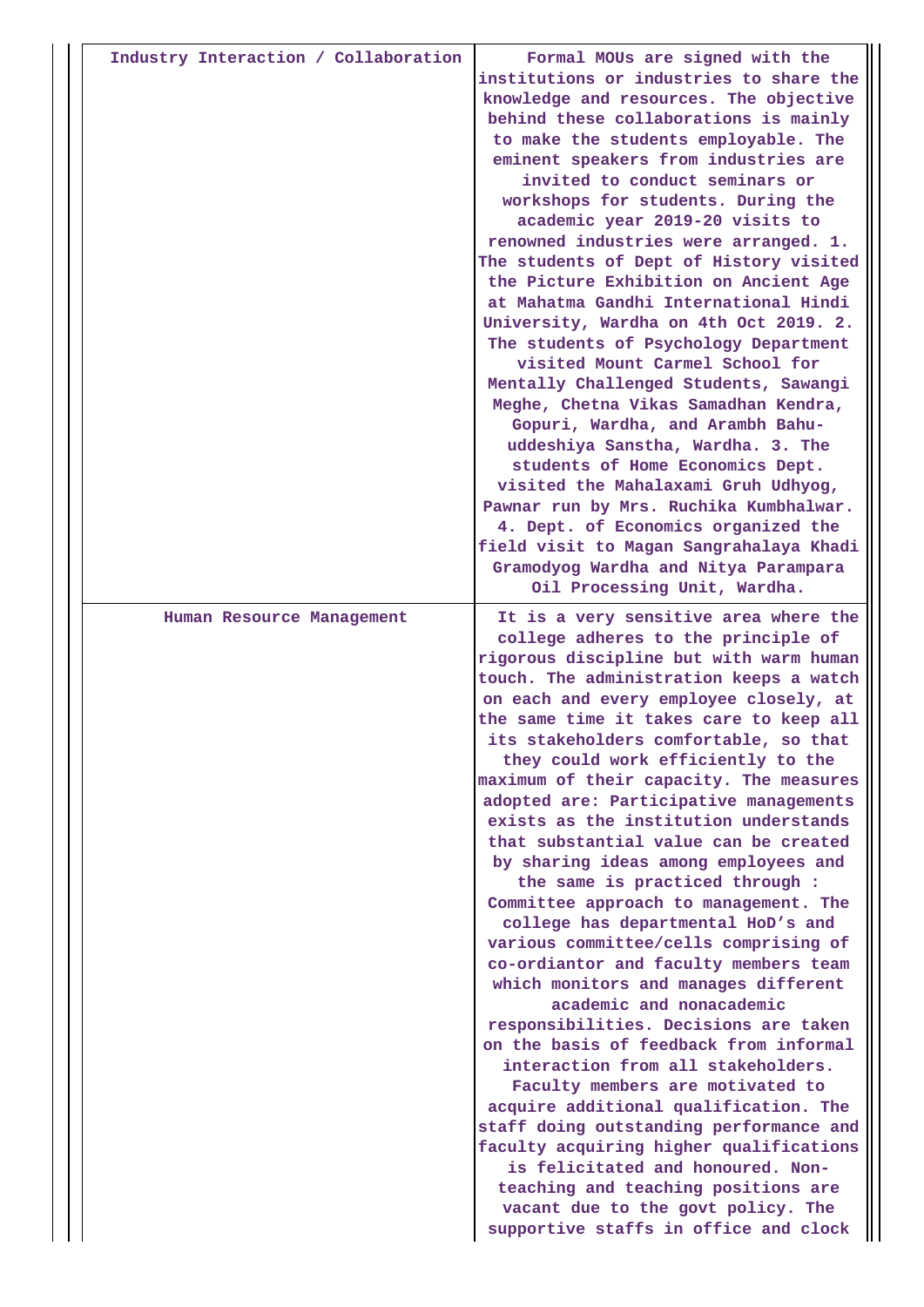|                                                               | hour basis faculty are appointed every<br>year. They are paid the salary from the<br>institution. The technical services and<br>cleaning services are outsourced.                                                                                                                                                                                                                                                                                                                                                                                                                                                                                                                                                                                                                                                                                                                                                                                                                                                                                                                                                                                                                                                                                                                                                                                                                                                                                                                                                                                                                                                                                                                                                   |
|---------------------------------------------------------------|---------------------------------------------------------------------------------------------------------------------------------------------------------------------------------------------------------------------------------------------------------------------------------------------------------------------------------------------------------------------------------------------------------------------------------------------------------------------------------------------------------------------------------------------------------------------------------------------------------------------------------------------------------------------------------------------------------------------------------------------------------------------------------------------------------------------------------------------------------------------------------------------------------------------------------------------------------------------------------------------------------------------------------------------------------------------------------------------------------------------------------------------------------------------------------------------------------------------------------------------------------------------------------------------------------------------------------------------------------------------------------------------------------------------------------------------------------------------------------------------------------------------------------------------------------------------------------------------------------------------------------------------------------------------------------------------------------------------|
| Library, ICT and Physical<br>Infrastructure / Instrumentation | The college has a partially automated<br>library having a number of journals, e-<br>journals and reference books besides a<br>large number of text books. It is open<br>from 9:00 am to 3:30 pm all the working<br>days User orientation programme was<br>organized for the students. • Library<br>is computerised with LibMan Software<br>that enables maintenance and access of<br>stock and issuance return of books. • E-<br>Learning facility like INFLIBNET is<br>also available. Online Database of<br>Catalogue can be accessed through OPAC.<br>. The Institute facilitates extensive<br>use of ICT resources i.e. use of<br>computer aided<br>teaching/learning/material by its staff<br>and students. . The whole campus is Wi-<br>fi enabled and all the laboratories are<br>well equipped. . The Management has a<br>futuristic approach the development of<br>infrastructural facilities and offers<br>funds for the development as per need.<br>The college has built up excellent<br>infrastructure and learning resources:<br>office, class rooms, staff room<br>laboratories, computer lab, central<br>library, reading room, sports dept,<br>examination room, common room for<br>girls, playgrounds and well-maintained<br>garden. The infrastructure is upgraded<br>as per requirement. Modern teaching<br>aids and tools like computers, LCD<br>projectors, Digital Teaching Device and<br>Internet etc. are used to make learning<br>experience more interesting,<br>stimulating and retentive. The<br>technologies and facilities like well-<br>equipped laboratories and Library,<br>computer labs with Broadband and Wi-Fi<br>facility are used by the faculty for<br>effective teaching. |
| Research and Development                                      | • There is a Research Committee in<br>the college which conducts two to three<br>meetings in a session to discuss<br>various plans to promote research. .<br>Maximum numbers of faculty members have<br>completed their Ph.D and some are<br>perusing. • IQAC promotes the<br>participations of the teachers in<br>Seminars/Conferences way of which staff<br>members present papers in<br>National/International Seminar                                                                                                                                                                                                                                                                                                                                                                                                                                                                                                                                                                                                                                                                                                                                                                                                                                                                                                                                                                                                                                                                                                                                                                                                                                                                                           |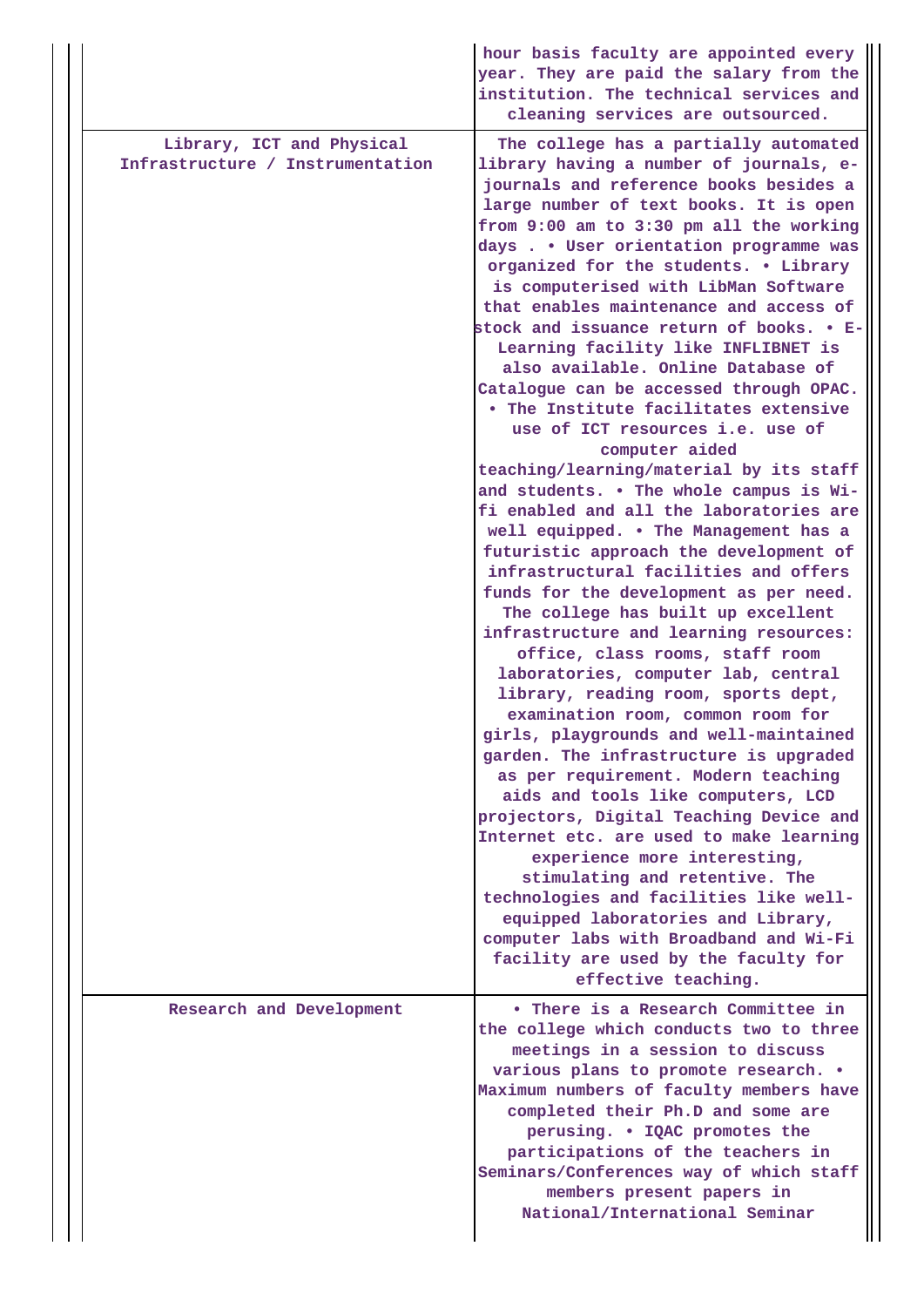|                            | organised by different institutions. .<br>Many of the faculty members have got<br>numerous papers published in<br>National/International Journals besides<br>authoring books in their respective<br>fields. . The governing body has<br>allocated a sum of Rs. 50000/- Lakh for<br>research and faculty members can make<br>use of this fund for the purpose<br>research/research related activities. •<br>Research facilities for the students:<br>Internet facility, Reprographic<br>facility, Issuance of reference books<br>for the required period and facility of<br>e-resources like INFLIBNET are<br>available.                                                                                                                                                                                                                                                                                                                                                                                                                                                                                                                                                                                                                       |
|----------------------------|-----------------------------------------------------------------------------------------------------------------------------------------------------------------------------------------------------------------------------------------------------------------------------------------------------------------------------------------------------------------------------------------------------------------------------------------------------------------------------------------------------------------------------------------------------------------------------------------------------------------------------------------------------------------------------------------------------------------------------------------------------------------------------------------------------------------------------------------------------------------------------------------------------------------------------------------------------------------------------------------------------------------------------------------------------------------------------------------------------------------------------------------------------------------------------------------------------------------------------------------------|
| Examination and Evaluation | Class tests are conducted by the<br>concerning teachers at the end of a<br>chapter or unit. Commons tests are<br>conducted internally before the final<br>examination. The question papers are<br>designed as per the university exam<br>patterns. The assessment of the answer<br>books are carried out and the results<br>are displayed on the notice board.<br>Answer sheets of the class tests and<br>common tests are distributed among the<br>students and shortcomings are discussed<br>with them so that they are assured of<br>non-favoritism or impartiality in<br>evaluation. They are also asked to<br>check their total score and if any<br>answer has left unmarked. Continuous<br>evaluation of the concerned subject is<br>carried out as per the directions of<br>the university syllabus. The<br>assignments submitted by the students<br>are evaluated and discussed with the<br>students. The classroom seminars and<br>presentations are carried out for<br>internal assessment. The practical in<br>the respective subject are conducted on<br>the scheduled date in the presence of<br>the external expert appointed by the<br>university. The internal marks are<br>uploaded on the university portal in<br>due date. |
| Teaching and Learning      | IQAC monitors the teaching-learning<br>process by collecting the students<br>feedback on every teacher. The<br>principal shares the feedback of every<br>concerning teacher individually. The<br>review of the academic results, mutual<br>support among the faculty and the<br>regular feedback from the students on<br>teaching learning enable the teachers<br>to improve their teaching strategies.                                                                                                                                                                                                                                                                                                                                                                                                                                                                                                                                                                                                                                                                                                                                                                                                                                       |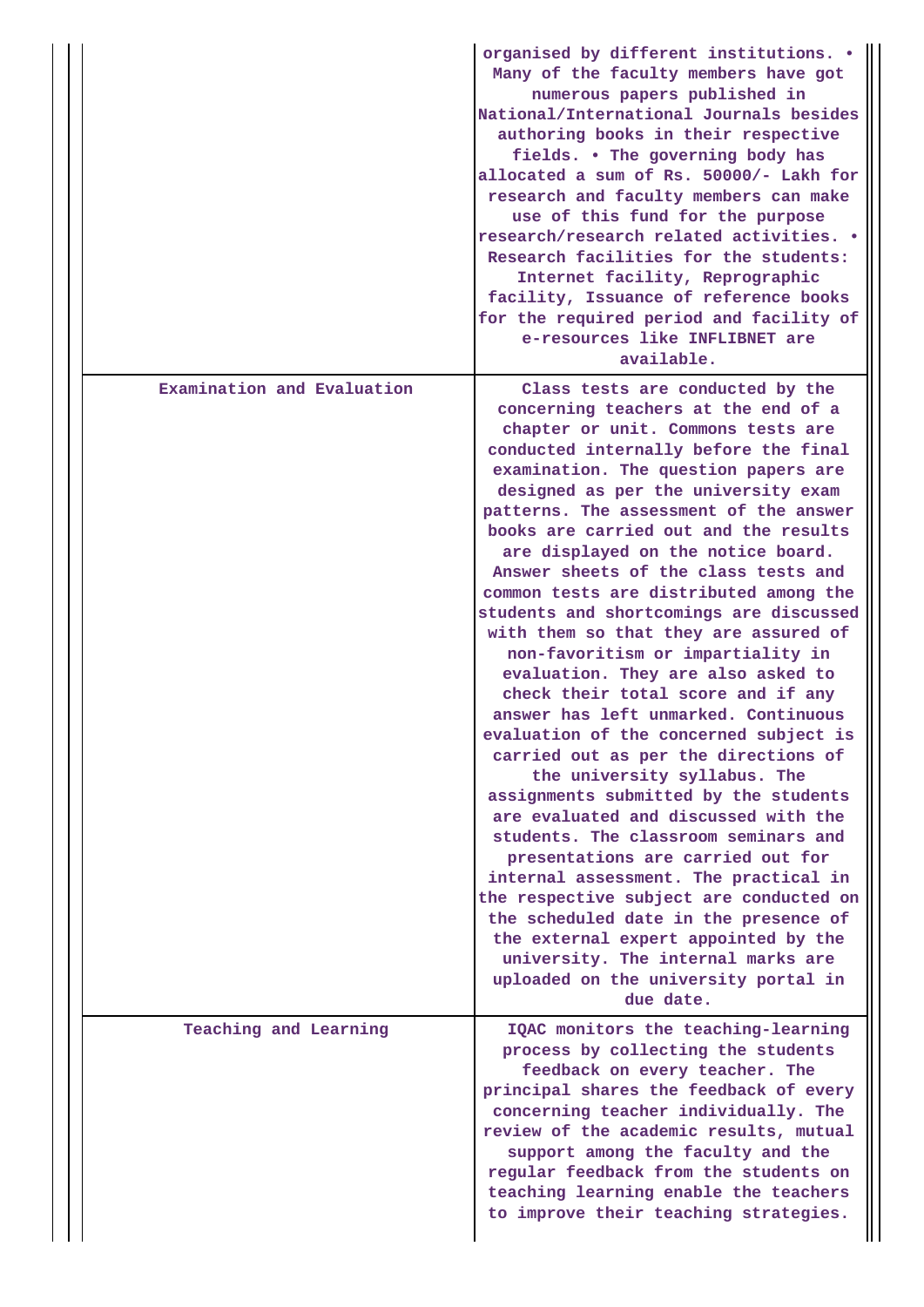|                       | Modern teaching aids and tools like<br>computers, LCD projectors and Internet<br>etc are used to make learning<br>experience interesting, stimulating and<br>retentive. The technical facilities<br>like well-equipped laboratories,<br>language lab and computer labs with<br>broadband facility are available for<br>the faculty for effective teaching. At<br>the beginning of the academic session,<br>the department conducts the meeting and<br>the work distribution among the staff<br>is prepared. Accordingly, teaching plan<br>of each subject is prepared as per the<br>university and institutional academic<br>calendars. The students are made aware<br>of the academic programmes and teaching<br>time-tables through the notices as well<br>as in the respective teachers in the<br>classroom. The teaching plans are<br>prepared keeping in mind the abilities<br>of slow learners and advanced learners.<br>All the teachers follow the schedule as<br>per the time-table. Class tests, class<br>seminars, class presentations,<br>assignments and examinations are the<br>means through which the progress of the<br>students is observed. The teachers<br>arrange the study tours, field visits<br>and practical sessions are conducted<br>wherever required for enhancing the<br>fundamental knowledge of the respective<br>subjects. The college supports and<br>organizes study tours, guest lectures<br>and group discussions and industrial<br>visits for the students to achieve the |
|-----------------------|-----------------------------------------------------------------------------------------------------------------------------------------------------------------------------------------------------------------------------------------------------------------------------------------------------------------------------------------------------------------------------------------------------------------------------------------------------------------------------------------------------------------------------------------------------------------------------------------------------------------------------------------------------------------------------------------------------------------------------------------------------------------------------------------------------------------------------------------------------------------------------------------------------------------------------------------------------------------------------------------------------------------------------------------------------------------------------------------------------------------------------------------------------------------------------------------------------------------------------------------------------------------------------------------------------------------------------------------------------------------------------------------------------------------------------------------------------------------------------------------------------------------|
|                       | maximum learning outcomes.                                                                                                                                                                                                                                                                                                                                                                                                                                                                                                                                                                                                                                                                                                                                                                                                                                                                                                                                                                                                                                                                                                                                                                                                                                                                                                                                                                                                                                                                                      |
| Admission of Students | Every year Admission Committee in<br>college is constituted to supervisor<br>the admission process efficiently in<br>adhering to the government rules and<br>reservation policy. Admission programme<br>is scheduled as per the RTM, Nagpur<br>University circulars and notifications.<br>Admission of students to B. A. B.Com is<br>done on first come first serve basis<br>keeping in mind the intake strength as<br>mentioned in the prospectus following<br>the eligibility criteria laid down by<br>the university. Admission to M.A.<br>(Marathi, History, Sociology,<br>Economics, Psychology) and M. Lib ISc<br>programmes are conducted through online<br>centralized admission process carried<br>out by the RTM, Nagpur University. The<br>admission committee takes care to avail<br>the benefits of the scholarships and<br>freeship as per Social Welfare                                                                                                                                                                                                                                                                                                                                                                                                                                                                                                                                                                                                                                         |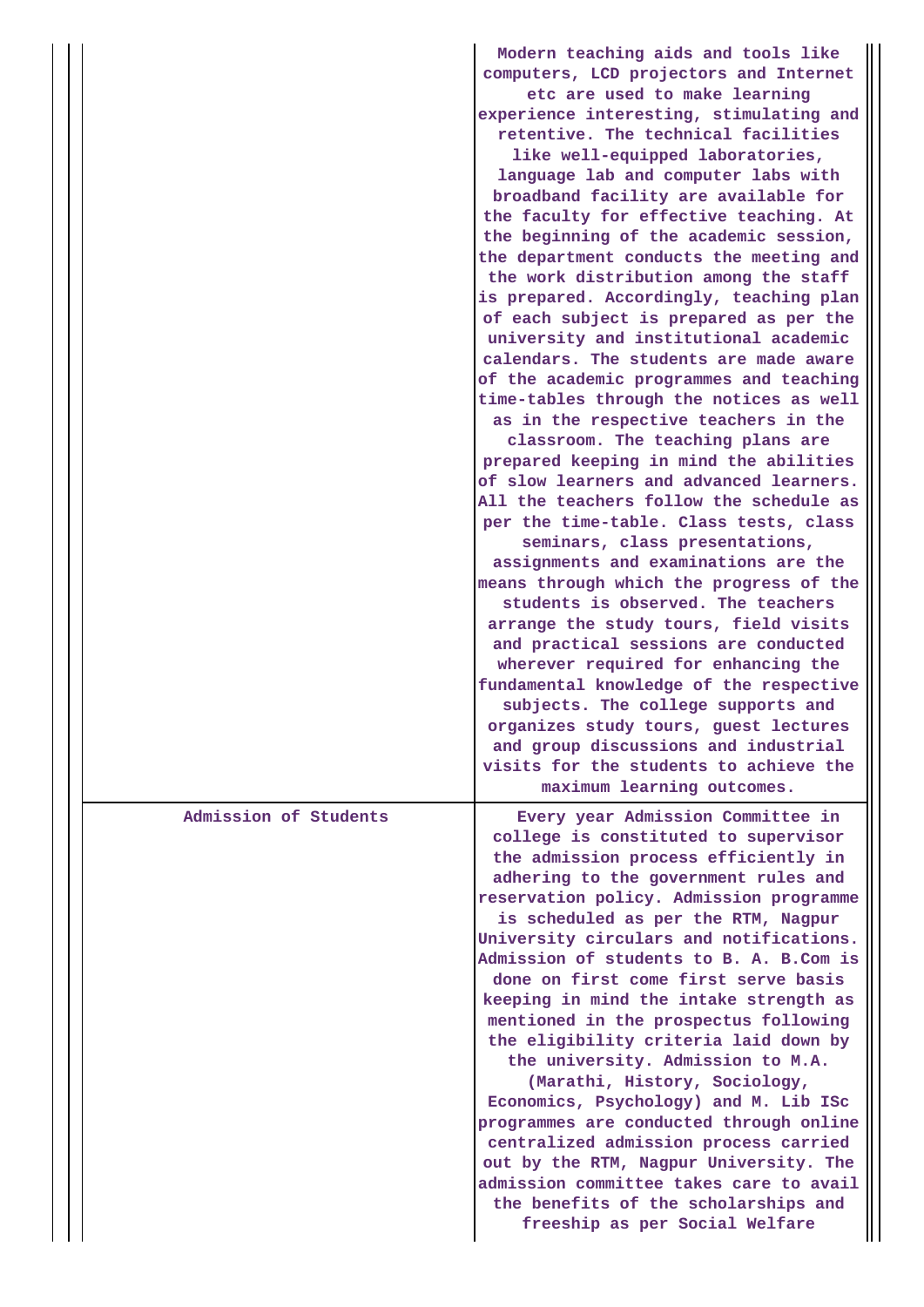|                        | Department, Govt of Maharashtra. The<br>students who are not eligible for<br>receiving the scholarships and freeship<br>are being given up to 50 concession in<br>tuition fee.                                                                                                                                                                                                                                                                                                                                                                                                                                                                                                                                                                                                                                                                                                                                                                                                                     |
|------------------------|----------------------------------------------------------------------------------------------------------------------------------------------------------------------------------------------------------------------------------------------------------------------------------------------------------------------------------------------------------------------------------------------------------------------------------------------------------------------------------------------------------------------------------------------------------------------------------------------------------------------------------------------------------------------------------------------------------------------------------------------------------------------------------------------------------------------------------------------------------------------------------------------------------------------------------------------------------------------------------------------------|
| Curriculum Development | The college is affiliated to the RTM,<br>Nagpur University and follows the<br>curriculum designed and prescribed by<br>the university. The college collects<br>the feedback on curriculum from the<br>stakeholders and communicate the inputs<br>to the university Board of Studies of<br>the concerning subject. The faculty<br>members from the college also share<br>their inputs with the members of the<br>Board of Studies/Faculties in their<br>respective subjects. The college aims<br>to develop and deploy various plans for<br>effective implementation of the<br>curriculum. In addition to the regular<br>degree programme, college also runs the<br>career oriented certificate courses<br>like Certificate Course in<br>Communicative English, Embroidery and<br>Stitching and Computer Skills and<br>Internet Surfing Skills and short term<br>value added courses for which the<br>course content and evaluation methods<br>are framed by the faculty members of<br>the college. |
|                        |                                                                                                                                                                                                                                                                                                                                                                                                                                                                                                                                                                                                                                                                                                                                                                                                                                                                                                                                                                                                    |

|  |  |  |  |  | 6.2.2 – Implementation of e-governance in areas of operations: |
|--|--|--|--|--|----------------------------------------------------------------|
|--|--|--|--|--|----------------------------------------------------------------|

| E-governace area         | Details                                                                                                                                                                                                                                                                                                                                                                                                                                                                                                              |
|--------------------------|----------------------------------------------------------------------------------------------------------------------------------------------------------------------------------------------------------------------------------------------------------------------------------------------------------------------------------------------------------------------------------------------------------------------------------------------------------------------------------------------------------------------|
| Planning and Development | Every possible effort is made to<br>apply e-governance in different areas<br>of operation like Administration,<br>Finance Accounts, Student Admission and<br>Support and Examination which reduces<br>labour cost and paper cost and helps in<br>retrieval information whenever<br>required. MIS of Directorate of Higher<br>Education, Maharashtra State Government<br>is operative to make data handy to take<br>decision and policy making.                                                                       |
| Administration           | The college tries its best to keep in<br>touch with the latest tools of<br>administration for example college<br>staff uses the technology for<br>administration purpose such as use of<br>Smartphone with inbuilt social apps<br>like Gmail and WhatsApp. It also helps<br>to provide the brief notice of any<br>event to be happened on college. The<br>college has Biometric attendance for<br>Teaching, Non-Teaching and Support<br>Staff. The college campus is equipped<br>with CCTV cameras at every place of |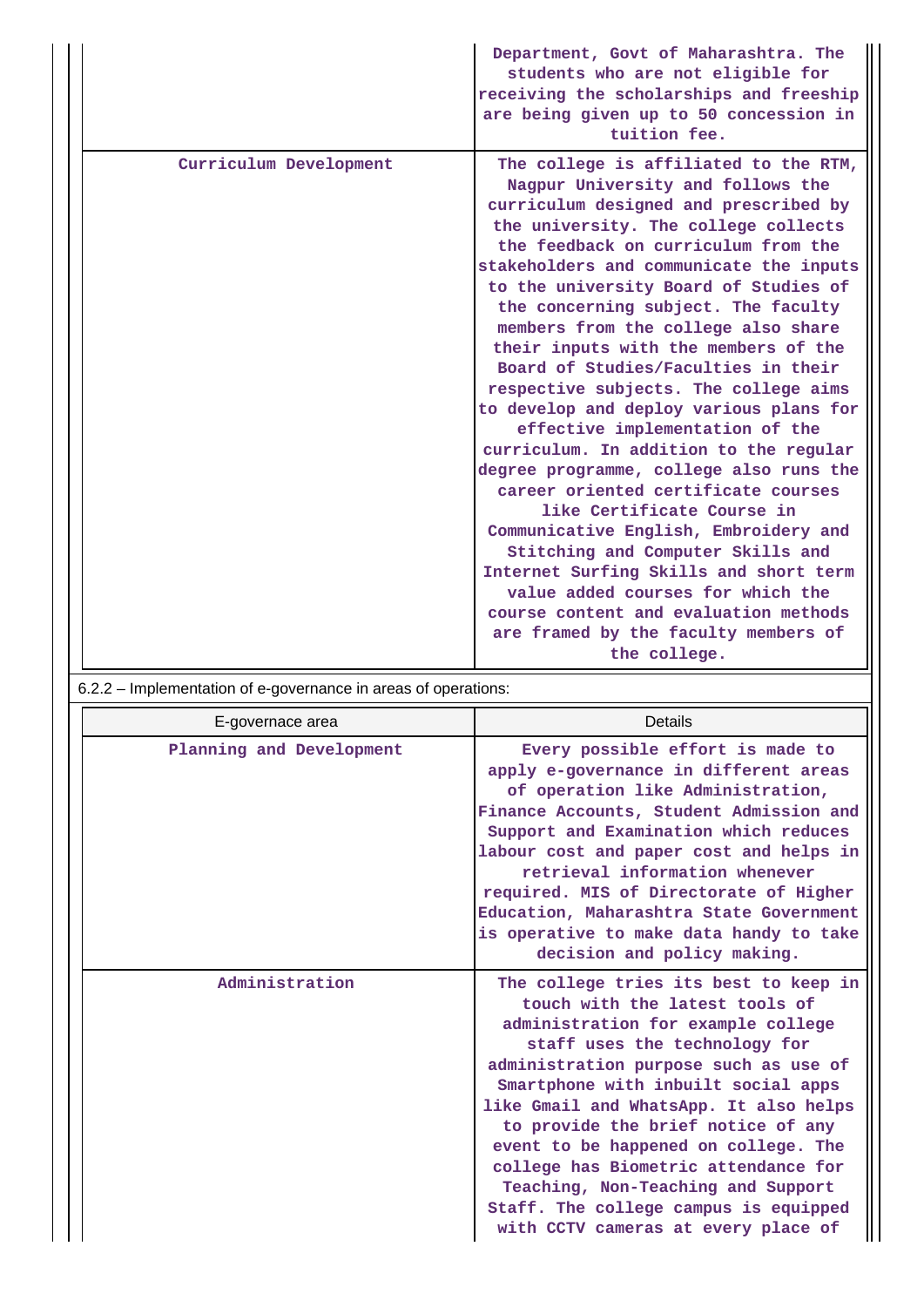|                               | need.                                                                                                                                                                                                                                                                                                                                                                                                                                                                                                                                                                                                                                                                                                                                                                                                                                                                                                                                                                                                                                                                                                                                                      |
|-------------------------------|------------------------------------------------------------------------------------------------------------------------------------------------------------------------------------------------------------------------------------------------------------------------------------------------------------------------------------------------------------------------------------------------------------------------------------------------------------------------------------------------------------------------------------------------------------------------------------------------------------------------------------------------------------------------------------------------------------------------------------------------------------------------------------------------------------------------------------------------------------------------------------------------------------------------------------------------------------------------------------------------------------------------------------------------------------------------------------------------------------------------------------------------------------|
| Finance and Accounts          | The College uses Tally version 7.2<br>for e-governance for transparent<br>functioning of finance and accounts<br>department the college. Different<br>accounts like Govt Funds, Funds<br>Account, Management Account and Salary<br>Account are maintained through this<br>system. This helps to increase the<br>efficiency of staff towards the<br>accuracy in financial transactions. The<br>college conducts regular audit of<br>accounts annually. The administrative<br>office keeps all financial records<br>separately as per the events and<br>transactions made for. The<br>administrative office maintains Books<br>of Accounts properly which helps in<br>auditing procedure.                                                                                                                                                                                                                                                                                                                                                                                                                                                                    |
| Student Admission and Support | Inputs from Admission Form are<br>uploaded on the LMS Software developed<br>by Master's Software. After the<br>confirmation of the admission the fee<br>is collected in the office through the<br>software which displays different fee<br>heads like Admission fees, Tuition Fee<br>and Admission Fee etc. The misc head<br>shows Late Fee, Migration Fee, Online<br>Fee and Practical Fee which is paid to<br>the University. It also displays<br>defaulter and pending amount etc. The<br>submitted documents and details are<br>uploaded online on the university<br>portals for the enrolment of the<br>students. The college website has<br>uploaded study material and model<br>answer papers for the students. The<br>teachers formed the Whatsapp group of<br>students and distribute the study<br>material and other notices to the<br>students. Library is automated with<br>LibMan Software. Campus has free wi-fi<br>with Internet band width with 50 mbps<br>speed and INFLIBNET for e-learning.<br>Remote access to Library catalogue is<br>available through OPAC. Library in<br>computer lab provides the high speed<br>Internet service. |
| Examination                   | Examination Forms are filled online<br>on the university portals. University<br>examination of the terminal semester of<br>all the programs (Theory and Practical)<br>were conducted online due Covid-19<br>pandemic. Memos (while conducting<br>University Exams) are sent online. E-<br>Tests and assignments submissions<br>through Google forms were conducted.                                                                                                                                                                                                                                                                                                                                                                                                                                                                                                                                                                                                                                                                                                                                                                                        |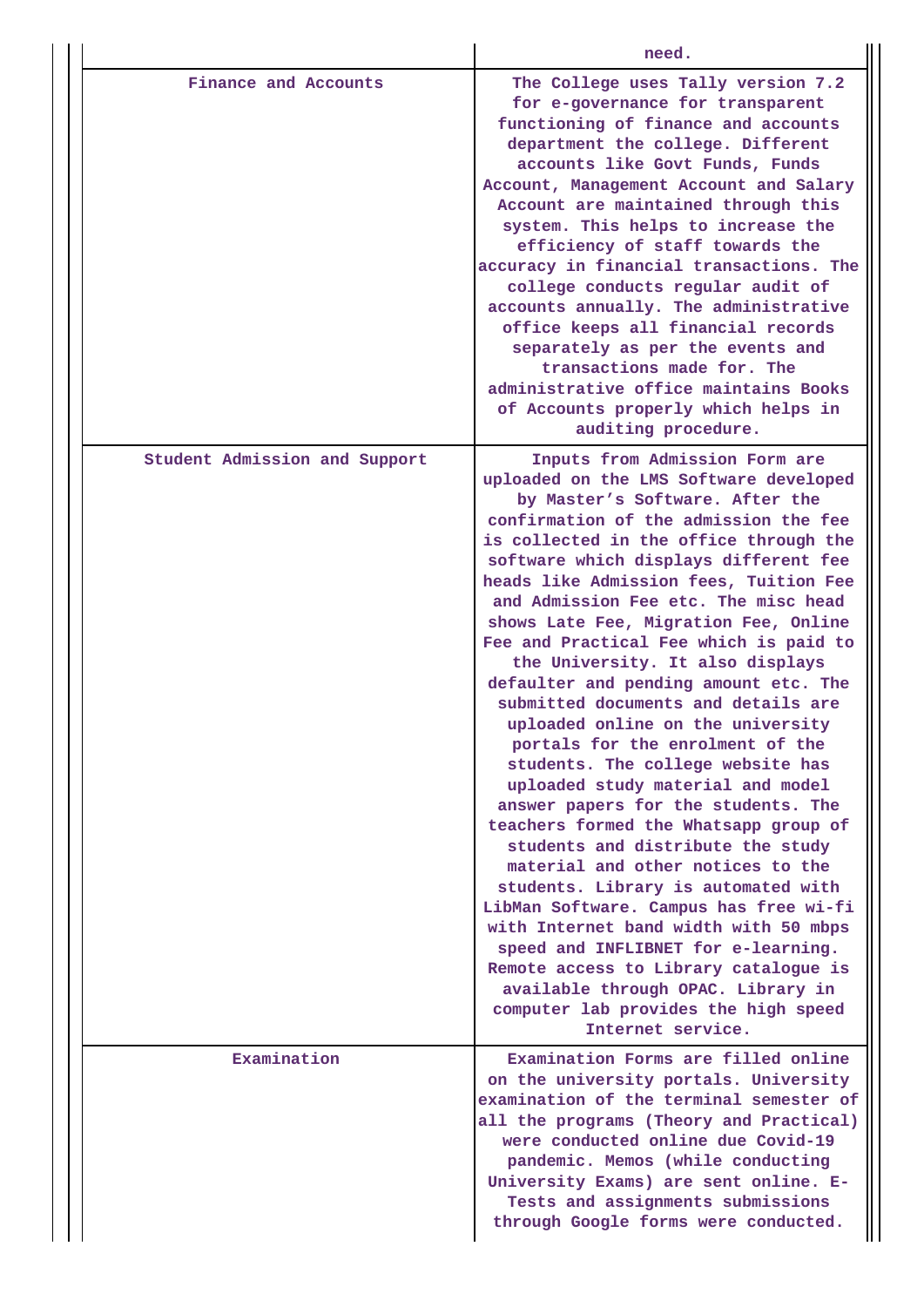## **6.3 – Faculty Empowerment Strategies**

 6.3.1 – Teachers provided with financial support to attend conferences / workshops and towards membership fee of professional bodies during the year

| Year | Name of Teacher        | Name of conference/<br>workshop attended<br>for which financial<br>support provided                                                                              | Name of the<br>professional body for<br>which membership<br>fee is provided | Amount of support |
|------|------------------------|------------------------------------------------------------------------------------------------------------------------------------------------------------------|-----------------------------------------------------------------------------|-------------------|
| 2020 | Dr. Pushpa S<br>Tayde  | <b>INNERVATE</b><br>2020: NATIONAL<br><b>CONFERENCE On</b><br>Reforming<br>Higher<br>Education: Role<br>of<br>Accreditation<br>and Autonomy on<br>3rd March 2020 | Nill                                                                        | 500               |
| 2020 | Dr. Mahendra<br>Sahare | <b>INNERVATE</b><br>2020: NATIONAL<br><b>CONFERENCE On</b><br>Reforming<br>Higher<br>Education: Role<br>of<br>Accreditation<br>and Autonomy on<br>3rd March 2020 | <b>Nill</b>                                                                 | 500               |
| 2020 | Dr. Mahendra<br>Sahare | Role of IQAC<br>in Quality<br>Sustenance                                                                                                                         | <b>Nill</b>                                                                 | 200               |
|      |                        | No file uploaded.                                                                                                                                                |                                                                             |                   |

 6.3.2 – Number of professional development / administrative training programmes organized by the College for teaching and non teaching staff during the year

| Year | Title of the<br>professional<br>development<br>programme<br>organised for<br>teaching staff | Title of the<br>administrative<br>training<br>programme<br>organised for<br>non-teaching<br>staff | From date  | To Date    | Number of<br>participants<br>(Teaching<br>staff) | Number of<br>participants<br>(non-teaching<br>staff) |
|------|---------------------------------------------------------------------------------------------|---------------------------------------------------------------------------------------------------|------------|------------|--------------------------------------------------|------------------------------------------------------|
| 2019 | <b>ICT</b><br>Training<br>to.<br><b>Teachers</b>                                            | <b>Nill</b>                                                                                       | 24/08/2019 | 25/08/2019 | 19                                               | <b>Nill</b>                                          |
| 2019 | <b>ICT</b><br>Training<br>to.<br>Teaching<br>Staff                                          | <b>Nill</b>                                                                                       | 04/10/2019 | 04/10/2019 | 24                                               | Nill                                                 |
|      |                                                                                             |                                                                                                   | View File  |            |                                                  |                                                      |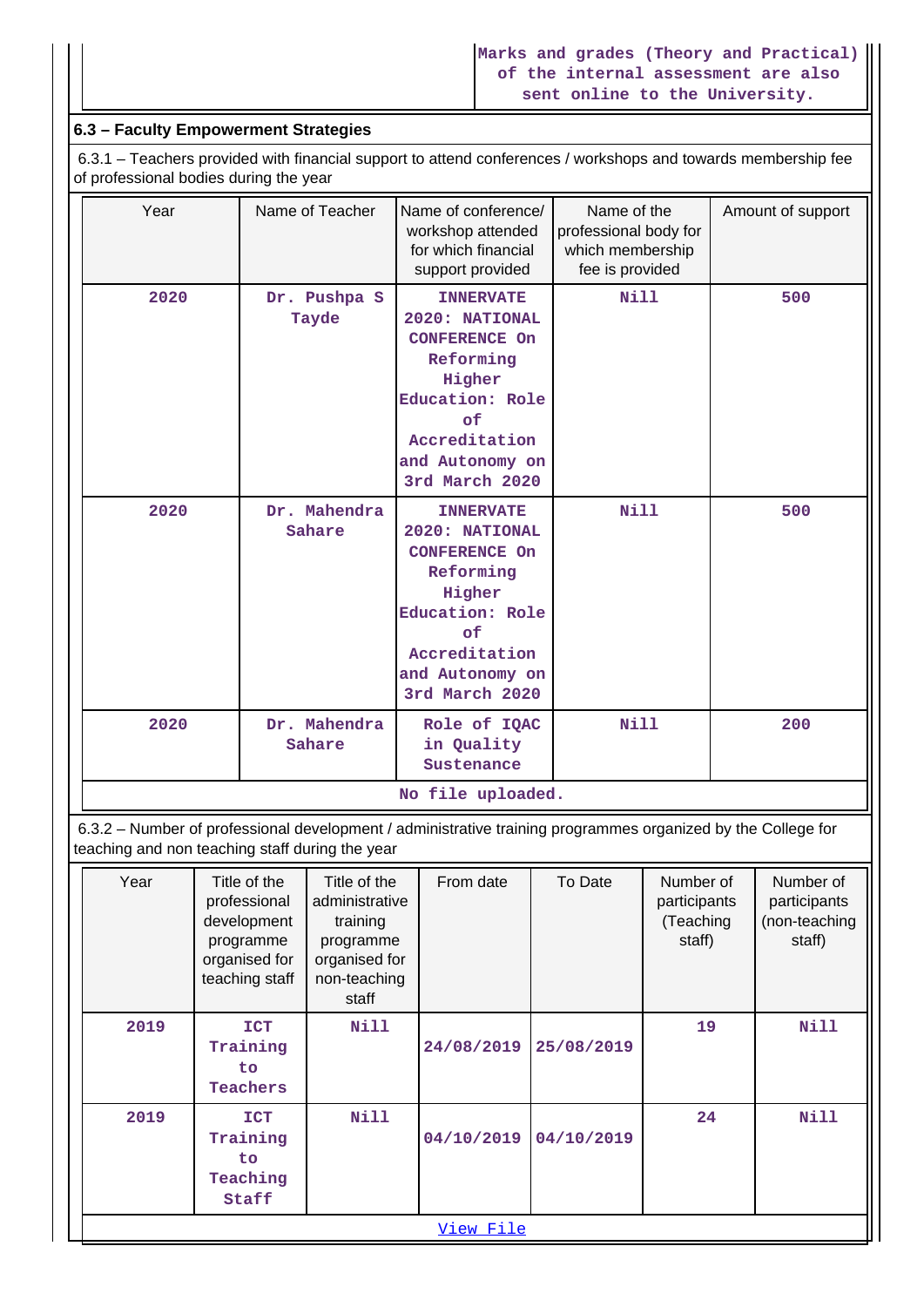| 6.3.3 - No. of teachers attending professional development programmes, viz., Orientation Programme, Refresher<br>Course, Short Term Course, Faculty Development Programmes during the year                                                                                                                                                                                                                                                                                                                                                                                                                                                                                                                                                                                                                                                                                                                                                                                                                                                                                                                                                                                                                                                                                                                                                                                                                                                                                                                                                                                                                                                                                                                                                              |                                    |                  |              |                                    |           |              |                  |
|---------------------------------------------------------------------------------------------------------------------------------------------------------------------------------------------------------------------------------------------------------------------------------------------------------------------------------------------------------------------------------------------------------------------------------------------------------------------------------------------------------------------------------------------------------------------------------------------------------------------------------------------------------------------------------------------------------------------------------------------------------------------------------------------------------------------------------------------------------------------------------------------------------------------------------------------------------------------------------------------------------------------------------------------------------------------------------------------------------------------------------------------------------------------------------------------------------------------------------------------------------------------------------------------------------------------------------------------------------------------------------------------------------------------------------------------------------------------------------------------------------------------------------------------------------------------------------------------------------------------------------------------------------------------------------------------------------------------------------------------------------|------------------------------------|------------------|--------------|------------------------------------|-----------|--------------|------------------|
| Title of the<br>professional<br>development<br>programme                                                                                                                                                                                                                                                                                                                                                                                                                                                                                                                                                                                                                                                                                                                                                                                                                                                                                                                                                                                                                                                                                                                                                                                                                                                                                                                                                                                                                                                                                                                                                                                                                                                                                                | Number of teachers<br>who attended | From Date        |              |                                    |           | To date      | Duration         |
|                                                                                                                                                                                                                                                                                                                                                                                                                                                                                                                                                                                                                                                                                                                                                                                                                                                                                                                                                                                                                                                                                                                                                                                                                                                                                                                                                                                                                                                                                                                                                                                                                                                                                                                                                         | No Data Entered/Not Applicable !!! |                  |              |                                    |           |              |                  |
|                                                                                                                                                                                                                                                                                                                                                                                                                                                                                                                                                                                                                                                                                                                                                                                                                                                                                                                                                                                                                                                                                                                                                                                                                                                                                                                                                                                                                                                                                                                                                                                                                                                                                                                                                         |                                    |                  |              | View File                          |           |              |                  |
| 6.3.4 - Faculty and Staff recruitment (no. for permanent recruitment):                                                                                                                                                                                                                                                                                                                                                                                                                                                                                                                                                                                                                                                                                                                                                                                                                                                                                                                                                                                                                                                                                                                                                                                                                                                                                                                                                                                                                                                                                                                                                                                                                                                                                  |                                    |                  |              |                                    |           |              |                  |
| Teaching                                                                                                                                                                                                                                                                                                                                                                                                                                                                                                                                                                                                                                                                                                                                                                                                                                                                                                                                                                                                                                                                                                                                                                                                                                                                                                                                                                                                                                                                                                                                                                                                                                                                                                                                                |                                    |                  |              |                                    |           | Non-teaching |                  |
| Permanent                                                                                                                                                                                                                                                                                                                                                                                                                                                                                                                                                                                                                                                                                                                                                                                                                                                                                                                                                                                                                                                                                                                                                                                                                                                                                                                                                                                                                                                                                                                                                                                                                                                                                                                                               |                                    | <b>Full Time</b> |              |                                    | Permanent |              | <b>Full Time</b> |
|                                                                                                                                                                                                                                                                                                                                                                                                                                                                                                                                                                                                                                                                                                                                                                                                                                                                                                                                                                                                                                                                                                                                                                                                                                                                                                                                                                                                                                                                                                                                                                                                                                                                                                                                                         |                                    |                  |              | No Data Entered/Not Applicable !!! |           |              |                  |
| 6.3.5 - Welfare schemes for                                                                                                                                                                                                                                                                                                                                                                                                                                                                                                                                                                                                                                                                                                                                                                                                                                                                                                                                                                                                                                                                                                                                                                                                                                                                                                                                                                                                                                                                                                                                                                                                                                                                                                                             |                                    |                  |              |                                    |           |              |                  |
| Teaching                                                                                                                                                                                                                                                                                                                                                                                                                                                                                                                                                                                                                                                                                                                                                                                                                                                                                                                                                                                                                                                                                                                                                                                                                                                                                                                                                                                                                                                                                                                                                                                                                                                                                                                                                |                                    |                  | Non-teaching |                                    |           |              | <b>Students</b>  |
| 1. Financial<br>1. Financial<br>1. Scholarship and<br>assistance/loans to<br>assistance/loans to<br>Freeship. 2. Concession<br>fulfil the various<br>fulfil the various<br>in Tuition Fees to the<br>financial needs of the<br>financial needs of the<br>Full fee paying<br>staff. 3. Accidental<br>staff. 2. Uniforms and<br>Economically Weak<br>washing allowances are<br>Students 3. Awards and<br>Insurance for teaching<br>given to class four<br>Felicitation of the<br>and non-teaching staff.<br>staff. 3. Accidental<br>students with outstanding<br>Insurance for teaching<br>performance in Sports and<br>and non-teaching staff.                                                                                                                                                                                                                                                                                                                                                                                                                                                                                                                                                                                                                                                                                                                                                                                                                                                                                                                                                                                                                                                                                                           |                                    |                  |              |                                    | Academia  |              |                  |
| 6.4 - Financial Management and Resource Mobilization                                                                                                                                                                                                                                                                                                                                                                                                                                                                                                                                                                                                                                                                                                                                                                                                                                                                                                                                                                                                                                                                                                                                                                                                                                                                                                                                                                                                                                                                                                                                                                                                                                                                                                    |                                    |                  |              |                                    |           |              |                  |
|                                                                                                                                                                                                                                                                                                                                                                                                                                                                                                                                                                                                                                                                                                                                                                                                                                                                                                                                                                                                                                                                                                                                                                                                                                                                                                                                                                                                                                                                                                                                                                                                                                                                                                                                                         |                                    |                  |              |                                    |           |              |                  |
| 6.4.1 – Institution conducts internal and external financial audits regularly (with in 100 words each)<br>The institution prepares the Annual Budget and is getting sanctioned by the<br>Management. The college has maintained an account with Nationalised Banks,<br>State Bank of India, Wardha, Bank of India Wardha, Corporation Bank, Wardha,<br>Bank of Maharashtra Wardha, Allahabad Bank Wardha, and Wardha Nagari Sahakari<br>Bank Ltd. The accounts of the College are audited regularly. The internal and<br>external audit is done regularly at the end of every financial year up to 31st<br>March. The Institution has appointed "Bhutada Company Charted Accountants,<br>Wardha, (Registration No: M.No. 43,283). The Auditor verifies income and<br>expenditures of various aspects. Receipts and payment vouchers of the daily<br>transactions are checked by the auditor after scrutinizing and preparing the<br>income and expenditure statement. The college completes the audit of NSS, UGC<br>Schemes, non-grant course accounts etc. from the authorized Charted Accountant.<br>Various government departments verify usually the funds received and disbursed<br>by the College. In this respect, the following are the External Auditors:<br>Auditor, Joint Director of Higher Education, Nagpur Region, Nagpur visited the<br>college as per their schedule and carried out the assessment of salary and non-<br>salary expenditure and fix the grants of the College by verifying the records<br>of expenditure incurred. The compliances if any suggested by the auditors are<br>rectified by the institution. The institution has completed the auditing<br>regularly as follows: Financial Year-2019-20 - 31st July 2020 |                                    |                  |              |                                    |           |              |                  |

| Name of the non government    | Funds/ Grnats received in Rs. | Purpose |
|-------------------------------|-------------------------------|---------|
| funding agencies /individuals |                               |         |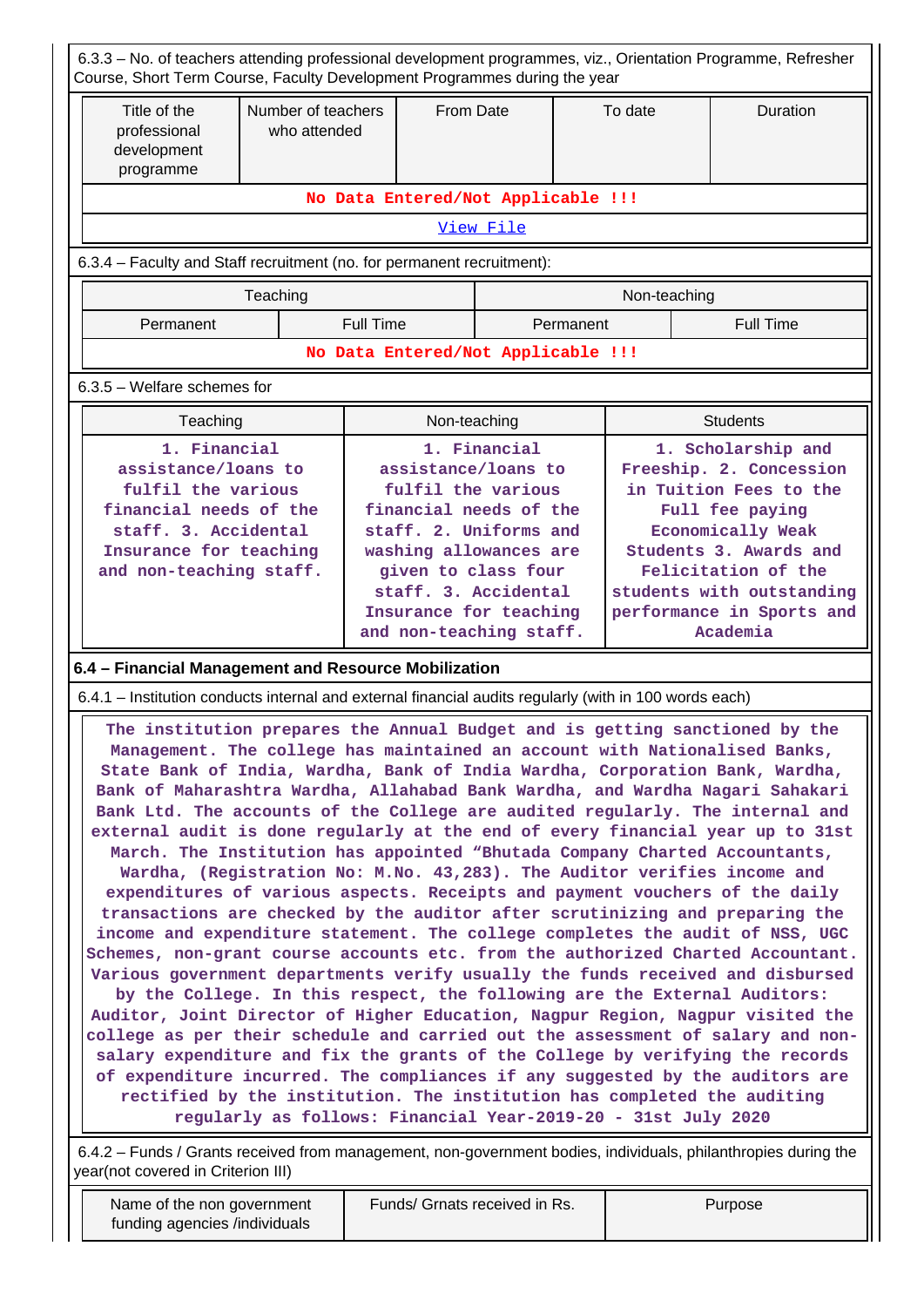### **No Data Entered/Not Applicable !!!**

**No file uploaded.**

6.4.3 – Total corpus fund generated

## **No Data Entered/Not Applicable !!!**

## **6.5 – Internal Quality Assurance System**

6.5.1 – Whether Academic and Administrative Audit (AAA) has been done?

| Audit Type     | External   |        | Internal |                                               |  |  |
|----------------|------------|--------|----------|-----------------------------------------------|--|--|
|                | Yes/No     | Agency | Yes/No   | Authority                                     |  |  |
| Academic       | <b>Yes</b> | Nill   | Yes      | Academic<br>Administrative<br>Audit Committee |  |  |
| Administrative | Yes        | Nill   | Yes      | Academic<br>Administrative<br>Audit Committee |  |  |

6.5.2 – Activities and support from the Parent – Teacher Association (at least three)

 **Parents teachers meeting was conducted. Parents were made aware of different parameters of teaching learning process such as: 1. Procedure of teaching and learning process. 2. Methodology of student's evaluation process. 3. Procedure of monitoring of progress of students. 4.Special measures which are taken for slow learners and advanced learners**

6.5.3 – Development programmes for support staff (at least three)

**No Data Entered/Not Applicable !!!**

6.5.4 – Post Accreditation initiative(s) (mention at least three)

 **1. Augmentation of the infrastructure facility 2. Obtained the permission for B.Voc in Retail Management and Food Processing 3. Monitoring the effective teaching learning process**

6.5.5 – Internal Quality Assurance System Details

| a) Submission of Data for AISHE portal | Yes  |
|----------------------------------------|------|
| b) Participation in NIRF               | Nill |
| c)ISO certification                    | Nill |
| d)NBA or any other quality audit       | Nill |

6.5.6 – Number of Quality Initiatives undertaken during the year

|                                    | Year | Name of quality<br>Date of<br>initiative by IQAC   conducting IQAC |  | Duration From | Duration To | Number of<br>participants |  |  |
|------------------------------------|------|--------------------------------------------------------------------|--|---------------|-------------|---------------------------|--|--|
| No Data Entered/Not Applicable !!! |      |                                                                    |  |               |             |                           |  |  |

[View File](https://assessmentonline.naac.gov.in/public/Postacc/Quality_Initiatives_B/5760_Quality_Initiatives_B_1641883524.xlsx)

## **CRITERION VII – INSTITUTIONAL VALUES AND BEST PRACTICES**

## **7.1 – Institutional Values and Social Responsibilities**

 7.1.1 – Gender Equity (Number of gender equity promotion programmes organized by the institution during the year)

 Title of the programme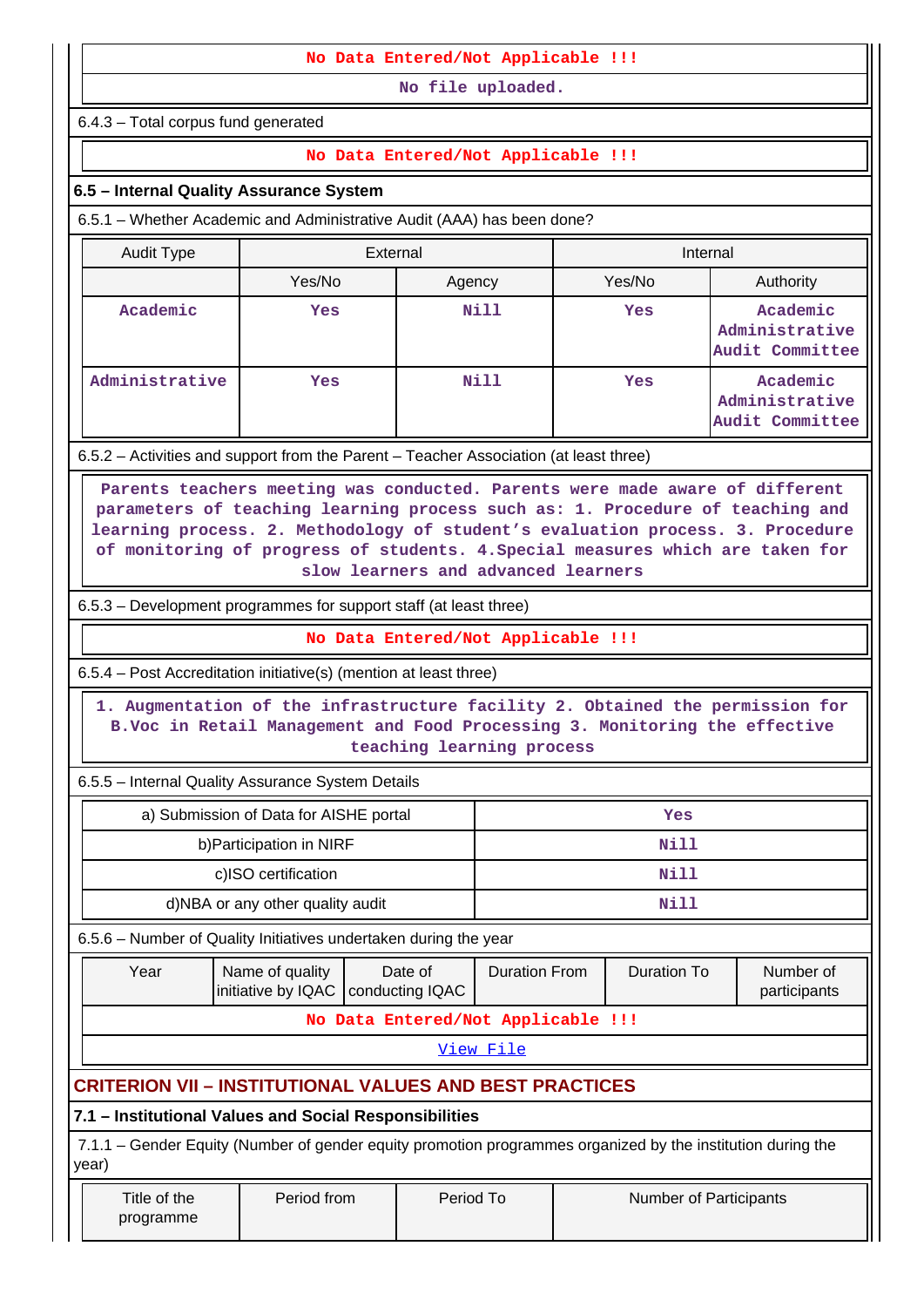|                                                     |                                                                                                                                                                                            |                                                                                |                                                                                      |  |                     |                                      |  | Female                                                                                           |                                                         | Male                                                |  |  |
|-----------------------------------------------------|--------------------------------------------------------------------------------------------------------------------------------------------------------------------------------------------|--------------------------------------------------------------------------------|--------------------------------------------------------------------------------------|--|---------------------|--------------------------------------|--|--------------------------------------------------------------------------------------------------|---------------------------------------------------------|-----------------------------------------------------|--|--|
|                                                     | Women<br>Empowerment and<br>Pre-marriage<br>Counselling for<br>Girls                                                                                                                       |                                                                                | 22/08/2019                                                                           |  |                     | 22/08/2019                           |  | 147                                                                                              |                                                         | 17                                                  |  |  |
|                                                     | International<br><b>Womens Day</b>                                                                                                                                                         |                                                                                | 09/03/2020                                                                           |  |                     | 09/03/2020                           |  | 129                                                                                              |                                                         | 38                                                  |  |  |
|                                                     | 7.1.2 - Environmental Consciousness and Sustainability/Alternate Energy initiatives such as:                                                                                               |                                                                                |                                                                                      |  |                     |                                      |  |                                                                                                  |                                                         |                                                     |  |  |
|                                                     | Percentage of power requirement of the University met by the renewable energy sources                                                                                                      |                                                                                |                                                                                      |  |                     |                                      |  |                                                                                                  |                                                         |                                                     |  |  |
|                                                     | . Tree Plantation on Nisarg Hill in collaboration with Nisarg Seva Samittee,<br>Wardha on the date 7th Sept 2019. . No vehicle day is observed . Plastic Free<br>Campus Drive is observed. |                                                                                |                                                                                      |  |                     |                                      |  |                                                                                                  |                                                         |                                                     |  |  |
| 7.1.3 - Differently abled (Divyangjan) friendliness |                                                                                                                                                                                            |                                                                                |                                                                                      |  |                     |                                      |  |                                                                                                  |                                                         |                                                     |  |  |
|                                                     |                                                                                                                                                                                            | Item facilities                                                                |                                                                                      |  | Yes/No              |                                      |  |                                                                                                  | Number of beneficiaries                                 |                                                     |  |  |
|                                                     |                                                                                                                                                                                            | Physical facilities                                                            |                                                                                      |  |                     | Yes                                  |  |                                                                                                  | $\mathbf{2}$                                            |                                                     |  |  |
|                                                     |                                                                                                                                                                                            | Ramp/Rails<br>Scribes for examination                                          |                                                                                      |  |                     | Yes                                  |  |                                                                                                  | 3                                                       |                                                     |  |  |
|                                                     |                                                                                                                                                                                            | 7.1.4 – Inclusion and Situatedness                                             |                                                                                      |  | $\mathbf{2}$<br>Yes |                                      |  |                                                                                                  |                                                         |                                                     |  |  |
|                                                     | Year                                                                                                                                                                                       | Number of                                                                      | Number of                                                                            |  | Date                | Duration<br>Name of<br><b>Issues</b> |  |                                                                                                  |                                                         |                                                     |  |  |
|                                                     |                                                                                                                                                                                            | initiatives to<br>address<br>locational<br>advantages<br>and disadva<br>ntages | initiatives<br>taken to<br>engage with<br>and<br>contribute to<br>local<br>community |  |                     |                                      |  | initiative                                                                                       | addressed                                               | Number of<br>participating<br>students<br>and staff |  |  |
|                                                     | 2020                                                                                                                                                                                       | 1                                                                              | <b>Nill</b>                                                                          |  | 13/01/2<br>020      | $\mathbf{1}$                         |  | 'Employ<br>ment Oppo<br>rtunities<br>in Manage<br>ment<br>Sector'                                | Employm<br>ent                                          | 82                                                  |  |  |
|                                                     | 2019                                                                                                                                                                                       | Nill                                                                           | $\mathbf{1}$                                                                         |  | 04/10/2<br>019      | $\mathbf{1}$                         |  | Counsel<br>ling to<br>the<br>Mentally<br>Challenge<br>d<br>Students                              | Rehabil<br>itation<br>Issue of<br>Different<br>ly Abled | 16                                                  |  |  |
|                                                     | 2020                                                                                                                                                                                       | <b>Nill</b>                                                                    | $\mathbf{1}$                                                                         |  | 05/02/2<br>020      | $\mathbf{1}$                         |  | Psychol<br>ogical<br>Tests of<br>the 9th<br>Class<br>students<br>of Lok Hi<br>ghschool<br>Wardha | Adolesc<br>ent<br>Students<br>Education<br>al issue     | 24                                                  |  |  |
|                                                     | 2020                                                                                                                                                                                       | Nill                                                                           | $\mathbf{1}$                                                                         |  | 10/02/2             | $\overline{7}$                       |  | 7 Day                                                                                            |                                                         | 78                                                  |  |  |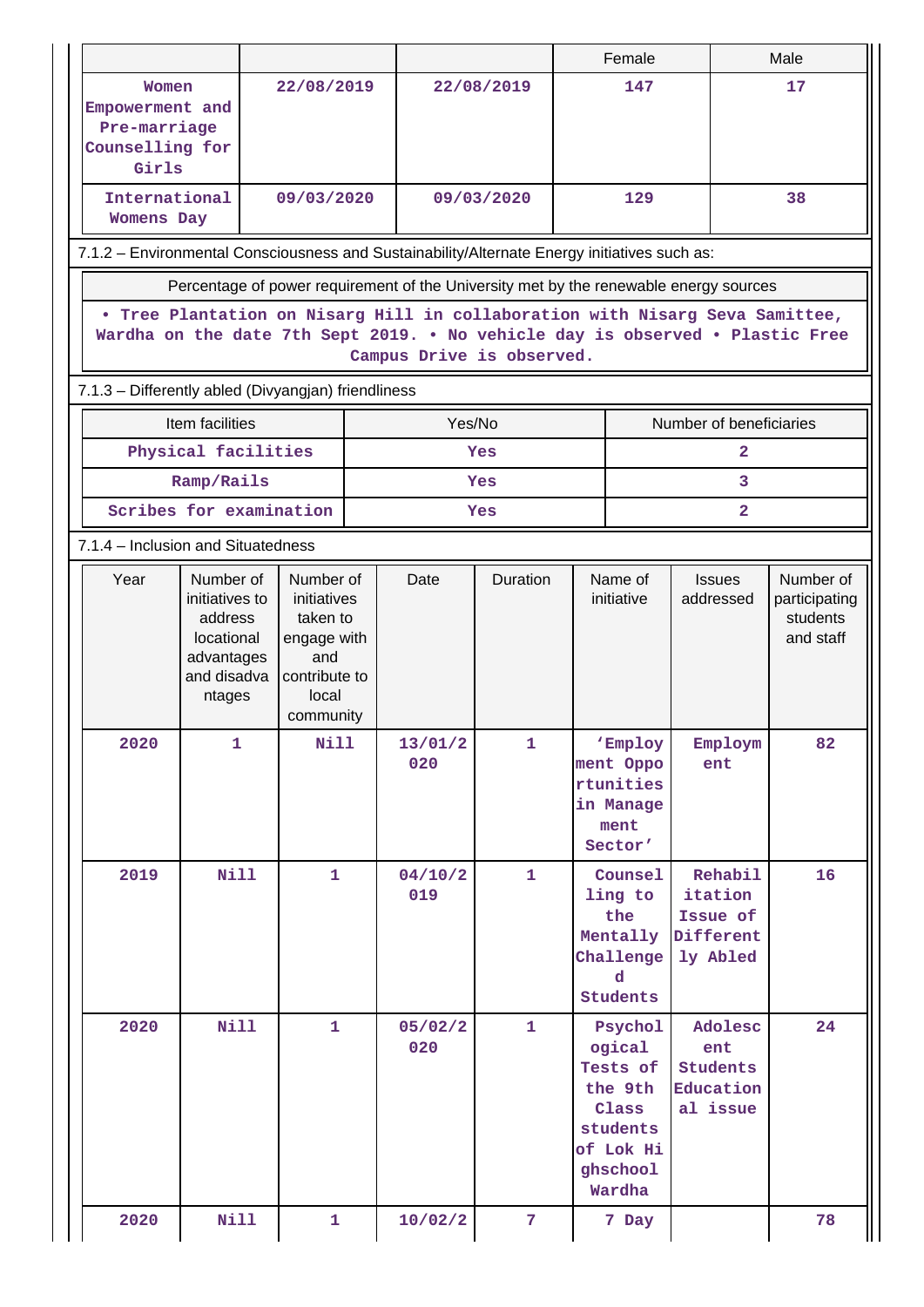|                                                                           |                                                                                              |                                    |             |            | 020                                                                                               |                   |                                                                                                                                                                             | <b>NSS</b><br>Campaign<br>on<br>Hygiene,<br>Health<br>and Clean<br>liness of<br>Dattapur<br>VIlage                                                                                                                                                                                                                                       | Hygiene,<br>Health<br>and Clean<br>liness                |     |
|---------------------------------------------------------------------------|----------------------------------------------------------------------------------------------|------------------------------------|-------------|------------|---------------------------------------------------------------------------------------------------|-------------------|-----------------------------------------------------------------------------------------------------------------------------------------------------------------------------|------------------------------------------------------------------------------------------------------------------------------------------------------------------------------------------------------------------------------------------------------------------------------------------------------------------------------------------|----------------------------------------------------------|-----|
|                                                                           | 2019                                                                                         | $\mathbf{1}$                       | Nill        |            | 14/10/2<br>020                                                                                    | $\mathbf{1}$      |                                                                                                                                                                             | <b>Voters</b><br>Rally in<br>Wardha<br>city                                                                                                                                                                                                                                                                                              | Inclusi<br>Awareness veness of<br>Democrati<br>c Process | 161 |
|                                                                           | 2019                                                                                         | $\mathbf{1}$                       | <b>Nill</b> |            | 16/01/2<br>020                                                                                    | $\overline{2}$    |                                                                                                                                                                             | Socio-<br>Economic<br>Survey of<br>Warud<br>Village<br>by Dept<br>of<br>Geography                                                                                                                                                                                                                                                        | Socio-<br>economic<br><b>Issue</b>                       | 26  |
|                                                                           |                                                                                              |                                    |             |            |                                                                                                   | No file uploaded. |                                                                                                                                                                             |                                                                                                                                                                                                                                                                                                                                          |                                                          |     |
|                                                                           |                                                                                              |                                    |             |            | 7.1.5 - Human Values and Professional Ethics Code of conduct (handbooks) for various stakeholders |                   |                                                                                                                                                                             |                                                                                                                                                                                                                                                                                                                                          |                                                          |     |
|                                                                           | <b>Title</b>                                                                                 |                                    |             |            | Date of publication                                                                               |                   |                                                                                                                                                                             | Follow up(max 100 words)                                                                                                                                                                                                                                                                                                                 |                                                          |     |
|                                                                           |                                                                                              | Achar Sanhita (Code of<br>Conduct) |             |            |                                                                                                   | 17/06/2019        |                                                                                                                                                                             | The guiding rules for<br>teachers, staff and<br>students are included in<br>the booklet which is<br>available in the<br>institution and uploaded<br>on the institutional<br>website:<br>http://www.lokmv.edu.in<br>/uploads/achar_sahita.pdf<br>The booklet imparts the<br>duties and professional<br>ethics of all the<br>stakeholders. |                                                          |     |
|                                                                           |                                                                                              | Prospectus                         |             | 17/06/2019 |                                                                                                   |                   | The code of conduct is<br>specifically mentioned in<br>the prospectus of the<br>college for the students.<br>The rule and regulations<br>to be followed by the<br>students. |                                                                                                                                                                                                                                                                                                                                          |                                                          |     |
| 7.1.6 - Activities conducted for promotion of universal Values and Ethics |                                                                                              |                                    |             |            |                                                                                                   |                   |                                                                                                                                                                             |                                                                                                                                                                                                                                                                                                                                          |                                                          |     |
| <b>Duration From</b><br><b>Duration To</b><br>Activity                    |                                                                                              |                                    |             |            |                                                                                                   |                   | Number of participants                                                                                                                                                      |                                                                                                                                                                                                                                                                                                                                          |                                                          |     |
|                                                                           |                                                                                              |                                    |             |            | No Data Entered/Not Applicable !!!                                                                |                   |                                                                                                                                                                             |                                                                                                                                                                                                                                                                                                                                          |                                                          |     |
|                                                                           | View File                                                                                    |                                    |             |            |                                                                                                   |                   |                                                                                                                                                                             |                                                                                                                                                                                                                                                                                                                                          |                                                          |     |
|                                                                           | 7.1.7 - Initiatives taken by the institution to make the campus eco-friendly (at least five) |                                    |             |            |                                                                                                   |                   |                                                                                                                                                                             |                                                                                                                                                                                                                                                                                                                                          |                                                          |     |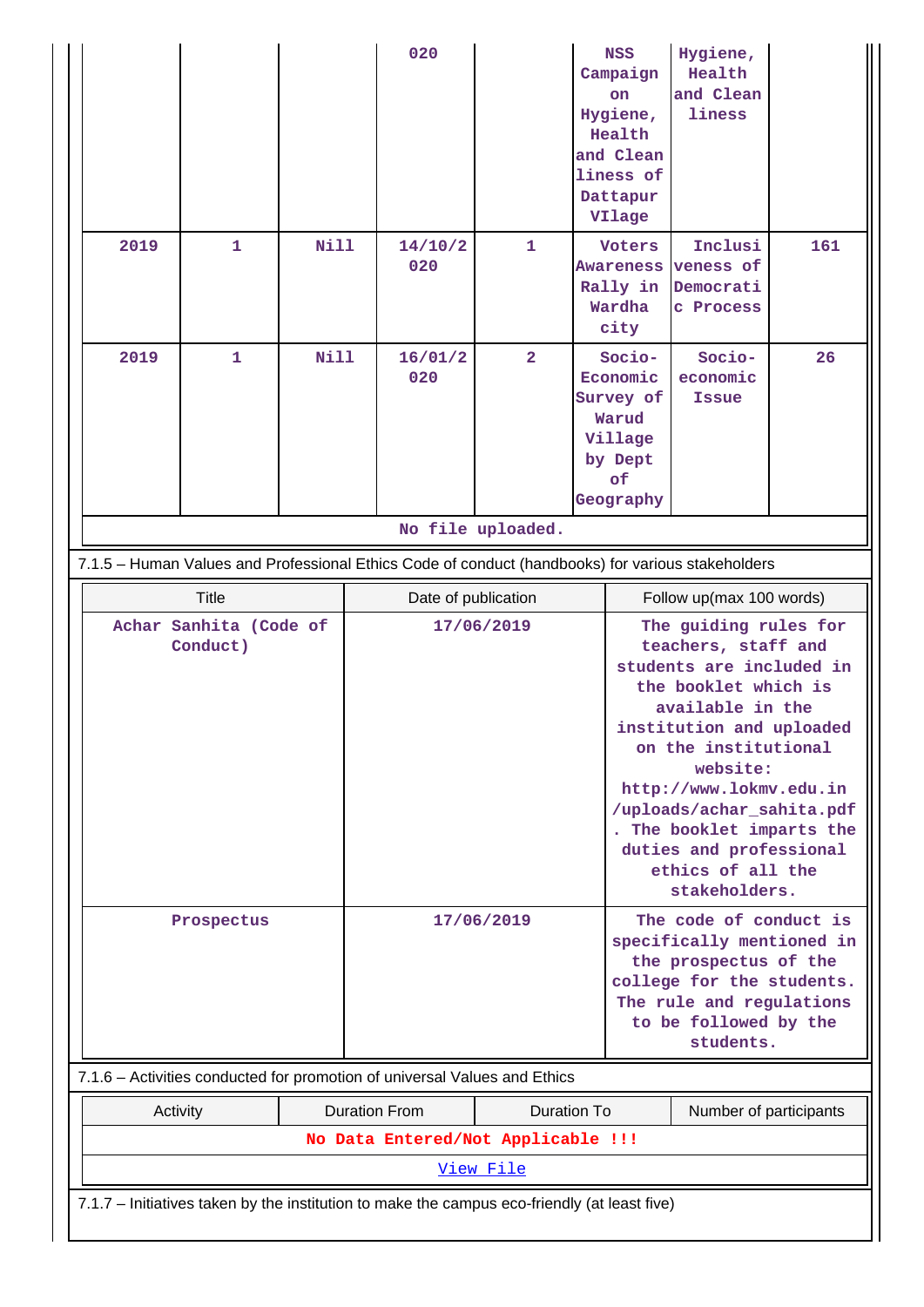**• Students are motivated to use bicycles. • No vehicle day is observed periodically which is a small step in a reduction in carbon emission through the vehicles. • The college promotes students to use public transportation. The majority of the students are from the rural area and are from economically underprivileged classes who use public transport up and down. The college provides necessary documents to avail State Transport division concession passes immediately after their admission. Approximately more than 50 of students use public transports, 20 of bicycles, and the number of bike users is less than 5. • The use of plastics in the college premises is banned to large extent. The students are motivated to avoid plastic use. • The college administration follows paperless governance to a large extent and most of the data is stored digitally. • Instead of providing a hard copy of the study material to the students, the teachers uploaded the study material, question banks, model question papers, and programme outcomes to save the paper to contribute to the environmental issue. Even some of the teachers use google forms for e-test and assignment purposes. • The college since 2016-17, receiving online feedback on the curriculum and teaching-learning process. • The garden is maintained and new saplings are planted every year on the campus. • The library department developed the 'green corridor' with various plants and vines. • CFL bulbs and fluorescent tubes are replaced by LED tubes.**

#### **7.2 – Best Practices**

7.2.1 – Describe at least two institutional best practices

 **Best Practice - I Title: Use of ICT in Teaching-Learning and Evaluation Goals: 1. To make the teaching-learning effective 2. To enhance the creativity and innovation in teaching. 3. To increase the qualitative involvement of the students in learning 4. To promote the likeness and use of ICT and digital technology among the students 5. To lessen the paperwork in the process. The Context: The paradigmatic shift in the academia has carried pressure and responsibilities on the teachers and institution. The traditional teachinglearning methods are now becoming outdated and impractical. Considering the situation, the college embarked on enhancing ICT infrastructure simultaneously increasing the use of ICT in Teaching-Learning and Evaluation. The Practice: The full time teachers are facilitated with Laptops, wi-fi in the campus and other ICT devices. The college has also two laptops for the use of visiting faculty. Besides the facility in computer lab, a computer and a printer is availed in the staffroom to facilitate the other faculty members (mostly guest faculty) for enhancing ICT use in their teaching. As there are only three ICT classrooms in the college, one classroom has been allotted to commerce dept and other two are allotted to the arts dept. The teachers have to note in the register beforehand. Moreover, the ICT tools installed in auditorium are also used by the teachers, if necessary. As per the schedule, the students of the concerned class are intimated beforehand. UG students and PG students use these classrooms for their presentation, seminar, viva etc. They intimate the schedule and time in advance to the concerning dept. The teachers have also facilitated the students by uploading e-notes, question bank, model question papers, ppts, programme outcomes and course outcomes on the college website. The teachers also use Videos CDs, Youtube, websites etc in their teaching. The students are asked to search the topic on website in advance. The google forms are being used for assignment and e-tests by some teachers. The social media is used to communicate with the students and peers. Evidence of success: The student-teacher interaction is improved qualitatively. The learning output is improved. Increased demand of ITC use in teaching. Problems Encountered and Resources Required: • Inadequate ICT infrastructure • Lack of timely assistance on technical issues • Funds to augment the ICT infrastructure Best Practice – II Title: Reforms in Village through Consequent Efforts Goals: 1. To create social and health awareness 2. To create awareness on cleanliness 3. To**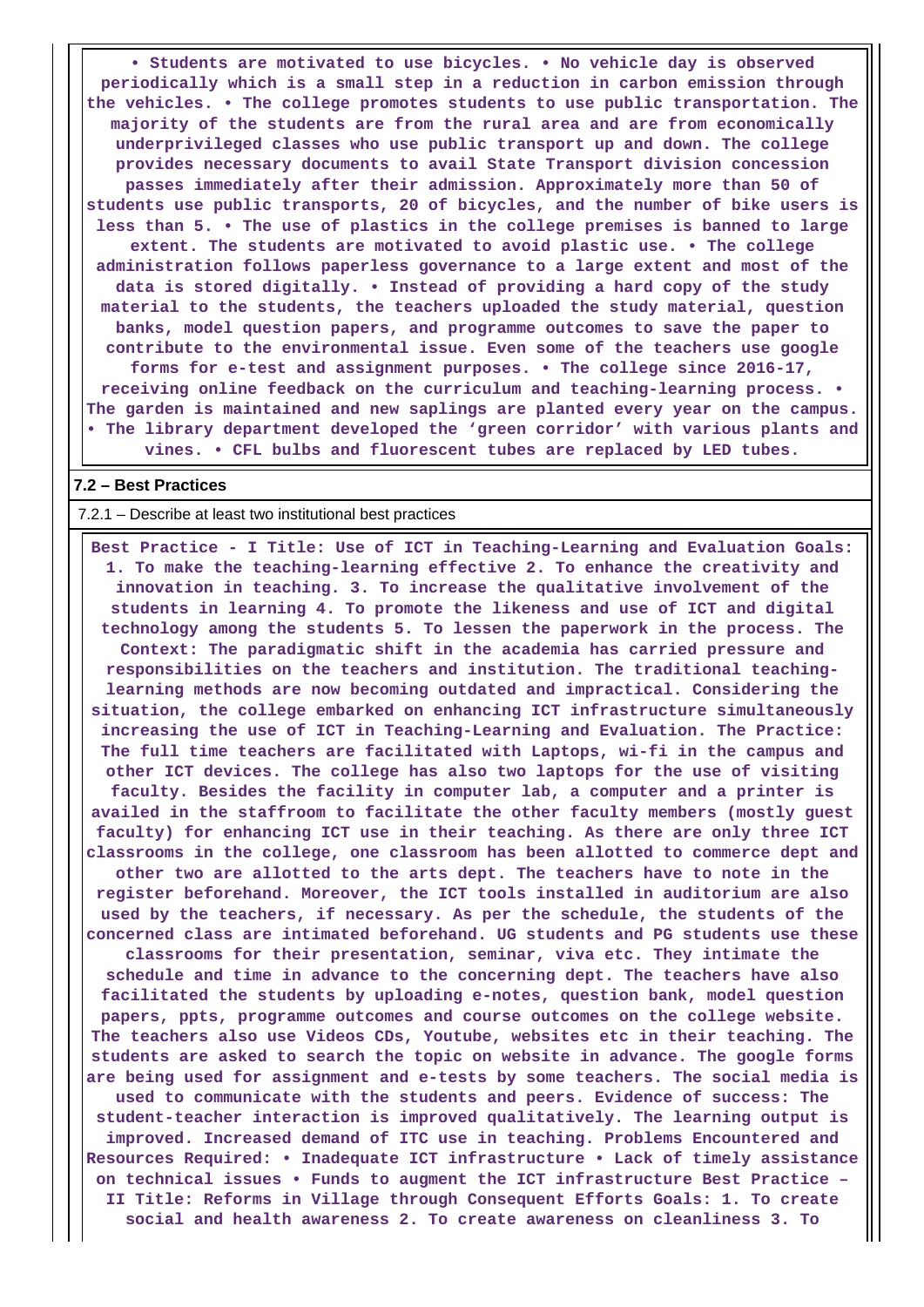**generate awareness on govt social schemes for EBCs 4. To generate awareness on digital services The Context: The NSS unit of the college continuously strived to bring reforms in the village by the involvement and programmes. The Practice: The NSS unit considered the requirements in the village Anji (Mothi) in 2015 and Dattapur in 2018 and did the reformative activities for important developments . In 2015, the Government launched Clean India Mission and the govt units like Z. P. Office asked the colleges to run the scheme through NSS units . The college adopted Anji (Mothi) village in 2015 for three years, the NSS unit started the extension activities for reforms. The list of the reformative activities at Anji (Mothi) and Dattapur: • Cleanliness Drive • Awareness on Sanitation and Hygene • Rainwater harvesting • Environment awareness programme • Digital Banking awareness drive • Toilet pits construction and Use • Voters' awareness camp . Evidence of Success: • Report of the socio-economic survey submitted to the Govt Administrative bodies. • People started to use toilets. • Cashless transactions are done by the people • Awareness about the superstitions and addictions. Problems Encountered and Resources Required: • Poor participation of women. • Limited financial resources • Security concerns regarding financial transactions**

 Upload details of two best practices successfully implemented by the institution as per NAAC format in your institution website, provide the link

<http://www.lokmv.edu.in/uploads/iqac/263358524ICT%20best%20Practice.pdf>

#### **7.3 – Institutional Distinctiveness**

 7.3.1 – Provide the details of the performance of the institution in one area distinctive to its vision, priority and thrust in not more than 500 words

 **The institution has been engaging in the educational service with a vision to provide quality higher education to students from Wardha and nearby rural areas. The college mostly caters to the higher educational needs of the students from the surrounding villages that are not able to migrate to the metro cities. The institution has started B. A. B. Com Programmes since its establishment. The college is also running the PG programmes like M. A. (Marathi, History, Sociology, Economics, and Psychology) and B. Lib M. Lib. The suggestion of the NAAC Peer Team to run the certificate course in English is implemented. We have tried our best to reach students to acquire such professional and skill-oriented education. We have started Value Added Certificate Courses such as Human Rights, Women Rights, Computer Skills and Internet Surfing, Stitching and Embroidery, Communication Skill Development, Writing Skills, Online Banking and Digital Marketing, Income Tax and Functional English Grammar. Through curricular, co-curricular, extra-curricular activities, the college has strived to develop the all-round personality of the students to make them responsible citizens of India. Human Values are inculcated by conducting guest lectures from social activists and Gandhian thinkers. The teaching-learning process is regularly reviewed and innovation is implemented. The students involvement in the learning process is maintained by adopting innovative methods. The classroom seminars, field trips, field visits, viva, surveys are conducted to provide the opportunity to the students to learn through the application. The counselling of the students by teachers and barrier-free help to solve the academic and psycho-social issues of the students is carried out by the established mechanism. As a result, the students of the college are appearing in the merit list of the university. The percentage of results of the college students is higher than the average result of the university. The sports department trains the students to explore their potential and leadership qualities. The students are provided with all kinds of sports facilities, coaching and support. As a result, many students won the intercollegiate tournaments and were represented at university level, state level and national level tournaments. CONCLUSION The college shouldered the**